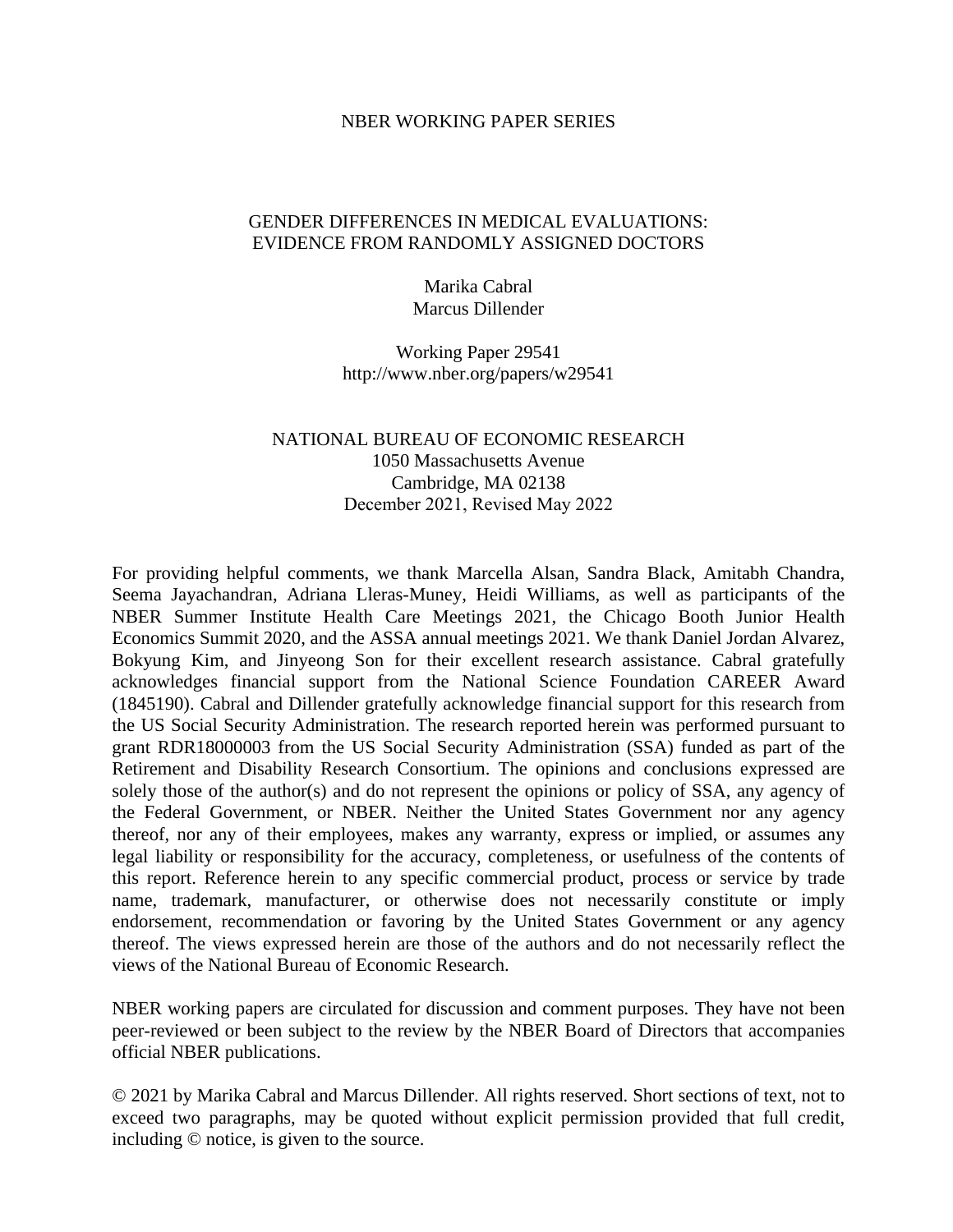Gender Differences in Medical Evaluations: Evidence from Randomly Assigned Doctors Marika Cabral and Marcus Dillender NBER Working Paper No. 29541 December 2021, Revised May 2022 JEL No. I11,I14,J16

## **ABSTRACT**

While a growing body of evidence documents large gender disparities in health care and related social insurance programs, little is known about what drives these disparities. We leverage administrative data and random assignment of doctors to patients in workers' compensation insurance to study the impact of gender match between doctors and patients on medical evaluations and subsequent social insurance benefits received. Compared to differences among their male patient counterparts, female patients randomly assigned a female doctor rather than a male doctor are 5.0% more likely to be evaluated as disabled and receive 8.5% more subsequent cash benefits on average. There is no analogous gender-match effect for male patients. The magnitude of these effects implies that having female doctors evaluate patients entirely offsets the observed gender gap in the likelihood of being evaluated as disabled when male doctors evaluate patients. We explore mechanisms through further analysis of the administrative data and complementary survey evidence. In addition, we present broader evidence on gender gaps in workers' compensation insurance and gender homophily in patients' selections of doctors in settings where patients have choice. Combining this evidence, we conduct policy counterfactuals illustrating how policies increasing gender diversity among doctors or increasing gender homophily in patient-doctor matches may impact gender gaps in evaluated disability. Our findings indicate that policies increasing the share of female patients evaluated by female doctors may substantially shrink gender gaps in medical evaluations and associated outcomes.

Marika Cabral Department of Economics University of Texas at Austin 2225 Speedway BRB 1.116, C3100 Austin, TX 78712 and NBER marika.cabral@utexas.edu

Marcus Dillender Health Policy and Administration University of Illinois at Chicago 1603 W. Taylor Street Chicago, IL 60612 and NBER modillen@uic.edu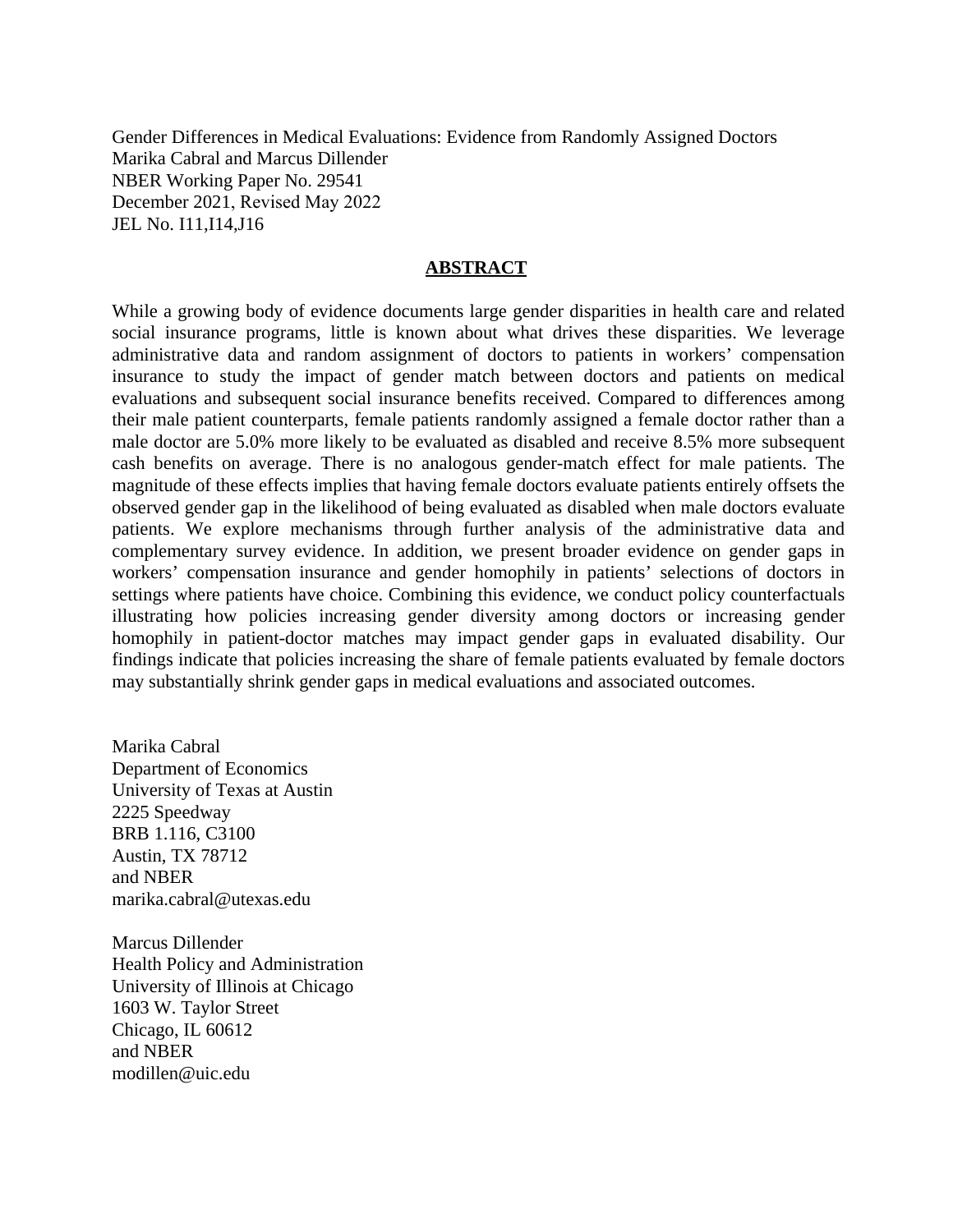# **1 Introduction**

Gender disparities are observed in many settings ranging from education to labor markets to financial transactions. A growing body of evidence from medical studies suggests these disparities extend to health care settings, where recent work has shown that female patients—relative to male patients—receive less health care for similar medical conditions and are more likely to be told by providers that their symptoms are emotionally driven rather than arising from a physical impairment.<sup>[1](#page-2-0)</sup> Differences in doctors' evaluations of medical issues for male and female patients may be a key factor contributing to observed differences in treatment. Beyond impacting the treatments patients receive, medical evaluations also impact benefit eligibility in social insurance programs. Recent evidence suggests there are large gender disparities in social insurance programs that rely on medical evaluations. For example, [Low and Pistaferri](#page-39-0) [\(2019\)](#page-39-0) show that female applicants for Social Security Disability Insurance are 20 percentage points more likely to be rejected than similar male applicants. While there is mounting evidence that gender disparities exist in health care and related outcomes, there is little evidence on what drives these disparities and what policies may affect these disparities.

One frequently discussed policy prescription to address gender disparities in health care is diversifying the physician workforce. Despite gender parity in the training of new physicians, nearly two-thirds of current physicians are men [\(Kaiser Family Foundation 2019\)](#page-39-1). In specialties that often evaluate physical impairments, like orthopedics, the gender imbalance is even larger [\(Jagsi et al. 2014\)](#page-39-2). Some have pointed to gender imbalances among physician evaluators as a potential contributor to gender disparities in disability evaluations in social insurance programs. For example, a recent class-action lawsuit filed against the California workers' compensation system alleges that doctors are more likely to classify female occupational injuries as being non-work-related than male occupational injuries and argues that medical examiners be-ing overwhelmingly male likely contributes to male-female disparities in benefit determinations.<sup>[2](#page-2-1)</sup>

The gender of doctors could play a role in medical evaluations if patients and providers having similar characteristics and backgrounds improves provider-patient communication or reduces provider bias against a patient or against the types of health issues that the patient is likely to have. However, studying the role of provider gender in medical evaluations is difficult because both patients and doctors can often influence patient-doctor matches. In this paper, we overcome this key challenge by leveraging random assignment of doctors to patients for medical evaluations within the setting of workers' compensation insurance. To the best of our knowledge, our study provides the first estimates of the impact of the gender of the evaluating doctor on gender disparities in medical evaluations and subsequent social insurance benefit receipt. Further, we leverage additional administrative and survey data to provide evidence on potential mechanisms and to quantify gender homophily in patient-doctor matches in circumstances where patients have the ability to choose their own providers. Finally, we use our estimates to explore the policy implications of our findings.

Our study leverages comprehensive administrative data and random assignment of doctors to patients within the Texas workers' compensation insurance system. Random assignment of doctors to patients occurs in this setting through the dispute resolution process. Insurers and injured workers may request independent medical evaluations to settle disputes over an injured worker's impairment level, and these disputes are common, with more than a third of workers' compensation claims with cash benefits involving

<span id="page-2-1"></span><span id="page-2-0"></span><sup>&</sup>lt;sup>1</sup>For example, see [Chen et al.](#page-38-0) [\(2008\)](#page-38-0); [Hoffmann and Tarzian](#page-39-3) [\(2001\)](#page-39-3); [Schulman et al.](#page-40-0) [\(1999\)](#page-40-0); [Tunks, Bellissimo, and Roy](#page-40-1) [\(1990\)](#page-40-1).

<sup>2</sup>"Being a Woman Isn't a Pre-Existing Condition, Says This California Workers' Comp Suit", by Christina Cauterucci July 6, 2016 Slate.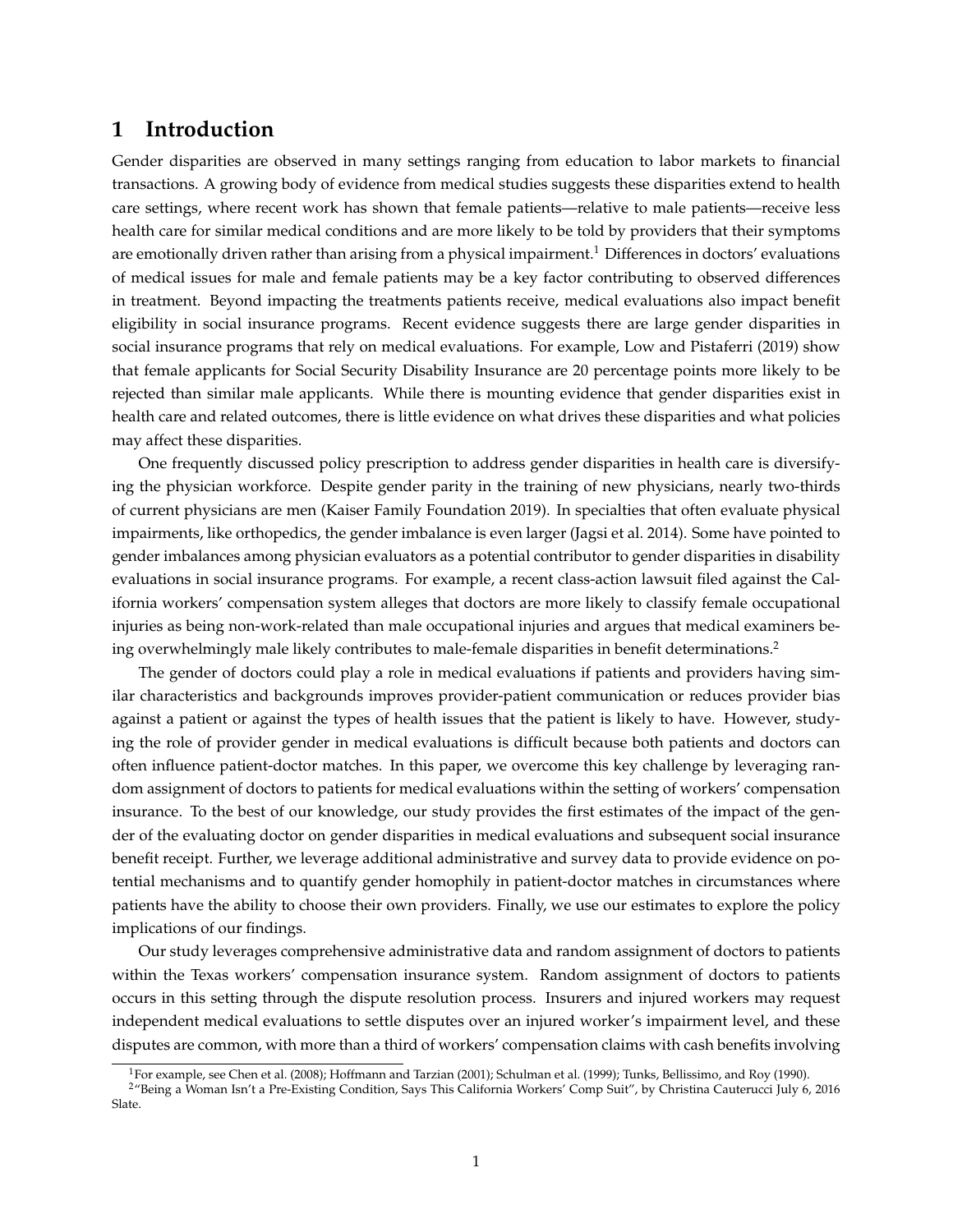a dispute-triggered independent medical evaluation. Medical doctors (MD), doctors of osteopathy (DO), and doctors of chiropractic (DC) can all apply through the Texas Department of Insurance to be included in the list of independent doctors eligible to perform these evaluations. Conditional on the injured worker's county, assignment of an injured worker to a doctor is random among doctors with the same credentials (i.e., MD, DO, and DC). Thus, after controlling for the injured worker's county and the doctor's credential, pre-determined characteristics of the injured worker should be unrelated to the gender of the evaluating doctor. The random assignment of doctors to patients means that differences in assessments between male and female doctors stem from the doctors themselves rather than from differences in the types of patients assigned to doctors.

An injured worker is eligible for continued cash benefits if the worker has an injury-related disability at the time of the independent exam, so a claimant will receive additional cash benefits after an exam if and only if the examining doctor assesses the worker as having a continued impairment. Our empirical approach compares the impact of being randomly assigned a female doctor rather than a male doctor on the receipt of subsequent benefits for female claimants to the analogous impact of the gender of the assigned doctor on the outcomes of male claimants. Our study draws on unique, linked administrative data covering all medical bills and cash benefits paid for workers' compensation claimants in Texas, as well as information on all medical evaluations performed by independent doctors through the dispute resolution system. To validate our reliance on the random assignment mechanism in this setting, we verify that doctor gender is uncorrelated with pre-determined patient and injury observable characteristics. We then estimate the differential impact of the gender of the assigned doctor on post-evaluation benefit receipt for exams for female patients versus exams for male patients.

There are several strengths of our research design and setting. First, our setting has random assignment of providers to patients, which is key for identifying the causal effect of being evaluated by a female doctor rather than a male doctor. Second, in addition to observing medical evaluations for female patients, we also observe evaluations for male patients, which means we can identify the effect of patient-provider gender match separately from any overall differences in evaluations performed by male and female doctors. Third, the number of randomized medical evaluations in our sample is large at 71,366 randomized medical evaluations performed by 1,461 doctors, and we observe rich demographic and medical data for all claimants undergoing these exams. Having rich baseline data from prior to the randomization allows us to verify that the gender of the assigned doctor is unrelated to baseline patient characteristics (as expected) and to explore heterogeneity. Fourth, the scope of these exams is set by state guidelines, and there is data on outcomes of these exams. While doctors' evaluations of patients have the potential to influence virtually all of patients' interactions with the health care system, studying factors that influence these evaluations is challenging because doctors' assessments of patients are typically difficult to measure, quantify, and isolate. Key features of this setting allow us to overcome these challenges—the standardized mandate of exams in this setting, the need to formalize assessments, and the data on later outcomes based on these exams. Fifth, these exams determine an important outcome for the patient: eligibility for subsequent cash disability benefits. Finally, in addition to having detailed administrative data on claims with randomized evaluations, we also have the same information for all other workers' compensation claims occurring during the study period, including those that never involve a dispute-triggered independent medical evaluation. Having data on all claims allows us to document gender gaps in benefit receipt more generally and to investigate how patients sort across providers when provider choice is available.

Beyond providing a useful context to examine the impact of patient-provider gender match on medi-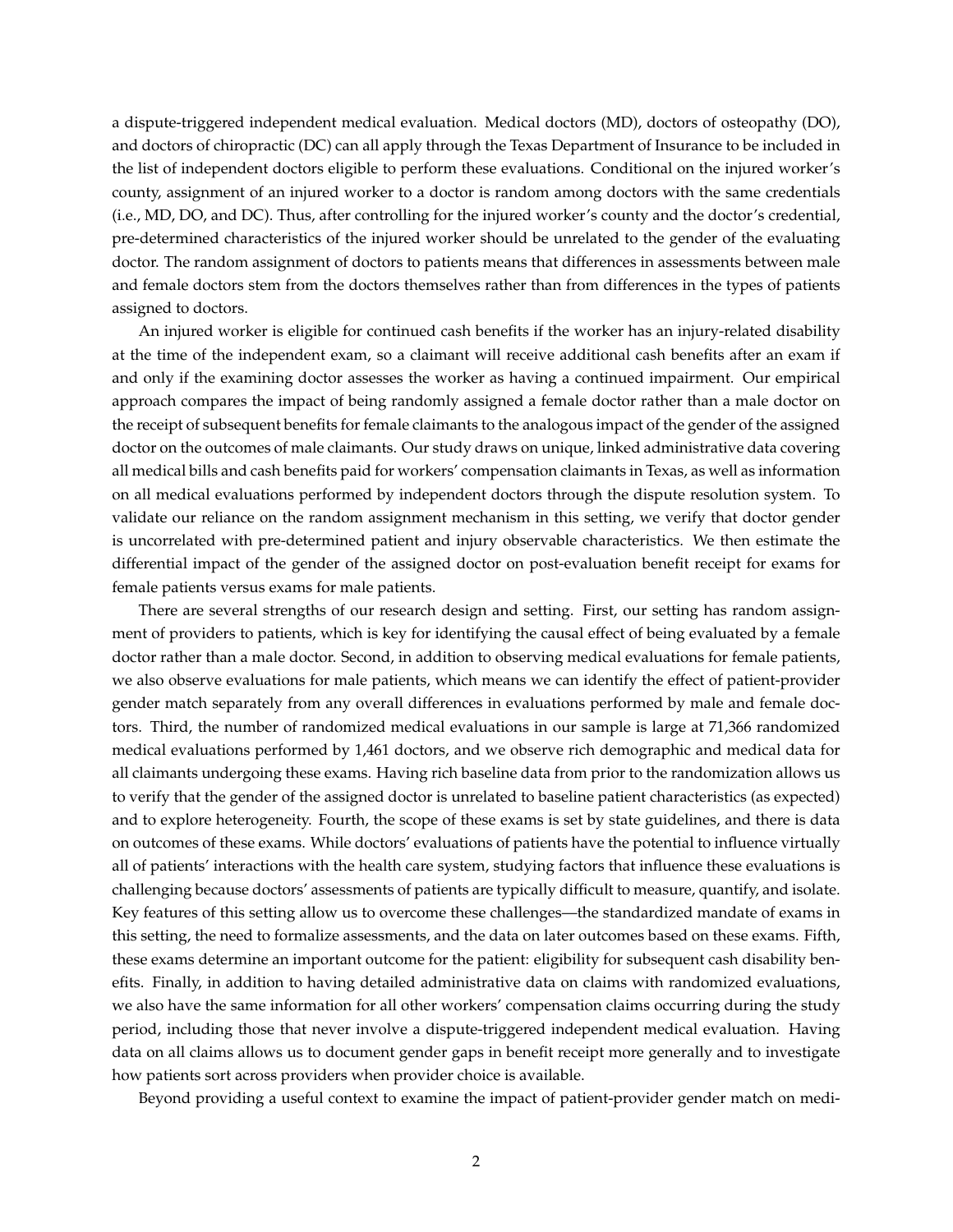cal evaluations, independent medical evaluations are an important component of workers' compensation programs and are a topic of ongoing policy debate. Claim disputes are common in workers' compensation insurance, and many workers' compensation programs require independent medical evaluations to settle these disputes. Among injuries occurring in Texas in 2013, 39% of claims with cash benefits had a dispute that necessitated an independent medical exam, and these disputed claims accounted for a disproportionate share of claim costs—56% of program-wide claim costs or more than \$800 million per injury year. Similar rates of dispute-triggered independent medical exams are observed in other large workers' compensation programs, such as those in California and New York.<sup>[3](#page-4-0)</sup> Policies surrounding these exams including rules for determining the pool of eligible doctors and the doctor assignment processes—are a subject of constant policy debate in workers' compensation programs [\(National Conference of State Leg](#page-39-4)[islatures 2010\)](#page-39-4). Our study provides evidence on how policies related to these exams can affect claimant outcomes and gender disparities in these outcomes. In addition, the subject of the exams—evaluation of pain and disability—and gender disparities in these types of evaluations are of great policy interest in other related social insurance programs—including the Veterans Affairs disability program and Social Security Disability Insurance.[4](#page-4-1) More broadly, many social insurance and means-tested programs rely on program gatekeepers to determine benefit eligibility, and our findings point to the potential importance of gender match between program gatekeepers and claimants in other government programs.

Our estimates indicate that doctor-patient gender match increases evaluated disability and subsequent cash disability benefit receipt for female patients but has little impact on the outcomes of male patients.[5](#page-4-2) Compared to differences among their male patient counterparts, female patients randomly assigned a female doctor rather than a male doctor are 3.0 percentage points more likely to be evaluated as having an ongoing disability and receive 8.5% more cash benefits on average—or \$478 evaluated at the mean of \$5,627. There is no analogous gender-match effect for male patients. The estimates are very similar in alternative specifications that include doctor fixed effects rather than doctor gender fixed effects. Further, we note the magnitude of these effects is sizable. For instance, the 3.0 percentage point increase in the likelihood of being evaluated as disabled is nearly large enough to offset the entire observed gender gap in this outcome when male doctors evaluate claimants.

There may be several mechanisms that contribute to the importance of gender match in this setting. Differences in evaluations across male and female doctors may reflect provider discrimination against patients of the opposite gender or favoritism towards patients of the same gender. For instance, doctors may differentially empathize with patients of their own gender or discount medical conditions of patients of the opposite gender. Alternatively, differences in evaluations could arise if patients behave differently when matched with providers of the same gender, perhaps communicating more or different information that may affect their disability evaluation. Given our estimates indicate that gender match only matters for the evaluations of female patients, this suggests that mechanisms behind the importance of gender match do not operate symmetrically for men and women. While our setting does not allow us to precisely distinguish these potential mechanisms, we explore potential mechanisms through additional analysis within

<span id="page-4-0"></span><sup>&</sup>lt;sup>3</sup>While we are aware of no national statistics on the use of independent medical evaluations in workers' compensation insurance programs, we examined their role in various specific state programs and found that they are ubiquitous. For example, in 2018, California and New York, which have more workers covered by workers' compensation insurance than all other states excluding Texas, had rates of more than 1 independent medical evaluation for every 3 claims.

<span id="page-4-2"></span><span id="page-4-1"></span><sup>4</sup>For examples, refer to [Department of Veterans Affairs](#page-38-1) [\(2010\)](#page-38-1); [Murdoch et al.](#page-39-5) [\(2021\)](#page-39-5); [Trabanino](#page-40-2) [\(2020\)](#page-40-2); [Daly et al.](#page-38-2) [\(2013\)](#page-38-2).

<sup>5</sup>We note that the effects we estimate may run through both gender and sex. Because gender and sex are highly correlated in practice and it is often unclear which is reflected in the data, we cannot distinguish the extent to which the effects we estimate reflect the importance of gender identity as opposed to biological sex. For simplicity and to follow conventions in the economics literature, throughout we use gender to refer to both gender and sex.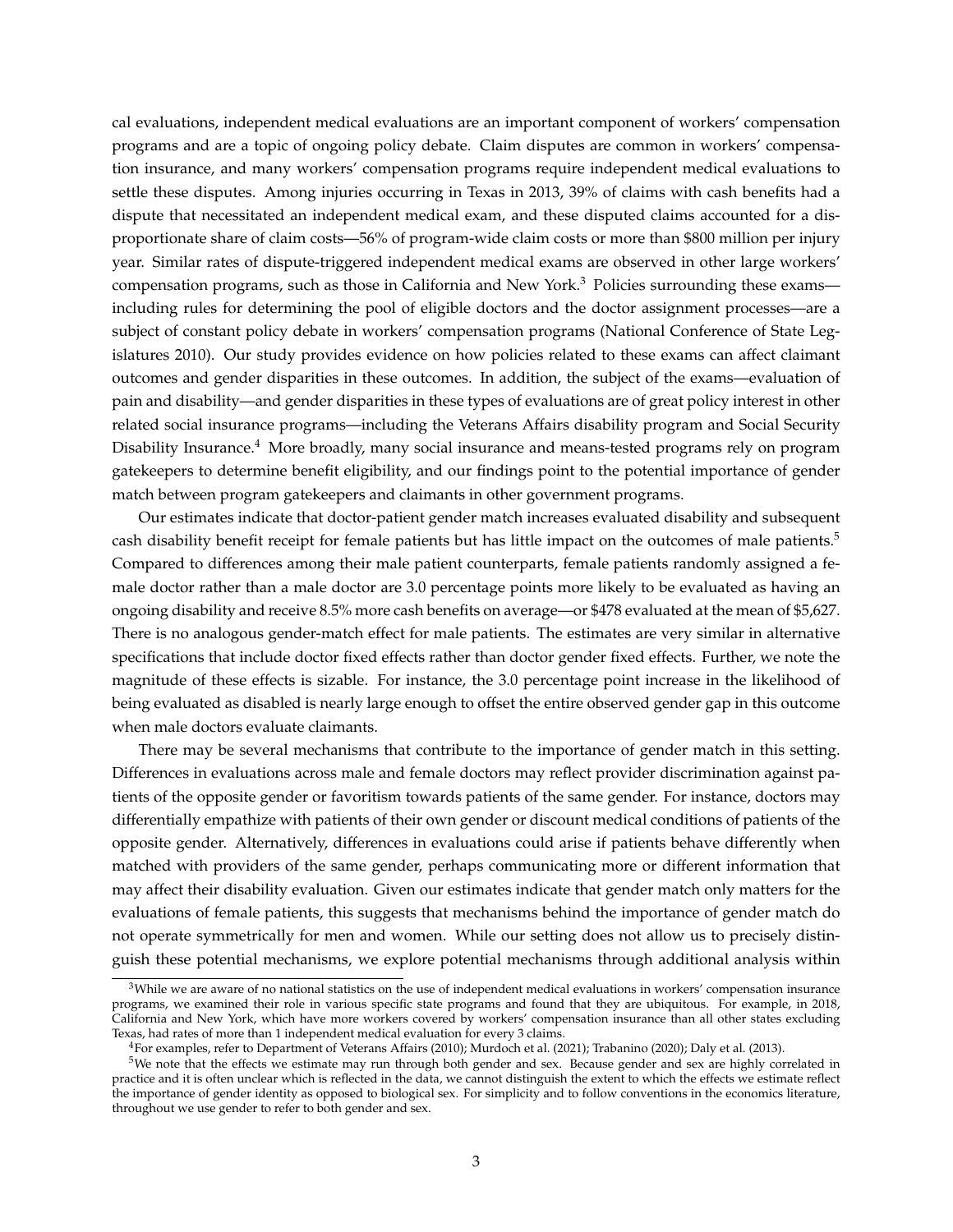the setting of these randomized evaluations and through a supplemental survey we conduct to shed light on gender differences in patient-doctor interactions.

We explore whether the gender-match effect we document appears to arise from mechanisms inherently linked to gender rather than other patient or doctor characteristics that are correlated with gender. We begin by investigating whether female doctors (relative to their male counterparts) treat female patients differently because of some other patient characteristic correlated with gender. We find no significant differences in outcomes following exams by female and male doctors by other baseline injury or patient demographic characteristics—aside from patient gender. We also investigate whether female doctors treat female patients differently because of some other doctor characteristics correlated with doctor gender. To investigate this possibility, we regress post-exam patient benefit receipt on doctorXfemale fixed effects to obtain doctor-specific measures of the female-male patient outcome differential. Correlating these fixed effects with doctor characteristics, we find that doctor gender stands out as the only doctor characteristic significantly associated with differential outcomes for female versus male patients. Collectively, this evidence suggests there is something fundamental about gender match between patients and providers impacting outcomes for female patients.

Heterogeneity analysis allows us to explore whether the gender-match effect is concentrated among particular subgroups, which could help shed light on potential mechanisms. The large number of randomized exams and rich baseline data allow us to explore heterogeneity in the effect by baseline patient demographic characteristics (income, age, marital status), injury characteristics (injury type, industry at time of injury, predicted severity), and characteristics of the patient's prior medical experience before the exam (prior doctor's gender, claimant contested case, medical spending on first day of injury). The gender-match effect for female patients appears across-the-board for exams with differing baseline patient demographic and injury characteristics, suggesting the gender match has near universal impacts on the outcomes of female patients.

Without an objective measure of the appropriate level of evaluated disability or the efficient level of cash benefits, we cannot determine whether female doctors are too generous or male doctors are too strict in their evaluations of female patients. While we do not have a comprehensive objective disability measure to benchmark evaluations against, we contextualize these findings using rich baseline data on patients to evaluate whether patient-doctor gender match ameliorates or magnifies differences in the evaluation of male and female patients conditional on observables. Controlling for all available baseline observable information about the patient, we see female doctors evaluate female and male patients as similarly disabled while male doctors evaluate female patients as less disabled than male patients. Specifically, the estimates indicate that having female doctor evaluators eliminates gender gaps in evaluated disability conditional on observables, in contrast to sizable gaps observed when male doctors evaluate patients. While this evidence is only suggestive, these results are consistent with male doctors evaluating female patients against a stricter standard than male patients and female doctors applying similar standards to male and female patients.

To complement our analysis of independent medical exams, we present novel evidence from a survey we conducted which suggests stark differences between men and women in their interactions within the health care system and suggests possible mechanisms behind the importance of patient-provider gender match in medical evaluations. The survey responses suggest that women—relative to men—more often report having a negative experience where a doctor didn't understand their concerns, had assumed something without asking, talked down to them, made them feel uncomfortable, or didn't believe them. When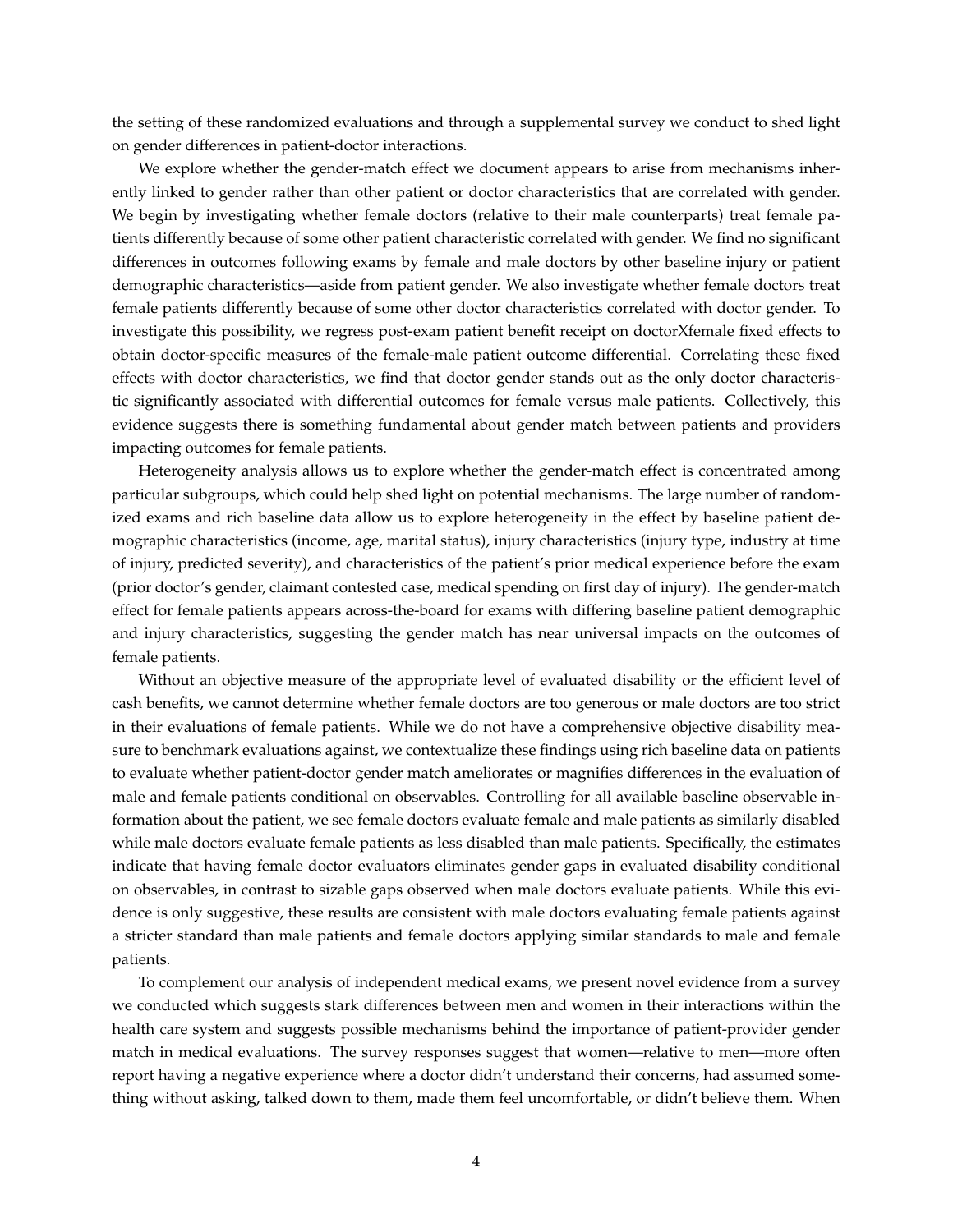asked about how a doctor's gender influences the likelihood of having a positive interaction, women were much more likely than men to report an own-gender doctor would be more likely to treat them with respect, understand their concerns, believe them, provide needed testing and treatments, make them feel comfortable, and ask appropriate questions instead of making assumptions. The asymmetry of responses between men and women supports the plausibility of the main finding from the randomized evaluations that doctor gender is an important factor in the evaluation of female patients more so than in the evaluation of male patients—and suggests that differences in doctor behavior may be an important mechanism behind the main finding.

While our primary analysis focuses on disputed claims with randomly assigned evaluating doctors, we use comprehensive data on all workers' compensation claims in Texas to contextualize our primary findings. As observed among disputed claims, female workers' compensation claimants in the broader population are less likely to receive cash disability benefits than male claimants with the same observables. Controlling for a rich set of baseline claimant and injury characteristics, female workers' compensation claimants are 3.9 percentage points less likely to receive cash benefits than their male counterparts, which represents a 16.5% reduction relative to the mean rate of cash benefit receipt among male claimants.

Given evidence from our survey suggesting that women anticipate worse experiences when seeing male doctors rather than female doctors, women may express a preference for female doctors and may select female doctors more frequently when given the choice. We find evidence consistent with this, both in our analysis of the administrative data and in the survey we conducted. Specifically, we use the broader administrative data to investigate gender homophily in patient-doctor matches when patients can select their own doctor, which claimants in the Texas workers' compensation insurance system can do outside of the dispute resolution process. The estimates indicate female patients select a female treating doctor 1.6 percentage points—or 5.8%—more often than comparable male patients select a female treating doctor. While these estimates could reflect the preferences of both men and women to see own-gender providers, evidence from the survey we conducted suggests that women have stronger preferences to see own-gender providers. Responses to our survey indicate that women—compared to men—more often express a preference to see own-gender providers, more often select own-gender providers when given the choice, and report being willing to pay more to see an own-gender provider.

Finally, we explore the policy implications of our findings. One implication of our findings is that increasing gender diversity among doctors would increase evaluated disability and benefits for women, while having little impact on benefits for men. Our estimates imply that increasing the share of independent medical evaluations performed by female doctors from 17% to 50% would cause a 0.86 percentage point increase in the share of female patients evaluated as disabled, closing 39.8% of the gender gap conditional on observables among disputed claims. An alternative random assignment mechanism that randomly assigns doctors of the same-gender to evaluate disputed claims—rather than the current gender-blind random assignment process—would increase the share of female patients who receive cash benefits by 2.6 percentage points, offsetting the entire gender gap conditional on observables among disputed claims.

We also consider the potential policy implications of our findings for gender gaps in workers' compensation insurance more broadly, beyond disputed claims. Specifically, we use our estimates to characterize the potential impact of two types of policies: increasing the share of female doctors and increasing relative gender homophily in patient-doctor matches. Holding all else fixed, this analysis suggests that increasing the share of female treating doctors by 21.6 percentage points—moving from 28.4% to parity—would lead to a 31.6% decrease in the observed gender gap. Alternatively, if we hold fixed the overall gender com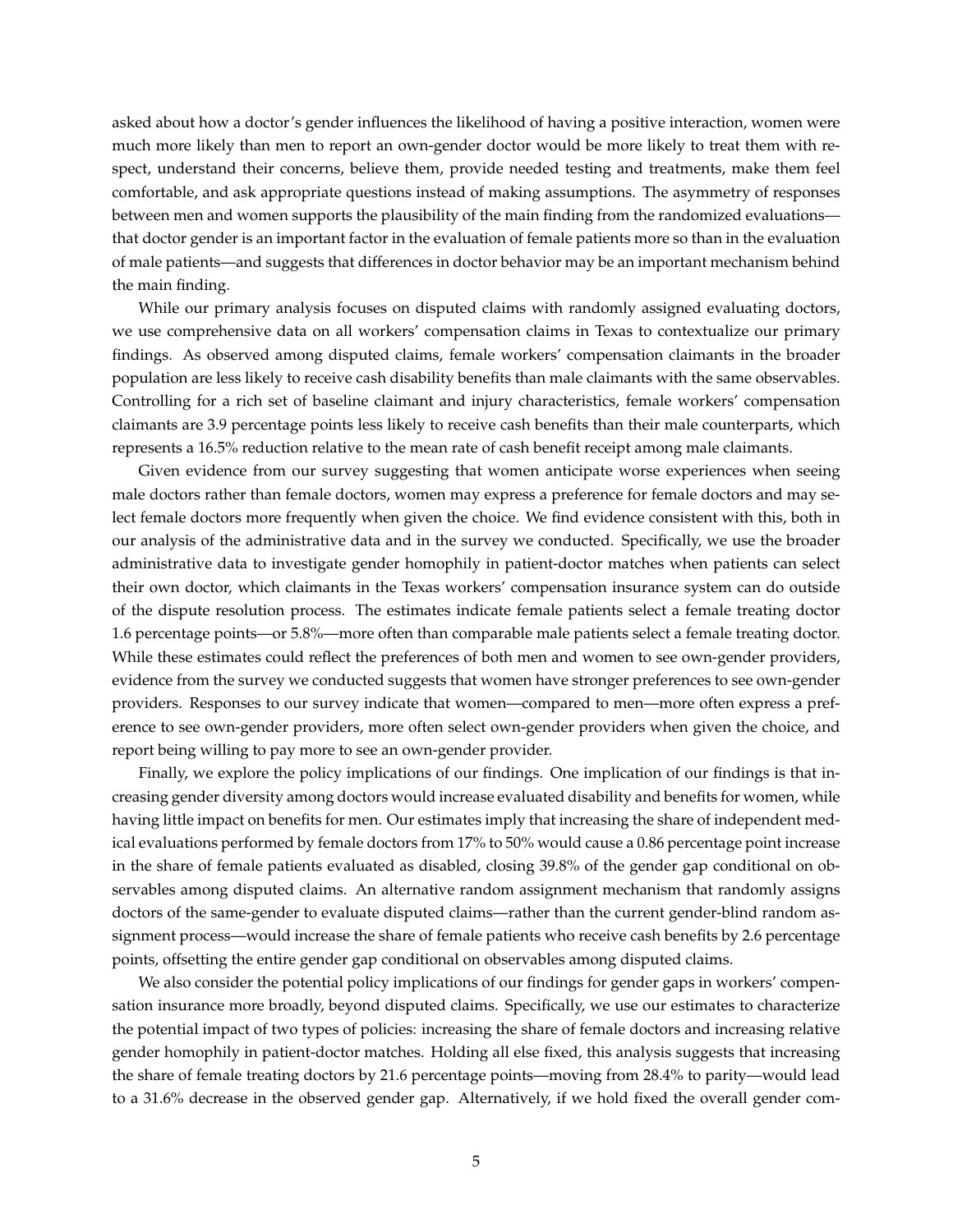position of treating doctors, this analysis suggests that an increase in relative gender homophily from the observed level to two (i.e., where female patients select female doctors at twice the rate that male patients select female doctors), would lead to a 16.6% decrease in the gender gap conditional on observables. More broadly, we use our estimates to characterize the mix of gender diversity among doctors and relative gender homophily in patient-provider matches that would lead to a given decrease in the gender gap conditional on observables. Overall, this analysis reveals that these types of policies may have substantial impacts and complement one another in closing gender gaps in evaluated disability.

The remainder of the paper proceeds as follows. Section [2](#page-7-0) describes related work and our contribution. Section [3](#page-9-0) describes the setting and the data, and Section [4](#page-16-0) outlines the empirical strategy and identifying variation. Section [5](#page-18-0) presents the main estimates of the effects of evaluations by doctor gender, leveraging disputed claims with randomized evaluations. Section [6](#page-25-0) provides broader evidence on gender gaps in evaluated disability and gender homophily in patient-provider matches. Section [7](#page-27-0) describes results of the survey we conducted to shed light on potential mechanisms. Section [8](#page-33-0) conducts back-of-the-envelope policy counterfactual analysis, and Section [9](#page-36-0) concludes.

# <span id="page-7-0"></span>**2 Related Literature**

This paper contributes to several literatures. This paper is motivated by a recent literature documenting gender gaps in health care treatments and related outcomes. A number of recent medical studies have documented that female patients are less likely to receive aggressive treatment for a range of medical conditions including heart-related issues [\(Hernandez et al. 2007;](#page-39-6) [Pelletier et al. 2014;](#page-39-7) [Vaccarino et al. 2005\)](#page-40-3) and blood clots [\(Pietropaoli et al. 2010\)](#page-39-8).<sup>[6](#page-7-1),[7](#page-7-2)</sup> Among patients reporting similar pain levels, females are less likely to receive treatment to alleviate pain [\(Chen et al. 2008\)](#page-38-0). The observed gender disparities in medical treatments may arise if doctors interpret symptoms differently for male and female patients. Some recent evidence suggests this may be the case, with studies documenting that females reporting pain are more likely to be told that their pain is emotionally driven rather than arising from physical sources (Côté and Coutu 2010; [Hoffmann and Tarzian 2001;](#page-39-3) [Samulowitz et al. 2018\)](#page-39-9).<sup>[8](#page-7-3)</sup> Besides impacting the treatments patients receive, differences in the way medical professionals evaluate men and women may result in gender disparities in social insurance benefits that depend on medical evaluations. Recent work suggests gender disparities in social insurance benefit receipt are large, with [Low and Pistaferri](#page-39-0) [\(2019\)](#page-39-0) documenting that women are 20 percentage points more likely to be denied Social Security Disability Insurance benefits than men with the same observable characteristics. Despite growing evidence of gender disparities in health care and related settings, it is unclear what drives these gender differences and what interventions may affect these disparities.[9](#page-7-4) The present paper moves this literature forward in several ways. We use administrative claims data to

<span id="page-7-1"></span><sup>&</sup>lt;sup>6</sup>In other related work, [Chandra and Staiger](#page-38-4) [\(2010\)](#page-38-4) document racial and gender gaps in heart attack treatments, and they find evidence consistent with lower benefits of treatment for women and blacks, pointing to the potential importance of statistical discrimination in driving gaps in heart attack treatments.

<span id="page-7-2"></span> $7$ [Dupas and Jain](#page-38-5) [\(2021\)](#page-38-5) illustrate there are large gender disparities in health care treatments in India due to gender differences in the propensity to seek health care, where the uneven allocation of resources within families may be a primarily channel for observed gender differences in patients seeking care in the developing country context.

<span id="page-7-4"></span><span id="page-7-3"></span><sup>8</sup>See [Cabral and Dillender](#page-38-6) [\(2020\)](#page-38-6) for a more comprehensive review of this literature.

<sup>&</sup>lt;sup>9</sup>While observational studies point to large gender differences in the evaluation of pain and disability, evidence from vignettes is more mixed [\(Low and Pistaferri 2019;](#page-39-0) [Weisse, Sorum, and Dominguez 2003\)](#page-40-4). We note an important limitation of vignette studies is that they are unable to capture features of real-world interactions that may influence exam outcomes. For instance, in-person interactions during medical exams may influence provider assessments about the credibility of the patient's self-reported symptoms or provider empathy toward the patient. Given the limits of both observational and vignette studies, it is unclear whether gender disparities in the evaluation of pain and disability are due to differences in unobservable patient characteristics or some systematic feature of the health care system or disability evaluation system. Our results highlight that the gender of the evaluating doctor is an important determinant of evaluation outcomes for women, and thus a key feature of the health care system— the gender imbalance in the provider workforce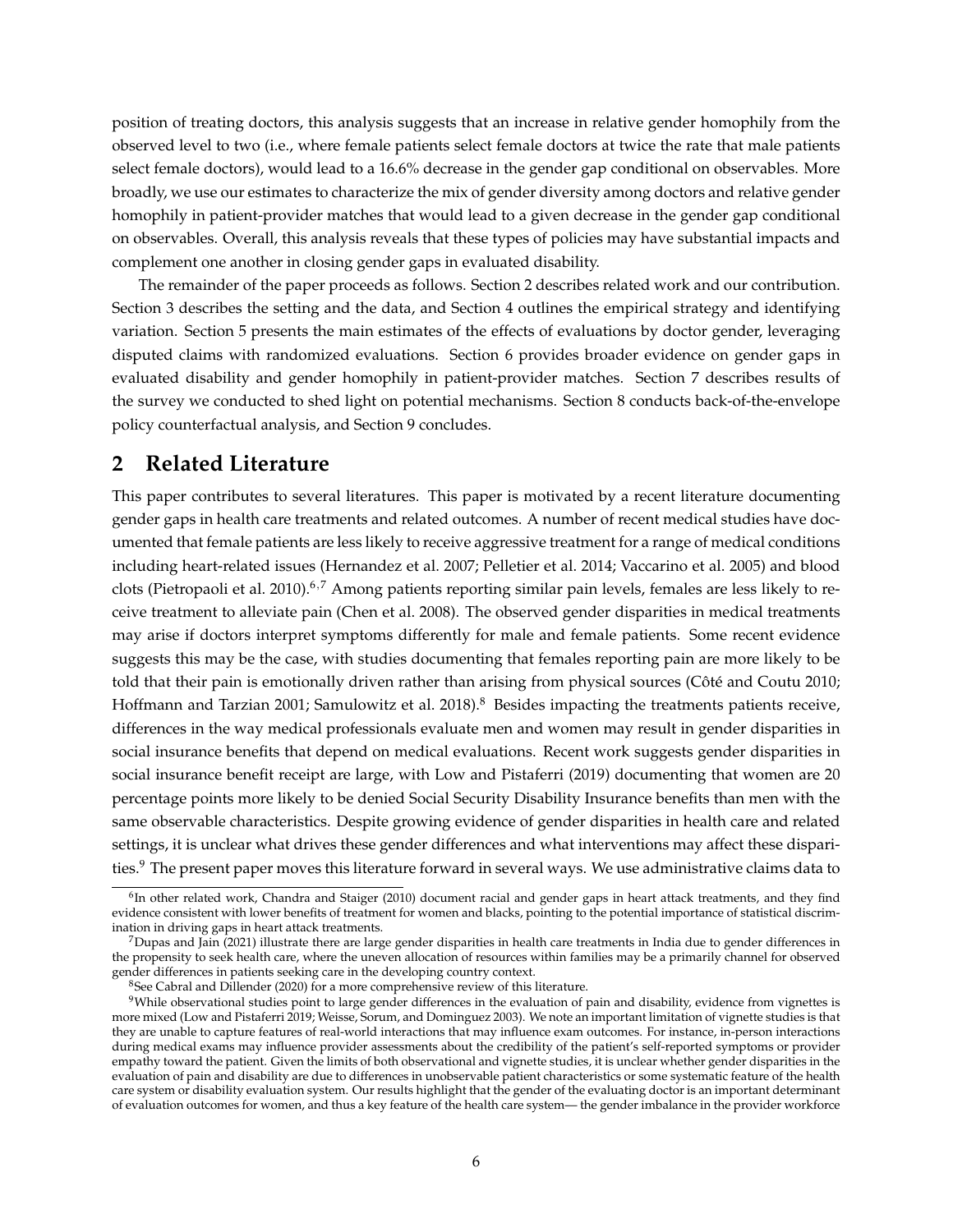document substantial gender gaps in medical evaluations, conditional on a rich set of baseline observable characteristics. Further, we leverage random assignment of doctors to patients to provide the first evidence on the role of doctors—and in particular, the role of doctor-patient gender match—in contributing to gender disparities in medical evaluations and linked social insurance benefits. The evidence indicates that gender match between patients and doctors increases evaluated disability and cash disability benefits for women and works to nearly close gender gaps conditional on observables in this setting. Our findings suggest that the under-representation of female doctors may play a large role in driving observed gender disparities in medical evaluations and related outcomes.

Our work also contributes to an emerging literature considering the impacts of race or gender match between providers and patients in health care settings. A few recent studies document correlations that suggest that gender or race concordance between patients and providers may reduce hospital mortality [\(Greenwood, Carnahan, and Huang 2018;](#page-38-7) [Hill, Jones, and Woodworth 2020\)](#page-39-10). Similarly, recent experimental work shows that black men take up preventive care at higher rates when counseled by black doctors rather than by white doctors [\(Alsan, Garrick, and Graziani 2019\)](#page-37-0). Our paper extends this literature in several ways. We leverage random assignment to provide the first estimates of the causal effect of gender match between patients and doctors on medical evaluations and subsequent social insurance benefit receipt. In doing so, our study provides the first evidence on the importance of demographic concordance between patients and doctors in medical evaluations—the key first step in most health care interactions.<sup>[10](#page-8-0)</sup> Further, several features of our setting—for instance, the random assignment of doctors, a diverse pool of patients and doctors, the large scale of the randomized evaluations, the availability of broader administrative data—allow for a more transparent and comprehensive evaluation of the effects of gender match on medical evaluations compared to prior work investigating the effects of gender match or race match on other health care outcomes. For instance, the random assignment of doctors allows us to overcome identification challenges usually present when patients select their own providers, and the availability of data on both male and female patients allows us to control for doctor fixed effects and to estimate impacts on outcomes of both male and female patients (and hence impacts on the gender gap in this setting). Further, administrative data from the broader setting beyond the randomized evaluations allow us to provide context to our estimates and conduct policy counterfactuals evaluating the effects of diversifying the doctor workforce. Our evidence on gender homophily in patient selections of providers in broader settings complements prior work illustrating gender homophily in patient selections of urologists [\(McDevitt and](#page-39-11) [Roberts 2014\)](#page-39-11) and in referrals among doctors [\(Zeltzer 2020\)](#page-40-5). Further, our evidence on gender disparities in evaluations of patients complements work by [Sarsons](#page-39-12) [\(2019\)](#page-39-12), which documents gender disparities in how physician ability is interpreted following positive and negative patient outcomes.

This paper also provides evidence on the importance of gatekeeper discretion in social insurance and social safety net programs. Many of the largest public programs have a gatekeeper model, where designated gatekeepers are charged with evaluating benefit eligibility among program claimants. For instance, medical impairments and the ability to work are assessed by doctors in workers' compensation insurance

<sup>—</sup>may be an important explanation for observed gender disparities in medical evaluations and related outcomes.

<span id="page-8-0"></span> $10$ Health care decisions typically involve complex interactions between patients and doctors, where the degree to which health care decisions are determined by patients versus doctors depends on the type of health care interaction. Our work provides the first evidence on the role of demographic concordance between doctors and patients in doctors' evaluations of patients' medical conditions—the first step in most health care interactions and an aspect of health care interactions where doctor agency is central. In this way, our work complements prior work by [Alsan, Garrick, and Graziani](#page-37-0) [\(2019\)](#page-37-0), which investigates the role of doctors' race in black patients' decisions to take up effective and broadly recommended preventive care—a setting where patient agency is central. See Section [5](#page-18-0) for discussion of potential mechanisms behind the importance of demographic concordance in our setting and health care interactions more broadly.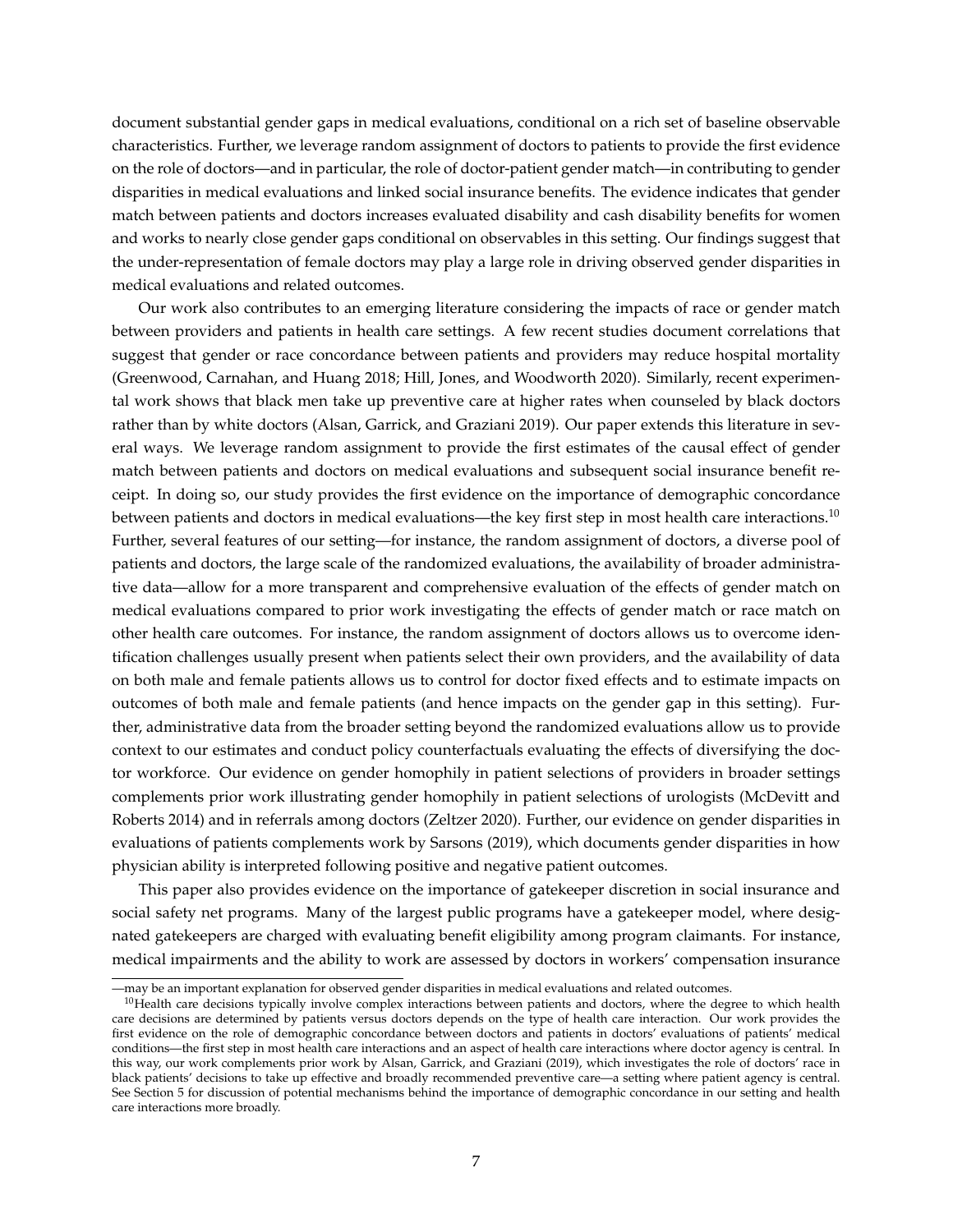<span id="page-9-1"></span>and by disability examiners in Social Security Disability Insurance; caseworkers interview applicants to assess eligibility for the federal Supplemental Nutritional Assistance Program; judges determine access to Chapter 13 bankruptcy protection; hearing officers settle disputes over unemployment insurance eligibility; and interviewers assess eligibility for the Temporary Assistance for Needy Families program. Prior work in the economics literature has recognized that gatekeepers may exercise discretion in eligibility determinations, with papers leveraging variation in gatekeeper leniency as an instrument to look at the effect of benefit receipt on later outcomes (e.g., [Maestas, Mullen, and Strand 2013;](#page-39-13) [Dobbie and Song 2015\)](#page-38-8). However, little is known about what factors drive gatekeeper discretion or about the distributional impacts of gatekeeper discretion on program benefits. This is an important gap in the literature given that hundreds of billions of dollars in public program benefits are awarded at the discretion of gatekeepers each year and that gatekeeper discretion has the potential to have important distributional impacts on the receipt of program benefits and on broader income disparities. The findings from our paper suggest gender match between gatekeepers and program claimants can meaningfully affect the benefits women receive in social insurance programs and can work to close gender disparities in benefits. Further, our findings highlight how the design of processes by which gatekeepers are assigned to claimants can impact outcomes and disparities.

Finally, our findings complement a larger literature investigating the impact of the gender of authority figures on outcomes for women in contexts ranging from education to the labor market. Studies have documented that females are more likely to pursue STEM-focused education when matched with female teachers [\(Lim and Meer 2019\)](#page-39-14) or female professors [\(Carrell, Page, and West 2010\)](#page-38-9). Evidence of the short-run effects gender match has on student performance is more mixed, with some studies finding improvements when female students are matched with female teachers (e.g., [Muralidharan and Sheth 2016;](#page-39-15) [Lim and Meer](#page-39-16) [2017\)](#page-39-16), while others have failed to find effects (e.g., [Antecol, Eren, and Ozbeklik 2015\)](#page-37-1). A related literature explores these issues in the context of the impact of firm leadership on women's career outcomes. The results in this literature are mixed, with some studies finding no impact of gender quotas for firm governing boards on outcomes of women at the associated firms [\(Bertrand et al. 2018;](#page-37-2) [Maida and Weber 2019\)](#page-39-17), while other studies find that more direct female managers have a positive impact on outcomes for women (e.g., [Biasi and Sarsons 2020;](#page-38-10) [Cullen and Perez-Truglia 2019;](#page-38-11) [Casarico and Lattanzio 2019\)](#page-38-12). Related work on the academic publication process has found no impact of gender match on evaluations of peer-reviewers [\(Abrevaya and Hamermesh 2012;](#page-37-3) [Card et al. 2019\)](#page-38-13). Our work complements this literature by providing evidence on the role of evaluator gender in the context of doctors performing medical evaluations for worklimiting disabilities. We find that having a female doctor evaluator substantially impacts outcomes for women, while the gender of the evaluating doctor has little impact on outcomes for men. While gendermatch effects in educational and professional settings may run through a complex set of mechanisms (e.g., role model effects, differing management or teaching styles, networking, mentoring, discrimination, etc.), the authority figures in our setting (doctors) have a relatively narrow mandate—to medically evaluate a patient's ongoing degree of disability—limiting the set of the plausible mechanisms underlying effects in this setting. Our findings may point to the broader importance of gender match in settings where authority figures are charged with evaluating women.

# <span id="page-9-0"></span>**3 Background and Data**

#### **3.1 Workers' Compensation Insurance**

Workers' compensation is a state-regulated insurance system that provides covered employees with cash and medical benefits for work-related injuries or illnesses. Workers' compensation insurance provides cov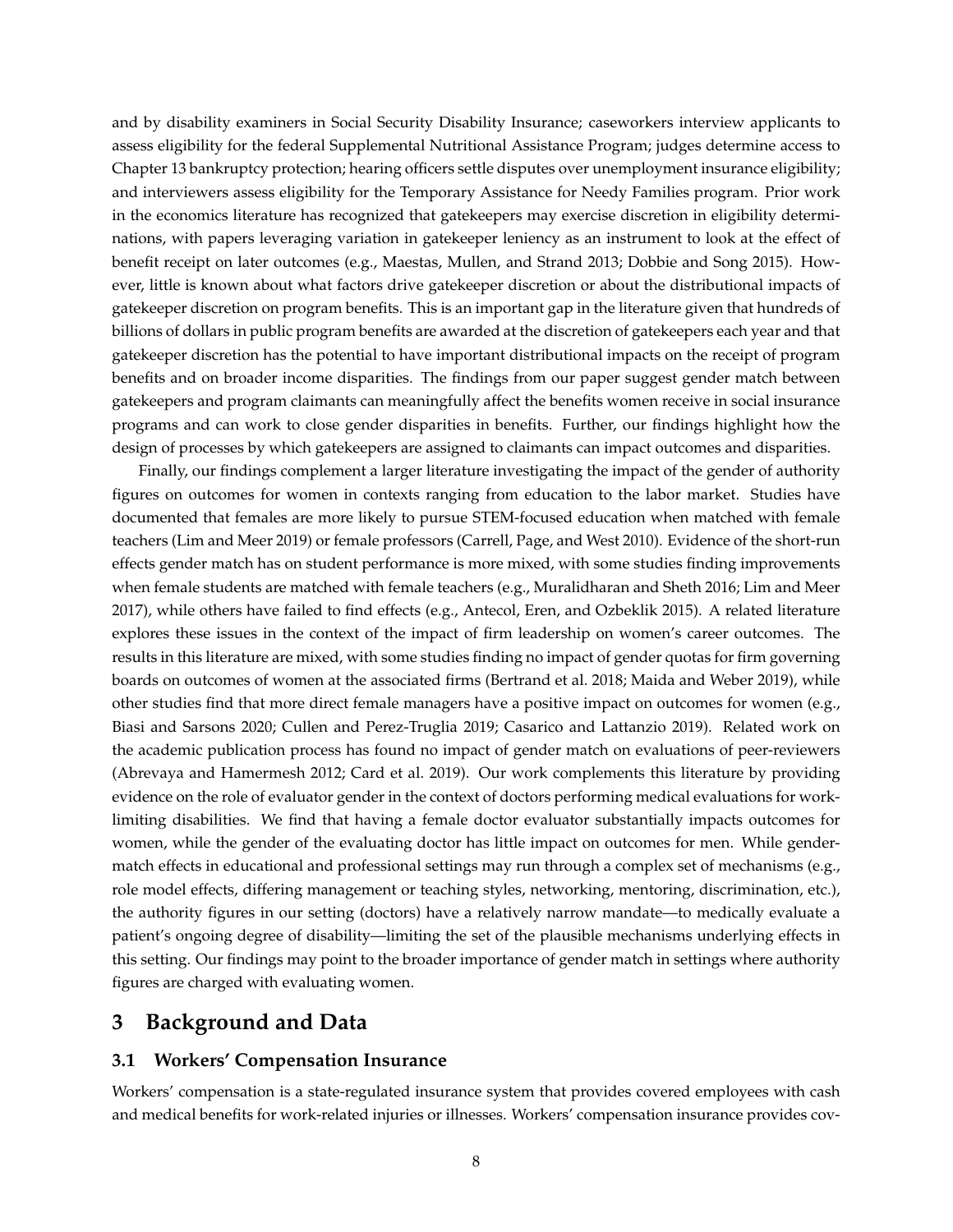erage regardless of whether the employer or employee is at fault for the workplace injury.<sup>[11](#page-10-0)</sup> While there is variation across states in the details of the workers' compensation insurance system, the basic structure of workers' compensation is similar across states. Workers' compensation insurance is the first payer for injury-related medical expenditures and covers all injury-related medical spending at no out-of-pocket cost to the claimant, regardless of a claimant's work status or receipt of cash benefits. Temporary income benefits replace wages that claimants forgo because of missed work that arises from an on-the-job injury and are the most common type of cash benefits in workers' compensation. Permanent impairment benefits are given to workers with a permanent impairment from an on-the-job injury and are the second most common type of cash benefits. Workers' compensation insurance provides additional benefits in some specified circumstances, such as supplemental benefits for claimants with a rare set of very severe permanent impairments (e.g., lost use of both eyes) or death and burial benefits to the surviving family of those who die on the job.

A key feature of workers' compensation insurance is that medical providers evaluate impairments and determine eligibility for cash benefits. In Texas, as in many states, the delivery of medical care and the oversight of cash benefit eligibility in workers' compensation insurance follow a "gatekeeper" model. Workers' compensation claimants choose a "treating doctor", who is responsible for overseeing the claimant's medical care, evaluating the claimant's medical improvement, and assessing any permanent impairment the claimant may have.[12](#page-10-1) In addition to receiving reimbursement for typical procedures billed by providers, doctors treating workers' compensation claimants receive payments for additional "case management services" that pertain to their particular role in overseeing the medical care and cash benefit eligibility of injured workers.

There are two main types of cash benefits: temporary income benefits and permanent impairment benefits. In Texas, injured workers are eligible for temporary income benefits after a waiting period of seven days. Temporary income benefits are terminated at the earliest of the following: (i) the employee decides to return to work, (ii) the employee's doctor determines that the employee has reached "maximum medical improvement", and (iii) the maximum duration is met. The maximum temporary income benefits duration in Texas is two years (104 weeks), but workers rarely receive temporary income benefits for two years. Temporary income benefits replace 70% of a claimant's prior average weekly wage, subject to a maximum and minimum weekly benefit level.

Once workers have reached maximum medical improvement or have exhausted their temporary income benefits, they are eligible for permanent impairment benefits if they are still impaired. Treating doctors who conclude that a claimant has a permanent impairment assign an impairment rating—the percentage of permanent impairment of the whole body resulting from the current compensable injury. The worker is then paid an unconditional cash transfer that is a function of the severity rating of his permanent impairment and his prior average weekly wage. In Texas—as in many states—permanent impairment benefits are calculated as the product of the claimant's permanent impairment severity rating and the eligible wage replacement rate, where the replacement rate is linear in the claimant's prior average weekly earnings subject to a maximum which is binding for at a considerably lower level of prior earnings than the temporary income benefits maximum.

<span id="page-10-0"></span> $11$ Workers' compensation insurance serves as the exclusive legal remedy for covered workers for workplace injuries, meaning that injured workers cannot sue their employers for negligence.

<span id="page-10-1"></span> $12$ About half of workers' compensation claimants in Texas receive treatment through provider networks maintained by insurers [\(TDI 2020\)](#page-40-6). For these workers, the choice of treating doctor must come from the insurer's network.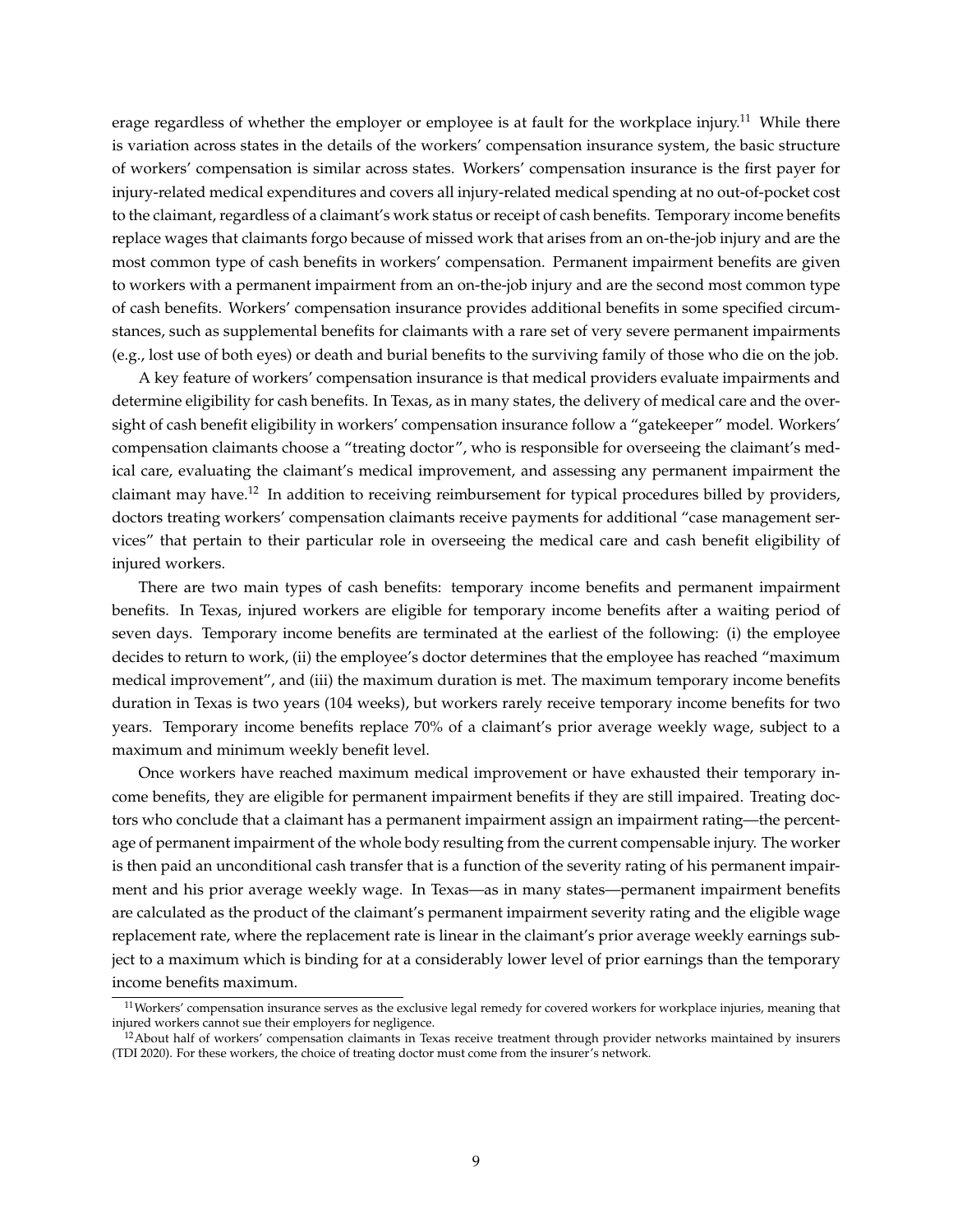#### **3.2 Independent Medical Evaluations**

While the treating doctor typically serves as the gatekeeper for cash benefits, insurers and/or injured workers may disagree with the treating doctor's assessment of a claimant's impairment level. As with most states, Texas maintains a database of independent doctors—referred to as "designated doctors" who can resolve these disputes by performing independent medical evaluations. Either an insurer or an injured worker can request an independent evaluation if they disagree with the treating doctor's assessment, though insurers are much more likely to request them. For injuries occurring from 2013 to 2017, 87% of designated doctor exams in Texas were requested by insurers. These designated doctors are most commonly tasked with settling disputes about whether a claimant has reached his/her maximum medical improvement and the degree of the permanent impairment resulting from the injury (if any).

We focus on independent exams where the designated doctors have been asked to assess the workers' maximum medical improvement and/or permanent impairments. Nearly all injuries (99%) that go through the designated doctor process during our period of analysis meet this criteria.[13](#page-11-0) In principle, a designated doctor could be asked to assess maximum medical improvement and permanent impairment severity separately. However, because permanent impairments are assessed once maximum medical improvement has been reached, designated doctors are nearly always (> 99.8% of the time) asked to assess both dimensions in a single examination if either determination is requested, though the request for the permanent impairment determination is only relevant if the designated doctor assesses the injured worker as having reached maximum medical improvement.

Medical doctors (MD), doctors of osteopathy (DO), and doctors of chiropractic (DC) can apply to be designated doctors through the Texas Department of Insurance. Their reports are given presumptive weight in dispute resolution, and insurance carriers are required to pay income and medical benefits based on the opinion of the designated doctor. Designated doctors cannot have a conflict of interest with the insurer or patient associated with an assigned claim. For example, designated doctors cannot have treated the patient prior to the independent exam and cannot have a contract with the insurer or network associated with the claim. Once a designated doctor has been assigned to a claim, that doctor is the designated doctor for the initially requested independent medical exam and for any subsequently requested independent medical exams for that claim.

The role of the designated doctor exam is narrow and well-defined. The designated doctor is called upon by the Texas Department of Insurance to serve as an "impartial, objective medical expert" to settle specified claim-related disputes. Designated doctors do not have previous or ongoing relationships with patients for these disputed claims outside of independent medical exams, and they are not allowed to recommend or provide treatment to these patients. To become certified as a designated doctor, doctors need to complete required training and testing and must re-certify every two years with the Texas Department of Insurance. Because the typical designated doctor performs a relatively small number of these exams annually (median 12 and mean 23.7 for doctors performing at least one exam), designated doctor exams make up a small share of any given doctor's business and these doctors likely spend most of the professional time and effort treating patients in their standard practice.

Texas law defines the scope of designated doctor evaluations, the information doctors are allowed to consider, and the requirements for designated doctors when reporting and justifying their decisions.

<span id="page-11-0"></span><sup>&</sup>lt;sup>13</sup>Though it is rare, designated doctors can be asked to settle other types of disputes besides disputes about maximum medical improvement and permanent impairments, such as whether the impairment was caused by a compensable injury and the extent of the worker's compensable injury.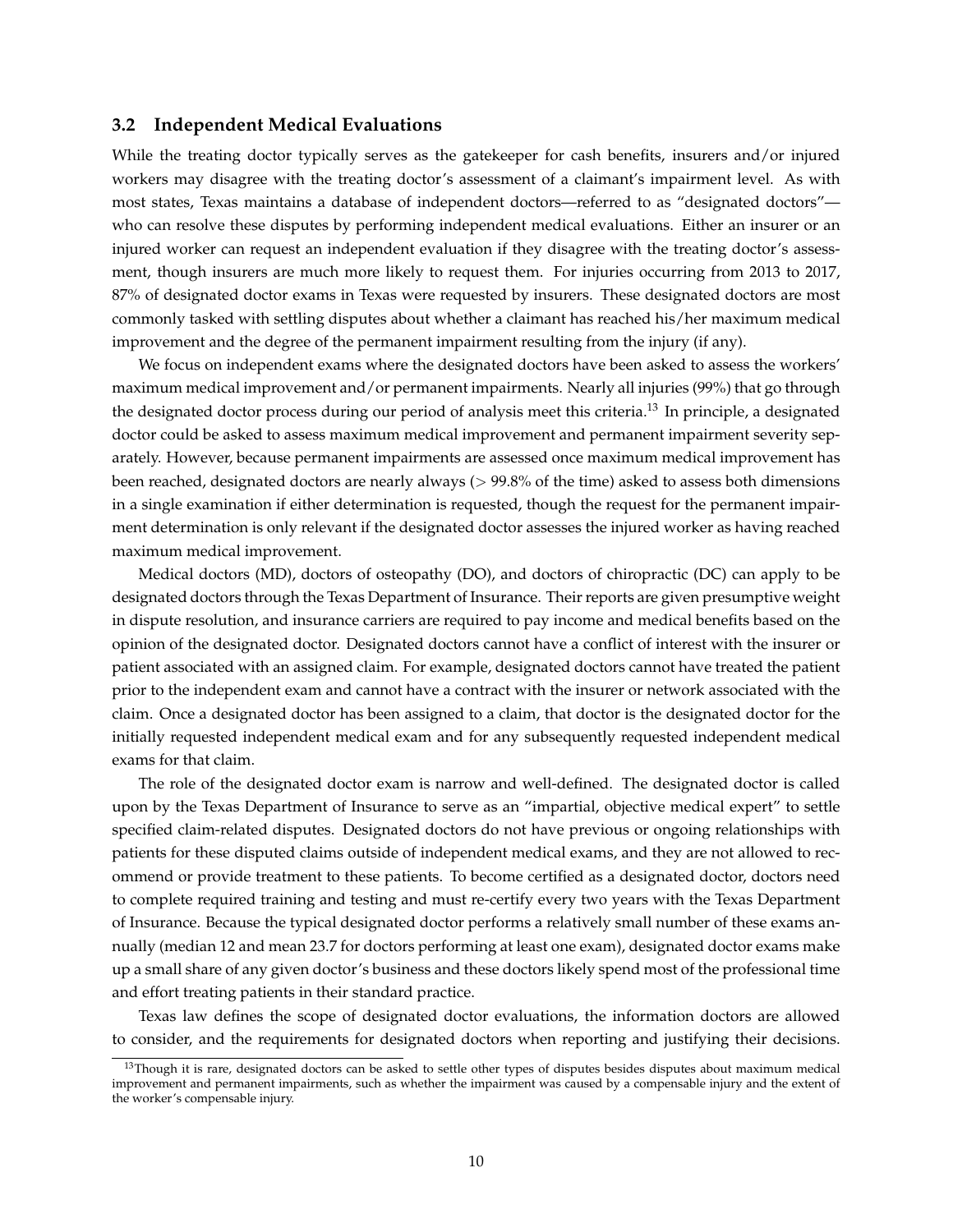Designated doctors must review a claimant's medical records—which are required to be supplied by the claimant's treating doctor and insurer—prior to the designated doctor exam.<sup>[14](#page-12-0)</sup> The designated doctor must also review any medical records and medical history information supplied by the claimant. At the designated doctor exam, the doctor conducts a physical examination of the claimant—often including range of motion testing and tests specific to the affected body system(s). The designated doctor then compares the information gathered through the physical examination and medical records with specified guidelines for these evaluations.[15](#page-12-1) In reporting the results of the exam, the designated doctor is required to justify his or her decision based on the evidence gathered and specified medical guidelines.<sup>[16](#page-12-2)</sup>

The assignment of claimants to designated doctors is designed to be random within a local area, among doctors eligible to perform an exam. Once an independent evaluation has been requested, the claimant is assigned to the next available designated doctor within the claimant's county who: (i) has the appropriate credential to evaluate the injury and (ii) does not have a conflict of interest. Any designated doctor (MD, DO, or DC) can evaluate musculoskeletal injuries, while only MDs and DOs are authorized to evaluate cer-tain non-musculoskeletal injuries, like mental and behavioral disorders.<sup>[17](#page-12-3)</sup> As the vast majority of workers' compensation claims and independent exams are for musculoskeletal injuries, all providers are eligible to do most exams.

Since insurers and claimants have no way of knowing who is the next available designated doctor, they cannot time their requests so that they have a specific designated doctor. Thus, after controlling for the claimant's county and the designated doctor's credential, the designated doctor assigned to a claimant is random from among designated doctors with that credential in the claimant's county. Prior to 2013, a representative at the Texas Department of Insurance assigned claimants to providers. But to prevent the possibility of manipulation and to ensure that process approximates random assignment as designed, the Texas Department of Insurance implemented an automated system to assign claimants to designated doctors as of 2013. The Texas Department of Insurance maintains a confidential list of certified designated doctors in each county. The automated system cycles through this list, assigning the next available designated doctor in the claimant's county who is qualified to perform the assessment (i.e., has no conflicts of interest and has appropriate credentials) and designated doctors move to the bottom of the list upon assignment. This automated assignment process is confidential, and insurers and claimants do not observe the order of—or current position within—the list of certified designated doctors in each county.

As we describe further in Section [4,](#page-16-0) our estimation approach controls for the credential of the assigned designated doctor (known ex post) by claimant county fixed effects, as the assignment process means the designated doctor assigned to a claimant is random among designated doctors with that credential in the claimant's county. An alternative approach to isolate conditional random assignment would be to instead control for each injury type by county combination—the ex ante information the regulator uses to decide

<span id="page-12-0"></span><sup>&</sup>lt;sup>14</sup>Texas law requires a claimant's prior medical records to be supplied to the designated doctor by the claimant's treating doctor and insurer at least three days before the designated doctor exam [\(28 TAC §127.10\(a\)\)](https://texreg.sos.state.tx.us/public/readtac$ext.TacPage?sl=T&app=9&p_dir=P&p_rloc=149645&p_tloc=&p_ploc=1&pg=6&p_tac=&ti=28&pt=2&ch=127&rl=5). See [28 TAC §127.10](https://texreg.sos.state.tx.us/public/readtac$ext.TacPage?sl=T&app=9&p_dir=P&p_rloc=149645&p_tloc=&p_ploc=1&pg=6&p_tac=&ti=28&pt=2&ch=127&rl=5) for more information on designated doctor exam requirements.

<span id="page-12-1"></span><sup>&</sup>lt;sup>15</sup>Texas law states that designated doctors will apply when appropriate the American Medical Association Guides for the Evaluation of Permanent Impairment and Texas Department of Workers' Compensation return-to-work guidelines. Designated doctors will also consider Texas Department of Workers' Compensation treatment guidelines and other evidence-based medical guidelines when appropriate [\(28 TAC §127.200\(a\)\(7\)\)](https://texreg.sos.state.tx.us/public/readtac$ext.TacPage?sl=R&app=9&p_dir=&p_rloc=&p_tloc=&p_ploc=&pg=1&p_tac=&ti=28&pt=2&ch=127&rl=200).

<span id="page-12-3"></span><span id="page-12-2"></span> $16$ See [28 TAC §127.200\(a\)](https://texreg.sos.state.tx.us/public/readtac$ext.TacPage?sl=R&app=9&p_dir=&p_rloc=&p_tloc=&p_ploc=&pg=1&p_tac=&ti=28&pt=2&ch=127&rl=200) for more detail.

<sup>&</sup>lt;sup>17</sup>As discussed further below, our research design will isolate as good as random assignment of doctors to claimants conditional on claimant county and provider credential (MD, DO, or DC). For this reason, we exclude less than 3% of designated doctor exams for claimants with specified diagnoses that the Texas Department of Insurance flags as requiring an evaluation by an MD or DO with a specific sub-specialty. Certain rare complex injuries, such as traumatic brain injuries or spinal cord injuries, require an evaluation by an MD or DO with certain board-certified sub-specialties. Refer to [28 TAC §127.130\(b\)](https://texreg.sos.state.tx.us/public/readtac%24ext.TacPage?sl=T&app=9&p_dir=P&p_rloc=193063&p_tloc=&p_ploc=1&pg=2&p_tac=&ti=28&pt=2&ch=127&rl=140) for more detail. We use diagnosis codes from the designated doctor exam to identify and exclude claimants whose exams potentially require specialized expertise.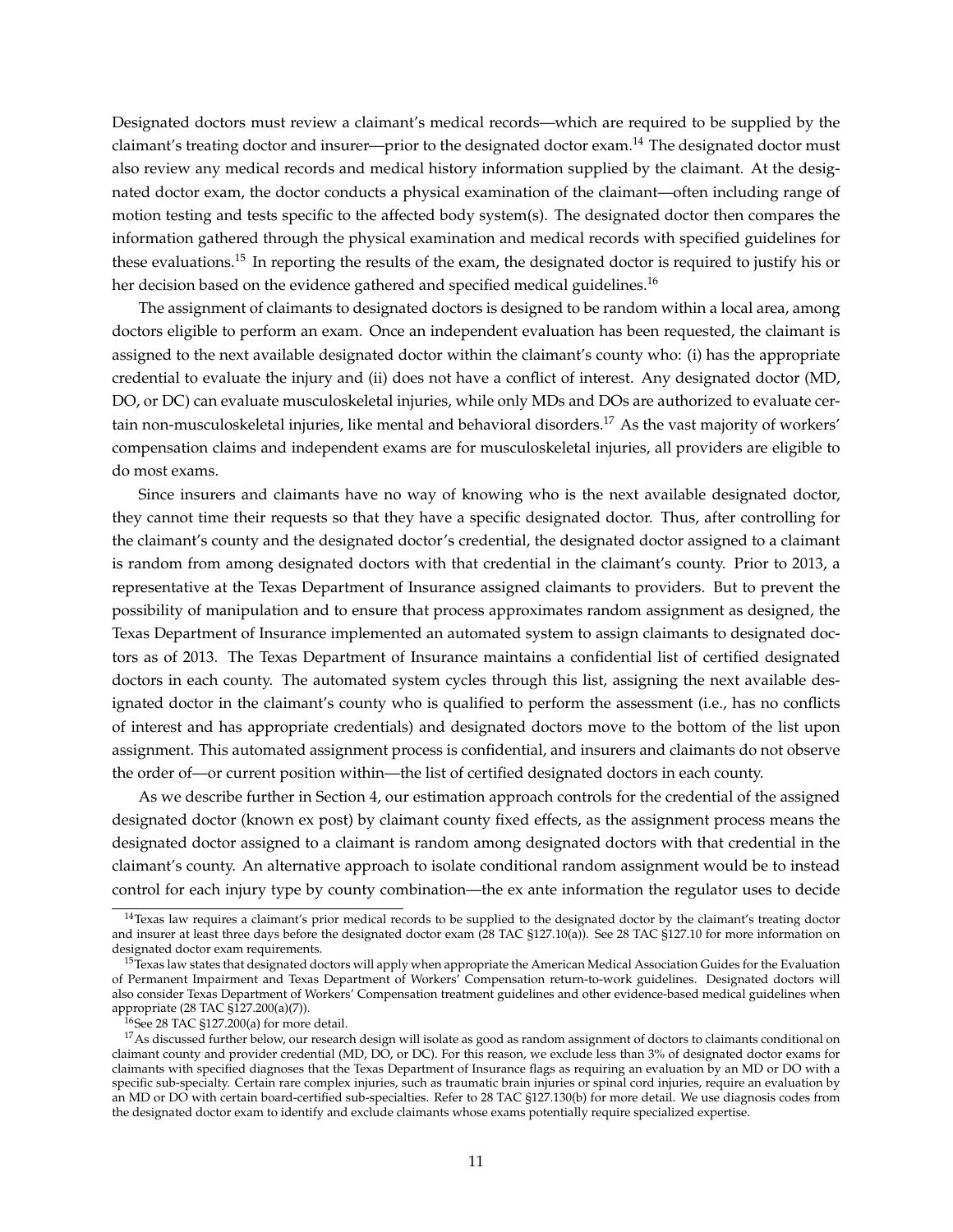which subset of designated doctors within a county are eligible to evaluate a claimant. A potential concern with basing the estimation on a control for injury type is that we can only imperfectly observe the injury type information used by the regulator in selecting which doctor credentials are required to evaluate a claimant.<sup>[18](#page-13-0)</sup> Thus, to be conservative, our baseline approach is to control for credential of the assigned doctor by county, as the assignment mechanism means that it is as good as random which doctor was assigned to the claimant among designated doctors in that county with that credential. In practice, we obtain very similar estimates if we control for injury type by county fixed effects instead of credential by county fixed effects in our analysis.[19](#page-13-1)

Claimants will receive cash benefits after a designated doctor visit if and only if the designated doctor assesses the claimant as having an impairment on the day of the evaluation. Conditional on the designated doctor viewing the claimant as being impaired, the type of benefits that claimants will receive depends on the doctor's assessment of the injury's healing trajectory. If the designated doctor decides that a claimant is impaired but that the claimant has reached maximum medical improvement, the designated doctor will assign the claimant an impairment rating, and the claimant will receive additional permanent impairment cash benefits based on that rating. If the designated doctor decides that a claimant is impaired and still healing from an injury, the claimant can receive additional temporary income benefits and can then be assessed for a permanent impairment at a later date, either by the designated doctor or by the claimant's treating doctor.

For claimants assessed as having a continued impairment, designated doctors can decide the amount of future benefits at the initial visit by assigning a permanent impairment rating or by assigning a future date at which maximum medical improvement will be reached. If designated doctors assess a claimant as having a continued impairment that is still healing and decline to provide a future date at which maximum medical improvement will occur, decisions about the amount of future benefits revert to the claimant's treating doctor, unless and until the insurer or claimant requests another designated doctor evaluation. Since treating doctors' benefit decisions and insurers' (and workers') decisions about requesting further independent evaluations may be influenced by the decisions that the designated doctor makes in the initial evaluation, we focus on all benefits received after the initial evaluation.

#### **3.3 Data and Sample**

To consider the role of provider's gender in claimants' outcomes, we have compiled a unique administrative dataset through open records requests submitted to the Texas Department of Insurance (TDI). As part of an open records request, we received data on all independent medical evaluations that occurred from 2005 to 2017. Since a lack of influence on the designated doctor assignment process is crucial to the empirical strategy, we focus on designated doctor evaluations for injuries that occurred from 2013 to 2017 so that claimants are assigned to a designated doctor through the automated system [\(TDI 2018](#page-40-7)*a*). We focus on benefits received within 12 months of the exam date and choose 2017 as the exam year cutoff so that we have information on claimants' benefit receipt for at least one year after designated doctor exams in the

<span id="page-13-0"></span><sup>&</sup>lt;sup>18</sup>Our measure of injury type, which is based on the claimant's diagnosis on the first day of treatment for that injury, is imperfect as it could in principle miss aspects of a claimant's injury that the regulator considers when deciding which types of doctors are eligible to evaluate the claimant (MDs, DOs, and/or DCs). For example, while it is straightforward to identify musculoskeletal injuries, our measure of injury type may miss secondary non-musculoskeletal conditions (e.g., subsequent secondary diagnoses of mental health conditions, secondarily affected body systems) that may lead the regulator to require an evaluation by an MD or DO, rather than a DC.

<span id="page-13-1"></span> $19$ See Appendix Table [A2](#page-60-0) for estimates from this alternative specification. It is not surprising that we obtain similar results using either approach. The measurement error in our injury type variable may be limited in practice, and the vast majority of exams are for claimants with musculoskeletal injuries, whose exams can be performed by any designated doctor regardless of credential.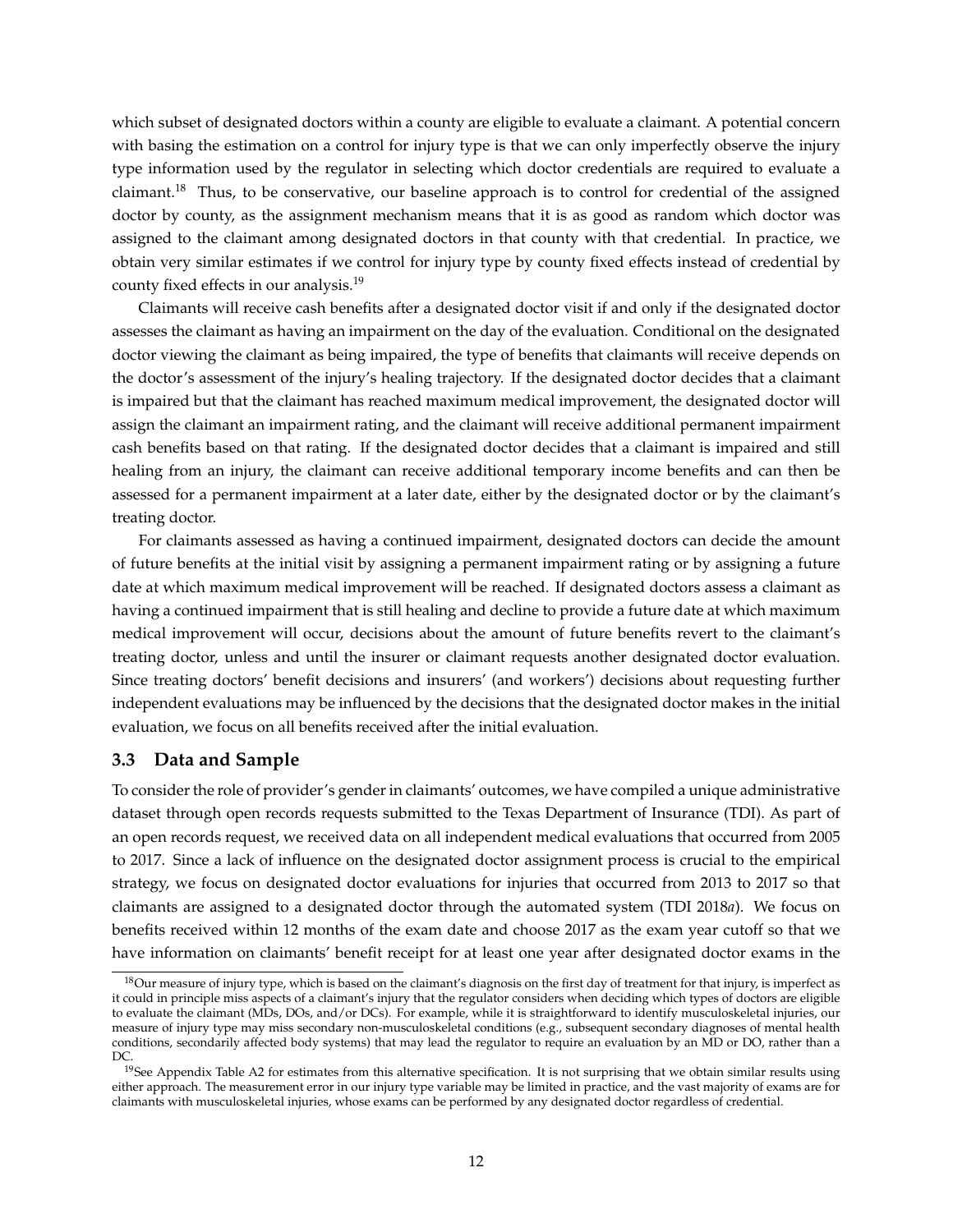sample. Since subsequent designated doctor exams are endogenous to the first designated doctor exam, we focus on the date of the first independent medical evaluation. In addition to conducting analysis that focuses on the sample of claimants with randomized medical evaluations, we also use the full sample of claims from 2013 to 2017 to study gender differences in benefit receipt and in the choice of treating doctors more broadly. We exclude the 3.6% of claimants with missing gender information from all analyses.

We combine the information on designated doctor visits with data on the cash and medical benefits that claimants receive [\(TDI 2018](#page-40-8)*b*). The cash benefit data include claimant-level information on type of cash benefits received, prior average weekly wage, total benefits received, benefit replacement rate, benefit start and end dates, and injury date (month-year). The medical benefit data come from all medical, pharmacy, and case management bills paid for by workers' compensation insurance and include the following information: procedure type (CPT codes), amount paid, amount charged, diagnoses (ICD-9 codes), date, place of service, and provider information. The data also include gender, birth date (month-year), and zip code.

For claimants who receive cash benefits, the data also include information on pre-injury weekly wages and industry. We present summary statistics for this information later in this section, and we also use this information for some supplemental analysis on potential mechanisms in Section [5.](#page-18-0) While wage and industry information is useful for describing the sample and providing context for our estimates, it is important to note that exam outcomes can influence whether this information is present in the data. Thus, our primary analysis does not use information on pre-injury wages or industry, and supplemental analysis using this information should be interpreted with caution.

To determine the gender of the designated doctor, we merge data on providers from the Centers for Medicare & Medicaid Services' (CMS) National Provider Identifier (NPI) registry based on the NPI variable in the administrative data [\(CMS 2019\)](#page-38-14). We focus on evaluations for which we know the gender of both the provider and the claimant. Our final sample has 71,366 designated doctor exams performed by 1,461 designated doctors. We compute doctors' years of experience using information on graduation and birth years from the Medicare Physician Compare File [\(CMS 2021\)](#page-38-15) and from an open records request to the Texas Board of Chiropractic Examiners [\(Texas Board of Chiropractic Examiners 2020\)](#page-40-9). The Medicare Physician Compare File also provides information on the medical schools of MDs and DOs.

We focus on two measures of benefit receipt after a designated doctor exam. The first is an indicator variable equal to one if the claimant receives any cash benefits in the year after the exam. As described above, this variable equals one if and only if the doctor assesses an injured worker as being disabled at the time of the exam. To assess the value of benefits received after the exam, we create a second variable— "normalized additional benefits"—to reflect the total cash benefits received in the year after the exam valued at the mean benefit rate for each benefit type based the population-wide distribution of pre-injury wages. To create this measure, we first calculate the mean benefit rate for each benefit type—the populationwide mean inflation-adjusted benefits paid per week receiving benefits based on all claims with nonzero benefits.<sup>[20](#page-14-0)</sup> We then calculate the normalized additional benefits received as the sum of the post-evaluation temporary income benefits and permanent impairment benefits valued at the mean benefit rate for that benefit type. Specifically, we multiply the mean benefit rate for each type of benefit by the number of weeks

<span id="page-14-0"></span> $^{20}$ As described above, temporary income benefits are paid for the weeks that individuals miss work while healing from temporary impairments. Permanent impairment severity—as rated by a claimant's treating doctor or designated doctor—determines the number of weeks permanent impairment benefits are paid, though these benefits are paid regardless of whether a claimant remains out of work or returns to work. Among individuals who receive non-zero benefits for a particular benefit type, we calculate an individual's inflation-adjusted benefit rate for that benefit type as the ratio of the inflation-adjusted dollars of benefits received to the weeks receiving benefits. We then calculate the population-wide mean weekly rate for a particular benefit type by taking the mean weekly rate among individuals who receive non-zero benefits for that benefit type.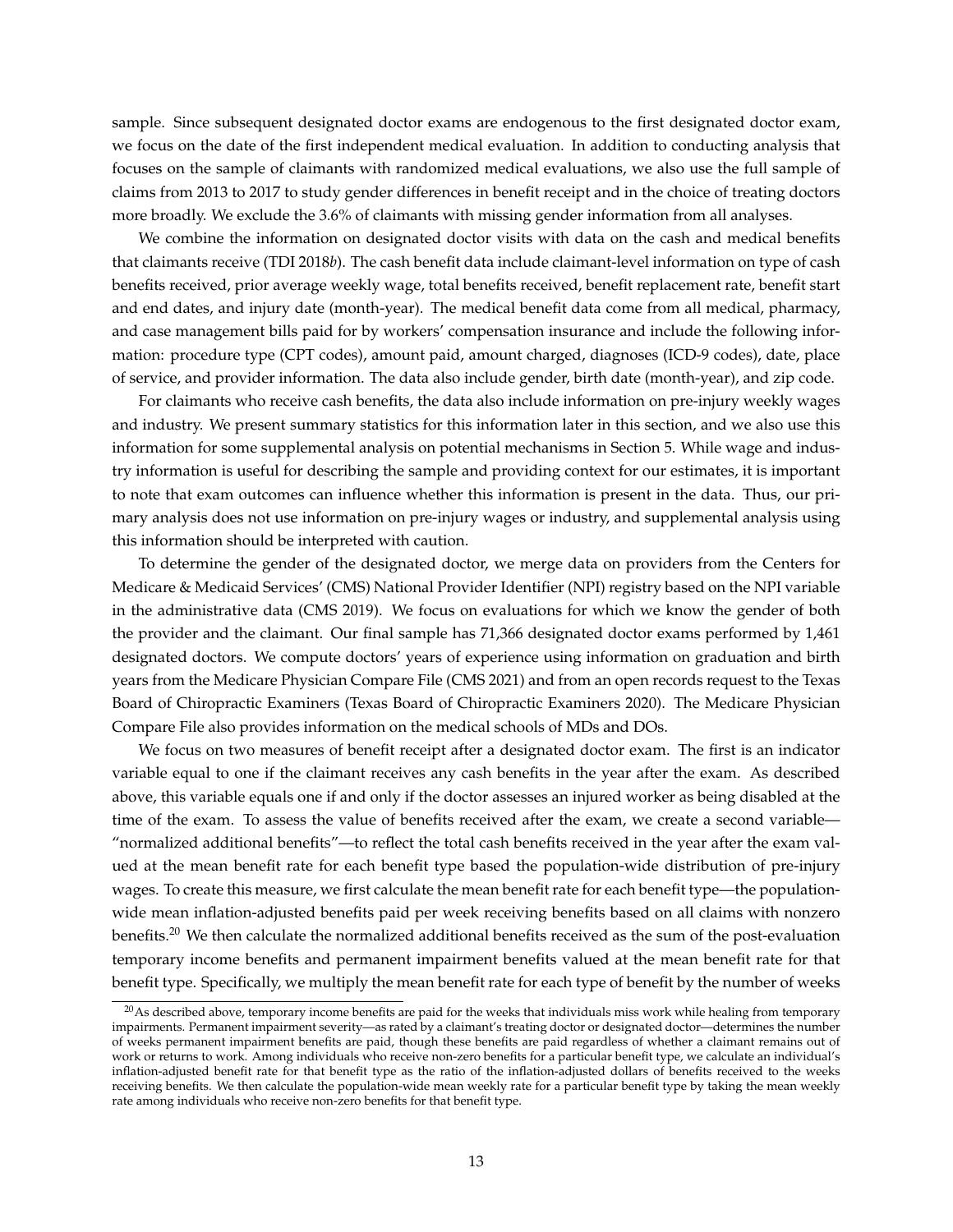the claimant received benefits and then add these two amounts to calculate the normalized additional cash benefits. A feature of this measure is that it depends on only the claimant's evaluated degree of disability rather than the claimant's pre-injury wages.

Table [1](#page-46-0) displays means of key variables for male and female claimants, both for the full set of claimants with injuries occurring from 2013 to 2017 and for the subset of claimants who received independent medical evaluations by 2017.<sup>[21](#page-15-0)</sup> In the sample of claimants who received independent medical evaluations, male claimants have higher mean first-day and three-month medical spending than females do. Male claimants are also more likely to first receive care in the emergency department than female claimants are and receive income and impairment benefits at higher rates than female claimants do. Female claimants are older on average, and muscle issues and sprains account for higher shares of claims for females than for males.

Our estimates of the gender-match effect provide direct evidence related to outcomes among claims that receive independent medical evaluations. We note that this is a large group of claims and one that makes up a disproportionate share of workers' compensation costs—39% of all workers compensation claims with cash benefits involve a dispute-triggered independent medical evaluation and 56% of workers' compen-sation claim costs are attributable to such claims.<sup>[22](#page-15-1)</sup> Independent medical exams are central to resolving workers' compensation disputes in Texas and beyond, and processes surrounding these exams (e.g., the examiner assignment process) are a constant topic of policy debate. While these exams are of policy interest themselves, we may also be interested in the extent to which the gender-match effects we document may extend to broader populations—workers' compensation claimants more generally and other contexts with medical evaluations (e.g., other health care settings, other settings with disability evaluations). While we cannot directly assess the wider applicability of our findings, we use broader administrative data on all workers' compensation claims to provide some context on how the subset of claims with independent medical exams during our analysis period differ from workers' compensation claims more broadly and how gender differences compare across these samples.

There are some notable differences between claims that receive independent medical evaluations and the full sample of claims holding gender constant. Within gender, claimants receiving independent medical evaluations are older, are more likely to first receive care in the emergency department, and have higher medical spending and benefit receipt relative to the full sample of claimants. Claims for muscle issues and sprains make up a higher share of claims receiving independent medical evaluations than they do for the full set of claims. While there are notable differences in the types of claims that receive independent medical evaluations, we observe similar gender differences among the full sample of claimants as we do among the sample of claims with independent medical evaluations. Compared to female claimants, male claimants have higher initial medical spending for their injuries, are more likely to first receive care in the emergency department, receive cash benefits at higher rates, are younger, and have a lower share of claims due to

<span id="page-15-0"></span> $21$ Note that while 6.6% of claims for injuries occurring from 2013 to 2017 had an independent medical exam by the end of 2017, a higher share of these claims will have an exam at some point, since claims are more likely to have an independent medical exam the longer they are open. For example, for claims for 2013 injuries, 8.8% have had an independent medical exam by the end of the sample period. Because independent medical exams typically settle disputes about the worker's continued inability to work, they predominately occur for claims with cash disability benefits, which have higher stakes for both employers and injured workers than claims involving only medical benefits. Among claims for 2013 injuries, the 22% of claims receiving any cash benefits accounted for 86% of total medical and cash benefits paid out through the end of the sample period and 39% of these claims had an independent medical exam by the end of the sample period.

<span id="page-15-1"></span> $^{22}$ For these calculations, we focus on all workers' compensation claims for injuries occurring in 2013. We first calculate each injury's total medical and cash benefits through 2017. Among 2013 injuries, we identify those that had ever had an independent exam at any point between 2013 and 2017. If an independent medical exam were to take place for a 2013 injury, we would expect that exam to occur by 2017 given that temporary income benefits are capped at two years. Finally, we calculate the share of overall costs for 2013 injuries that comes from injuries with an independent medical exam.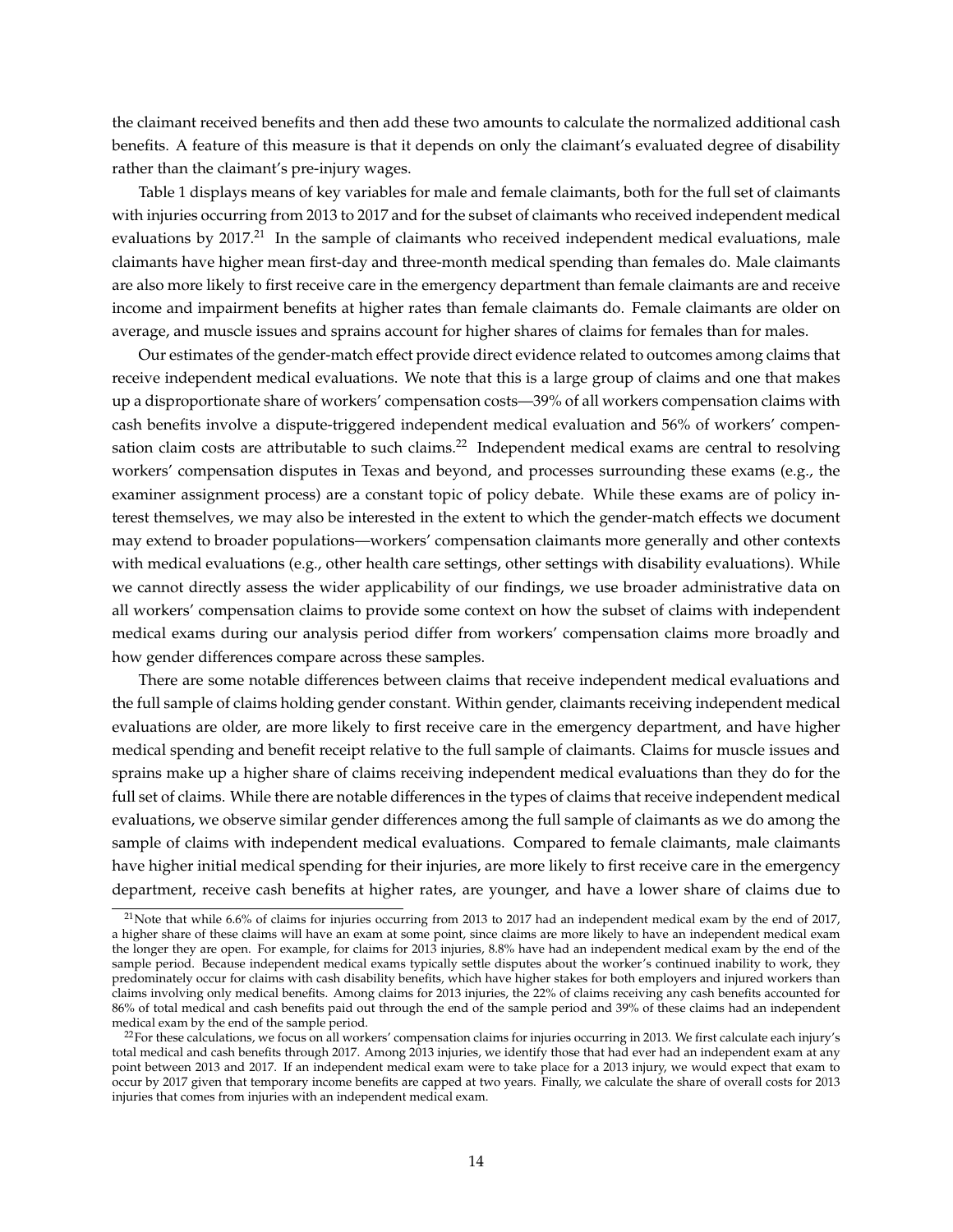muscle issues and sprains. Beyond the similar gender differences on observable across these samples, our analysis in Sections [5](#page-18-0) and [6](#page-25-0) document large gaps in cash disability benefit receipt in both the full sample and the independent medical exam sample. While the patterns of gender differences in observables and cash benefit receipt (conditional on observables) are broadly similar across these samples, it is important to emphasize that appropriate caution should be used in extrapolation of our evidence on gender-match effects from the independent medical evaluation sample to broader contexts. For instance, when we evaluate policy counterfactuals, we make the distinction between counterfactuals within the independent medical evaluation sample—pertaining to the pool of evaluating doctors or the evaluator assignment process—and broader counterfactuals related to evaluations of workers' compensation claimants in general. We emphasize that the latter set of counterfactuals require extrapolation beyond the identifying variation, and thus should be interpreted with more caution.

Table [2](#page-47-0) displays characteristics of doctors performing evaluations in Texas and more broadly. Column 1 of Table [2](#page-47-0) displays characteristics of the 1,461 designated doctors who perform independent medical exams during our analysis period, while column 2 shows characteristics of the broader set of doctors treating patients within the Texas workers' compensation insurance system. There are a few notable patterns comparing these two columns. The set of designated doctors performing independent medical evaluations makes up more than 26% of all doctors treating workers' compensation patients and more than 2% of all doctors practicing in Texas more broadly (those described in column 3). Second, the share of doctors who are female is similar among designated doctors and all doctors treating workers' compensation patients. Third, relative to the population of doctors treating workers' compensation patients, a larger share of designated doctors have a DC credential rather than an MD or DO credential. Finally, among doctors with MD or DO credentials, the distribution of specialties and the share who graduated from a Top 25 medical school are broadly similar among designated doctors and doctors treating workers' compensation patients.

Columns 3 and 4 display characteristics of all doctors in Texas and all doctors in the United States. Relative to doctors overall in Texas, a larger share of doctors treating workers' compensation patients hold DC credentials and specialize in orthopedics or internal/family medicine among those with MD or DO credentials. Among those with an MD or DO credential, doctors treating workers' compensation patients in Texas and doctors overall in Texas are similarly likely to have graduated from a Top 25 medical school. Compared to doctors treating workers' compensation patients, the shares of doctors who are female are also higher in columns 3 and 4, though there are still about twice as many male doctors as female doctors. Along the dimensions considered, Texas doctors are similar to doctors nationally.

# <span id="page-16-0"></span>**4 Empirical Strategy**

## **4.1 Estimating Equations**

Our empirical strategy takes advantage of random assignment of designated doctors to claimants. Conditional on the designated doctor's credential and the claimant's county, the assignment of designated doctors to claimants is random, and thus a claimant's underlying characteristics should not be related to the gender of the designated doctor. A key advantage of our setting is that we observe evaluations for claimants of both genders. This allows us to estimate and control for any across-the-board differences in the evaluations of male and female doctors.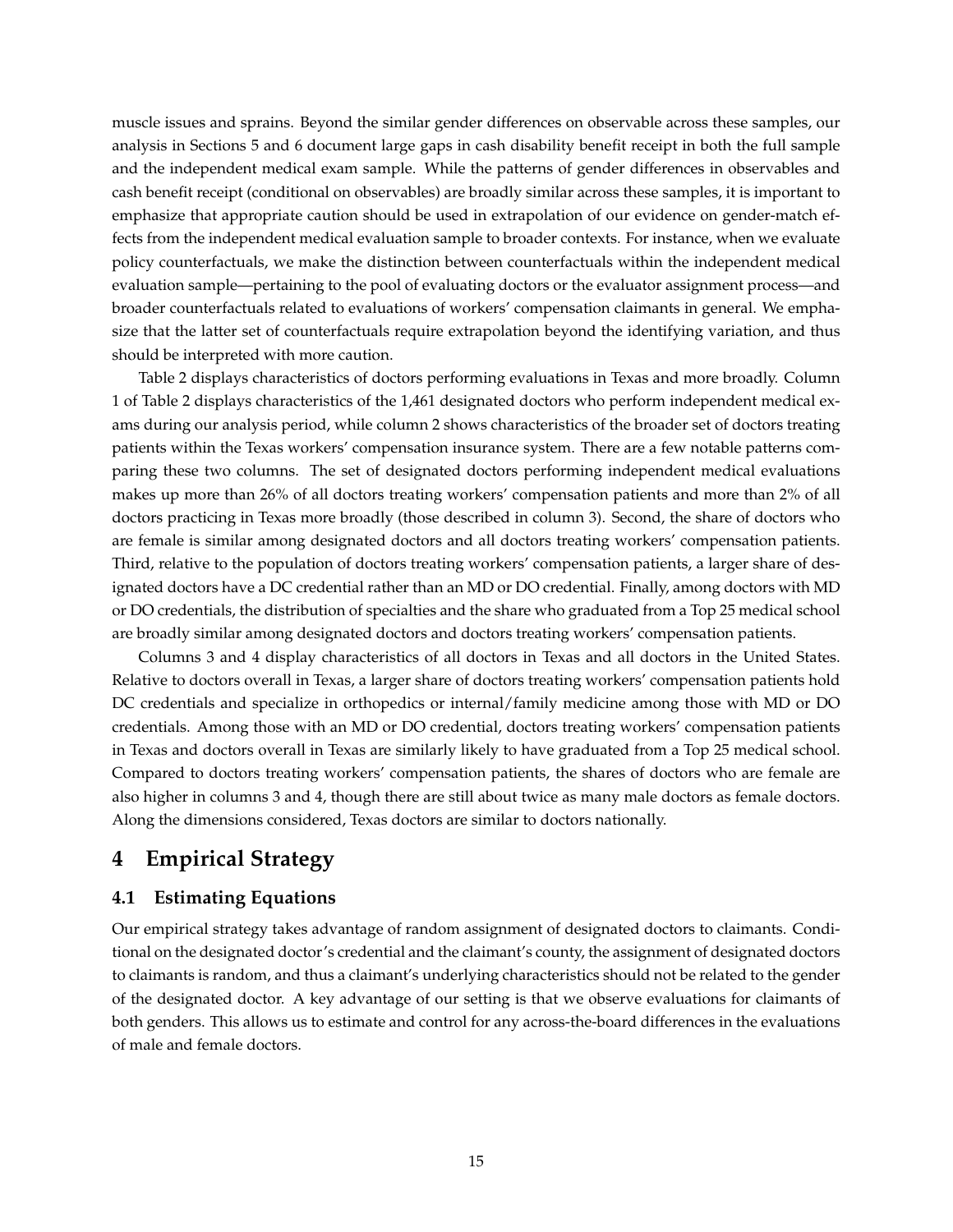<span id="page-17-0"></span>Our baseline specification is as follows:

<span id="page-17-5"></span><span id="page-17-4"></span><span id="page-17-3"></span>
$$
y_{icp} = \beta_1 female\_claimant_i + \beta_2 female\_doctor_p + \beta_3 female\_claimant_i * female\_doctor_p + \theta_{cp} + f(\mathbf{X_{icp}}) + \epsilon_{icp},
$$
\n(1)

where  $i$  indexes the claimant,  $c$  indexes the claimant's county, and  $p$  indexes the provider. In this specification,  $y_{icp}$  represents the dependent variable,  $female\_claimant_i$  is an indicator for the claimant being female,  $female\_doctor_p$  is an indicator for the designated doctor performing the exam being a female,  $\theta_{cp}$ is a vector of fixed effects for a claimant's county by the doctor's credential, and  $X_{\text{icp}}$  is a set of additional controls included in some specifications that describe characteristics of the claimant, provider, and initial evaluation. In our baseline specification,  $X_{icp}$  includes controls for the year of the claimant's injury and the year of the exam. Standard errors are clustered at the doctor level.

Within this specification,  $\beta_2$  represents the difference in outcomes among male claimants randomly assigned to a female doctor relative to those assigned to a male doctor, while  $\beta_2 + \beta_3$  represents the analogous difference in outcomes among female claimants. Comparing these differentials across claimants, we can interpret  $\beta_3$ —the main coefficient of interest— as representing the differential impact of the assigned doctor's gender on outcomes of female patients relative to male patients. While our discussion largely focuses on the estimates of  $\beta_3$ , we also discuss estimates of  $\beta_2$  as these capture whether female doctors are systematically more or less generous in injury assessments across-the-board (for all claimants) compared to their male counterparts. We also report  $\beta_1$  throughout, so we can contextualize the main estimates relative to gender gaps in benefit receipt among claimants evaluated by male designated doctors.

In addition to the baseline specification above, we also estimate two variants. First, we estimate a specification including doctor fixed effects:

<span id="page-17-1"></span>
$$
y_{icp} = \delta_1 female\_claimant_i + \delta_2 female\_claimant_i * female\_doctor_p + \psi_{cp} + \gamma_p + h(\mathbf{X_{icp}}) + e_{icp}, \quad (2)
$$

where  $\gamma_p$  is a vector of doctor fixed effects. By including doctor fixed effects, the identification of the key parameter of interest in this specification  $(\delta_2)$  comes from comparing outcomes within doctor for randomly assigned male and female claimants. Second, we also estimate a specification focusing on only female claimants for comparison:

<span id="page-17-2"></span>
$$
y_{icp} = \alpha female\_doctor_p + \omega_{cp} + g(\mathbf{X_{icp}}) + \mu_{icp},\tag{3}
$$

where the coefficient  $\alpha$  measures the differences in outcomes among female claimants randomly assigned to female doctors relative to male doctors. Unlike the baseline specification, this specification focuses only on female claimants and thus does not partial out across-the-board differences in evaluations by male and female doctors.

#### **4.2 Identifying Variation**

Since the doctor evaluating a claimant is random conditional on the claimant's county and the doctor's credential, a claimant's characteristics that are pre-determined prior to the initial designated doctor evaluation should not be associated with the designated doctor's gender after controlling for the doctor's credential and claimant's county. An advantage of our setting is that we have rich baseline data on pre-determined claimant observable characteristics to verify that the assignment of providers appears random and orthog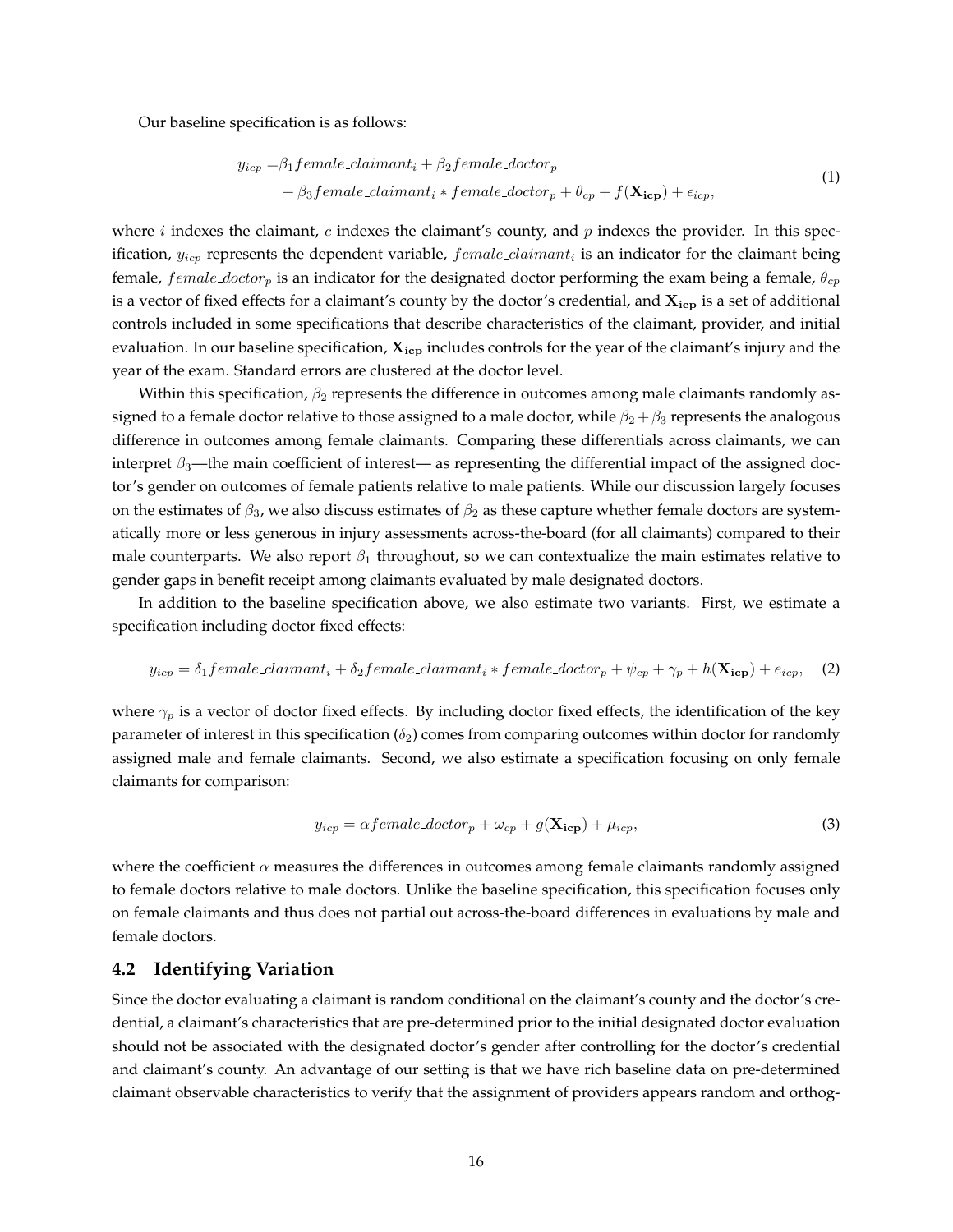onal to baseline claimant characteristics.

We estimate Equation [\(1\)](#page-17-0) replacing the dependent variable with baseline claimant characteristics. In this analysis, we examine the claimant's age as well as baseline claim characteristics that are determined before the designated doctor assignment, including measures that capture the severity of the injury: an indicator for whether the claim originated with an emergency department visit, medical spending on the first day of claim, total medical spending prior to the designated doctor exam, an indicator for whether the claimant received income replacement benefits prior to the designated doctor exam. We also examine two additional claim characteristics: the impairment type and the duration of time between the injury and the designated doctor exam.

Table [3](#page-48-0) presents the resulting coefficient estimates for the key terms: the interaction of female doctor and female claimant (column 1), female doctor (column 4), and female claimant (column 7). The table also reports the associated standard errors and p-values. There are a few patterns to note. First, as expected, the assigned designated doctor's gender is uncorrelated with baseline worker and injury characteristics. We see this in Table [3](#page-48-0) as the point estimates are small and statistically indistinguishable from zero for female doctor (column 4) and the interaction of female doctor and female claimant (column 1). This suggests the random assignment of designated doctors was implemented as required by state regulation. Second, the coefficient estimates for female claimant are often statistically distinguishable from zero. Female claimants are different than male claimants within the population of claimants receiving designated doctor exams, and these coefficient estimates capture the mean difference across female and male claimants in baseline observable characteristics. Many of these differences reflect differences between female and male workers— and workers' compensation claimants—more generally.<sup>[23](#page-18-1)</sup> Throughout our analysis, we include a female claimant control to account for any systematic differences in the propensity of designated doctors to award further benefits to female claimants relative to male claimants.

# <span id="page-18-0"></span>**5 Differences in Evaluations by Doctor Gender**

#### **5.1 Baseline Results from Randomized Evaluations**

We now examine the relationship between the gender of the evaluating doctor and the main outcomes of interest: being assessed as having a continued disability (or equivalently, receiving any additional cash benefits) and the subsequent normalized cash benefits received. Table [4](#page-49-0) displays estimated coefficients on the female doctor indicator variable, the female claimant indicator variable, and the interaction of the female doctor and female claimant indicator variables from Equations [\(1\)](#page-17-0), [\(2\)](#page-17-1), and [\(3\)](#page-17-2).

The first three columns of Table [4](#page-49-0) show OLS estimates from regressions with the dependent variable being an indicator variable equal to one if the designated doctor assesses the claimant as having a continued disability. Column 1 displays estimates from Equation [\(1\)](#page-17-0). The coefficient of -0.031 on the female claimant variable indicates that female claimants are 3.1 percentage points less likely than male claimants to be assessed as having a continued disability when both are assessed by male doctors. This raw gender gap when male doctors evaluate claimants could be driven by a number of factors, as female and male claimants differ from one another for several reasons. While female and male claimants differ from each other, the random assignment of claimants to designated doctors means that claimant characteristics are orthogonal to characteristics of their assigned designated doctors. Thus, any systematic difference in disability assessments between male and female doctors is not the result of systematic differences in the claimants they evaluate.

<span id="page-18-1"></span><sup>&</sup>lt;sup>23</sup>See discussion of Table [1](#page-46-0) in Section [3](#page-9-0) for a comparison of female and male workers' compensation claimants, both in the universe of claimants and among the subset of claimants with independent medical evaluations.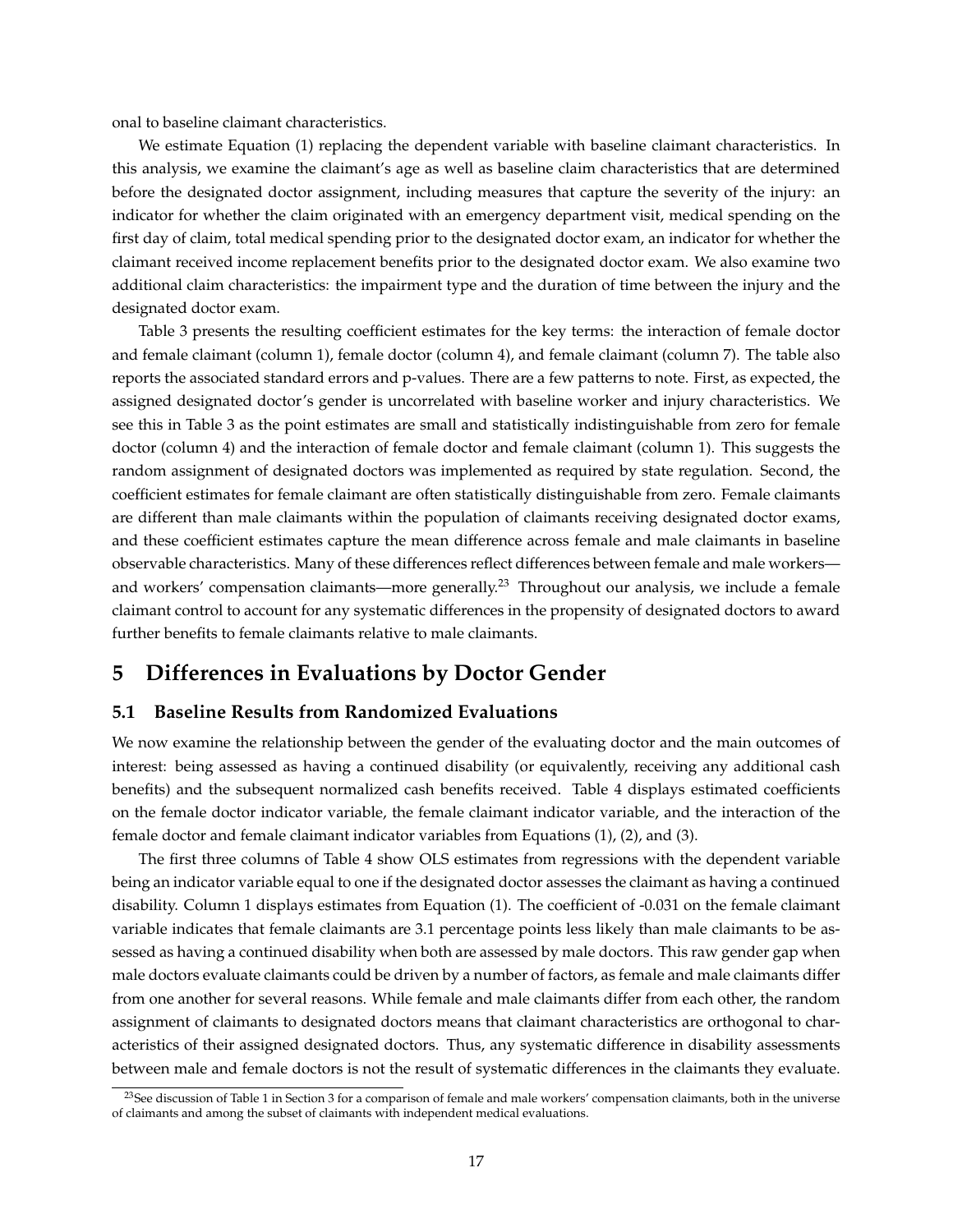The coefficient on the female doctor indicator variable in column 1 of Table [4](#page-49-0) is the difference in the likelihood that male claimants are assessed as having a continued disability when examined by a female doctor rather than a male doctor. The small and statistically insignificant coefficient on the female doctor indicator variable of -0.0002 suggests that male and female doctors make similar disability assessments when evaluating male claimants. In other words, the gender of the assigned doctor does not impact whether male claimants are evaluated as disabled.

In contrast, there is a sizable impact of the gender of the assigned doctor on outcomes for female claimants. Compared to differences among their male patient counterparts, female patients randomly assigned a female doctor rather than a male doctor are 3.0 percentage points [95% C.I.: 1.0 to 5.0 percentage points] more likely to be evaluated as having a continued disability, or 5.0% of the mean among female patients evaluated by male doctors. These estimates are large in magnitude, with the 3.0 percentage point increase in the likelihood of being evaluated as disabled representing a near complete closure of the gender gap when male doctors are the evaluators.

Given that claimants are randomly assigned to doctors, the estimated coefficient on the female doctor and female claimant interaction term should be similar in models that include doctor fixed effects. Column 2 of Table [4](#page-49-0) shows estimates from Equation [\(2\)](#page-17-1), which includes doctor fixed effects, and verifies that the analysis yields similar coefficient estimates on the female doctor and female claimant interaction term when focusing on within-doctor differences in assessments for female and male claimants. Column 3 of Table [4](#page-49-0) restricts the sample to include only female claimants and provides additional evidence that female claimants are more likely to be assessed as being impaired when seen by a female doctor rather than a male doctor.

While designated doctors have sole discretion over whether claimants receive any additional cash benefits after the designated doctor exam, employers, insurers, treating doctors, and claimants can all influence the final amount of cash benefits that claimants assessed as having a continued disability eventually receive. However, designated doctors can still influence benefit amounts, both through their initial assessments and because a claimant's original designated doctor is responsible for any future independent medical evaluations. Columns 4 through 6 of Table [4](#page-49-0) consider how designated doctors' gender is related to the additional benefits claimants receive after the exam by showing estimates from Poisson regressions with normalized additional benefits after the exam as the dependent variable. Relative to differences among male patients, female patients randomly assigned a female doctor rather than a male doctor receive 8.5% more cash benefits on average—or \$478 dollars evaluated at the mean of \$5,627. This effect is statistically significant, with the 95% confidence interval spanning 2.6% to 14.4%. This effect is also sizable, with the estimated 8.5% increase in cash benefits representing a 61% closure of the gender gap in cash benefits observed when male doctors evaluate patients. There is no analogous gender-match effect for male patients. In fact, the point estimates suggest that male patients may receive more subsequent cash benefits when assigned a female doctor—3.1% more on average—though this effect is statistically indistinguishable from zero and is small relative to the 11.6% increase in mean subsequent benefits for female patients assigned a female doctor. Including doctor fixed effects in column 5 provides additional evidence that female claimants receive more benefits when assigned to female doctors than when assigned to male doctors. When we restrict the sample to females in column 6, the estimate indicates that female claimants receive 11.6% more in benefits when evaluated by a female doctor rather than a male doctor.

The estimates indicate that female claimants receive more workers' compensation benefits after being evaluated by a female designated doctor rather than a male designated doctor, compared to the analogous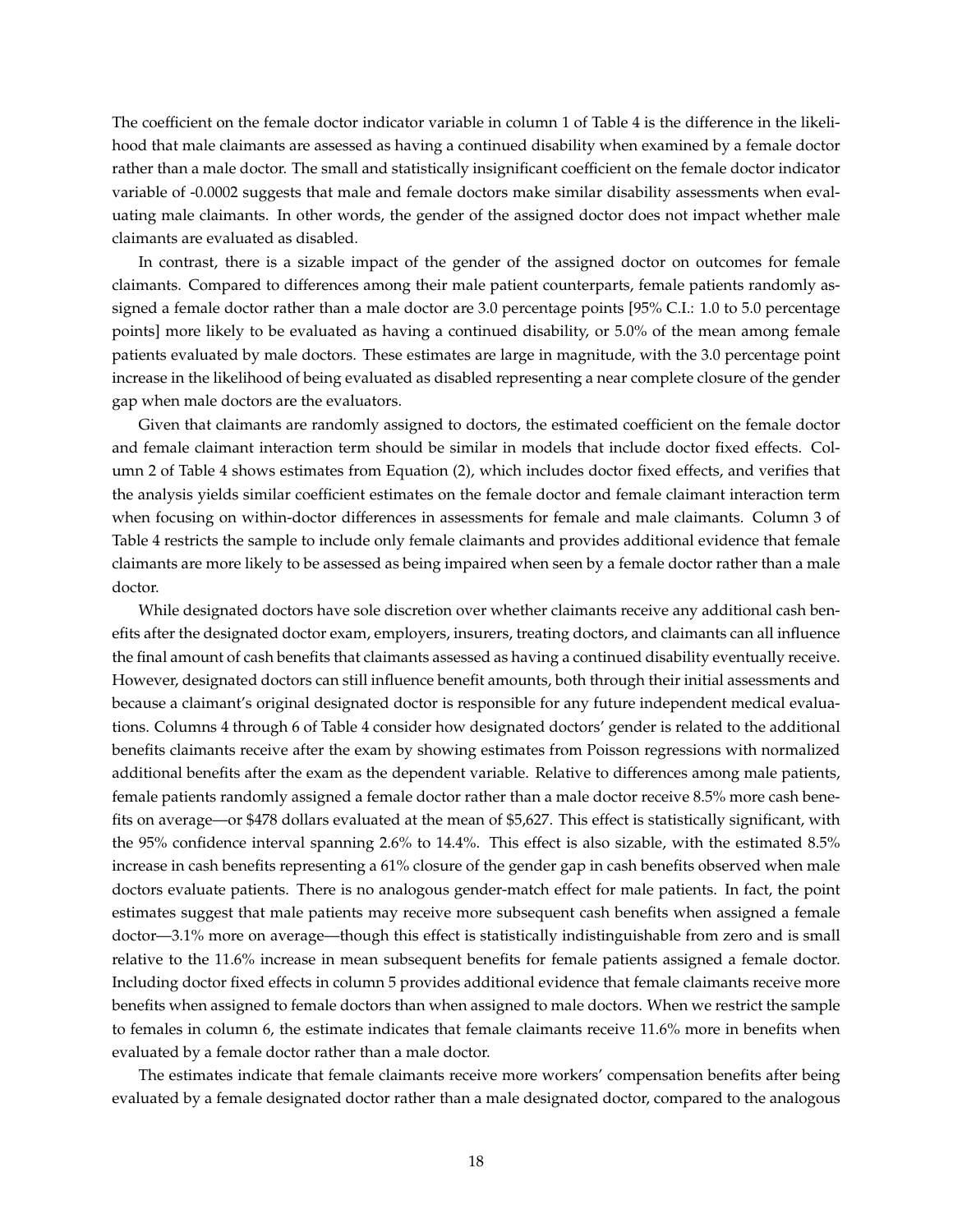differences in evaluations among male claimants. The random assignment of claimants to doctors means that these differential assessments are unlikely to be driven by either observed or unobserved differences in pre-determined characteristics of the claimants assigned to male and female doctors. As discussed above, we confirm the robustness of our basic findings when including doctor fixed effects or excluding male patients from the estimation data. In Appendix Table [A2,](#page-60-0) we further probe the robustness of our findings to the inclusion of different combinations of fixed effects. The results are very similar regardless of the combination of fixed effects included. For instance, we obtain similar estimates when replacing separate county-credential and exam year fixed effects with county-credential-year fixed effects. This rules out alternative explanations related to the pool of designated doctors changing over time. We also obtain similar estimates in a specification including county-doctor-year fixed effects, in which the coefficient on the female doctor and female claimant interaction term is identified using differences in outcomes between male and female claimants who are assigned the same doctor from the same pool of potential designated doctors. Further, the estimates are similar in specifications with interactions between claimant demographic characteristics and time, which validates that the documented differences are not driven by unobserved factors related to female claimant evaluations that vary across time or space. We also obtain similar estimates when we replace the county-by-credential fixed effects with county-by-diagnosis fixed effects, an alternative ap-proach to isolating conditional random assignment.<sup>[24](#page-20-0)</sup> Finally, Appendix Table [A2](#page-60-0) also shows that we obtain similar estimates if we supplement the baseline specification with insurer-by-year fixed effects, which rules out changes in insurer practices across time as an explanation of the results.

In summary, the findings indicate that being evaluated by a female doctor (relative to a male doctor) improves outcomes for female claimants and reduces gender gaps in outcomes relative to those observed when evaluations are conducted by male doctors. The magnitudes of the estimates are large relative to observed gender gaps in both outcomes—the likelihood of being evaluated as disabled and total cash disability benefits received. Overall, the estimates indicate that the gender of the evaluating doctor is an important determinant of gender gaps in this setting, and the under-representation of females among doctors is likely a major explanation behind observed gender gaps in these outcomes. Additional analysis below illustrates these findings are similar when controlling for available baseline information about claimants. Section [8](#page-33-0) further explores the implications of our findings for gender gaps through associated policy counterfactuals.

## **5.2 Mechanisms and Additional Evidence from Randomized Evaluations**

There are several reasons why gender match between doctors and patients could matter for medical evaluations. Differences in evaluations across male and female doctors may reflect provider discrimination against patients of the opposite gender or favoritism towards patients of the same gender. For instance, doctor-patient gender-match effects could arise if doctors disproportionately discount medical conditions of patients of the opposite gender or disproportionately empathize with patients of their own gender. Further, differences in evaluations could arise if patients behave differently when matched with providers of the same gender, perhaps communicating more or different information that may affect their evaluation. We note that it is not possible to conceptually (or empirically) distinguish between these mechanisms in this setting. For example, patients matched with own-gender doctors may communicate more or different information during an exam if doctors differentially empathize with same-gender patients and ask more

<span id="page-20-0"></span><sup>&</sup>lt;sup>24</sup>See Section [3](#page-9-0) for a detailed description of the designated doctor assignment mechanism and alternative approaches to empirically isolate conditional random assignment.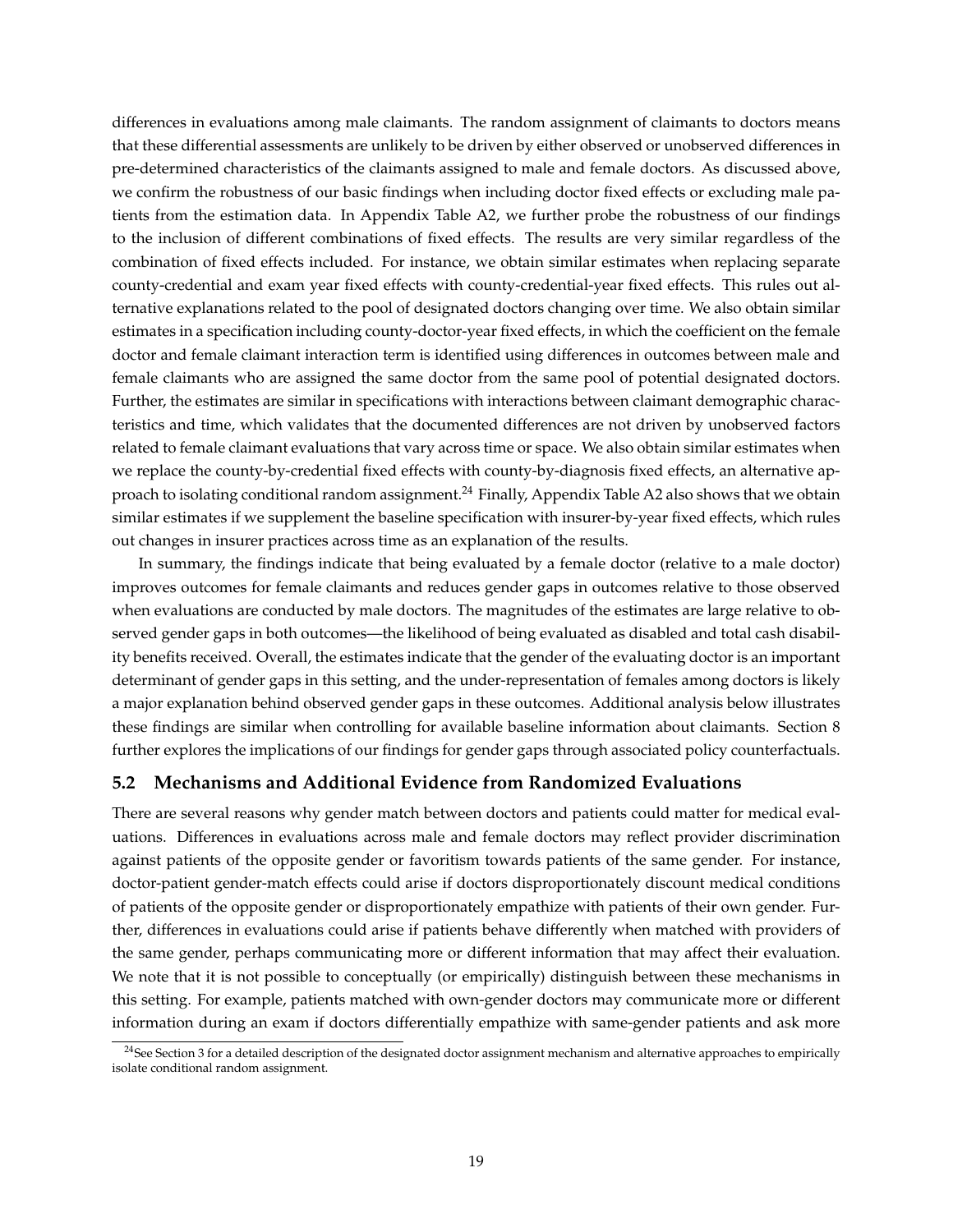questions when evaluating these patients.<sup>[25](#page-21-0)</sup> Nevertheless, it is important to emphasize that doctors are ultimately responsible for outcomes in the medical examinations we analyze after gathering information from a physical exam, patients' prior medical records, and patients' own accounts of their condition and work limitations. Thus, differences in evaluation outcomes in our setting are driven by differences in doctor decisions, regardless of whether the reasons for doctors' differential decisions stem from differences in doctor behavior, patient behavior, or a combination of doctor and patient behavior.

More generally, health care decisions typically involve complex interactions between patients and doctors, with health care interactions spanning a spectrum between doctor and patient agency. For example, while patients are ultimately responsible for deciding whether to take up recommended preventive care, doctors are responsible for performing the medical evaluations we examine. The relative agency in most health care interactions lies between these extremes—with the doctor first evaluating the patient's condition, the doctor then recommending treatment based on this evaluation, and the patient deciding whether to follow the doctor's treatment recommendations. Our work provides the first evidence on the role of demographic concordance between doctors and patients in doctors' evaluations of patients' medical conditions—the critical initial step in most health care interactions (and in disability determinations) and an aspect of health care interactions where doctor agency is central. In this way, our work complements prior work by [Alsan, Garrick, and Graziani](#page-37-0) [\(2019\)](#page-37-0), which investigates the role of doctors' race in health care interactions of black men in a setting where patient agency is central—patient decisions to take up effective and broadly recommended preventive care. The mechanisms behind the importance of demographic concordance in health care settings may differ across different types of health care interactions, depending on the relative agency of doctors and patients. While [Alsan, Garrick, and Graziani](#page-37-0) [\(2019\)](#page-37-0) argue that the most plausible explanation for why black men increase take up of preventive care when paired with a black doctor rather than a white doctor is by improving communication between patients and providers, the plausible mechanisms behind the importance of gender concordance on outcomes in our setting may be different and more complex given the central role of doctor agency in the medical evaluation outcomes we examine.

In our setting, we find that gender match between doctors and patients increases evaluated disability and subsequent cash benefits for female patients, while gender match does not matter for the evaluation of male patients. This suggests that mechanisms behind the importance of gender match—such as reduced discrimination, increased favoritism, or improved communication—do not operate symmetrically for men and women. Below, we explore potential mechanisms further through additional analysis within the setting of these randomized evaluations. This supplemental analysis reveals three main findings: (i) there appears to be something fundamental about gender match that affects evaluations of women (as opposed to being driven by correlated patient or provider characteristics), (ii) the gender-match effect is near universal, affecting many subgroups of women, and (iii) female doctors similarly evaluate men and women with similar observable characteristics while male doctors evaluate women as less disabled than men with similar observables. To complement our analysis with the administrative data, Section [7](#page-27-0) presents evidence from a complementary survey we conducted to further explore plausible mechanisms. Overall, the survey evidence supports the plausibility of the main finding: that doctor gender is an important factor in the evaluation of female patients more so than in the evaluation of male patients. Further, the survey evidence

<span id="page-21-0"></span><sup>&</sup>lt;sup>25</sup>Because both providers and patients may contribute to gender differences in evaluations and we do not have an objective measure of disability that is not influenced by providers, we do not attribute all of the observed differences in evaluations to discrimination e.g., providers discriminating against opposite-gender patients or empathizing with same-gender patients—-and thus it is not conceptually or empirically feasible to distinguish between statistical or taste based discrimination in this setting.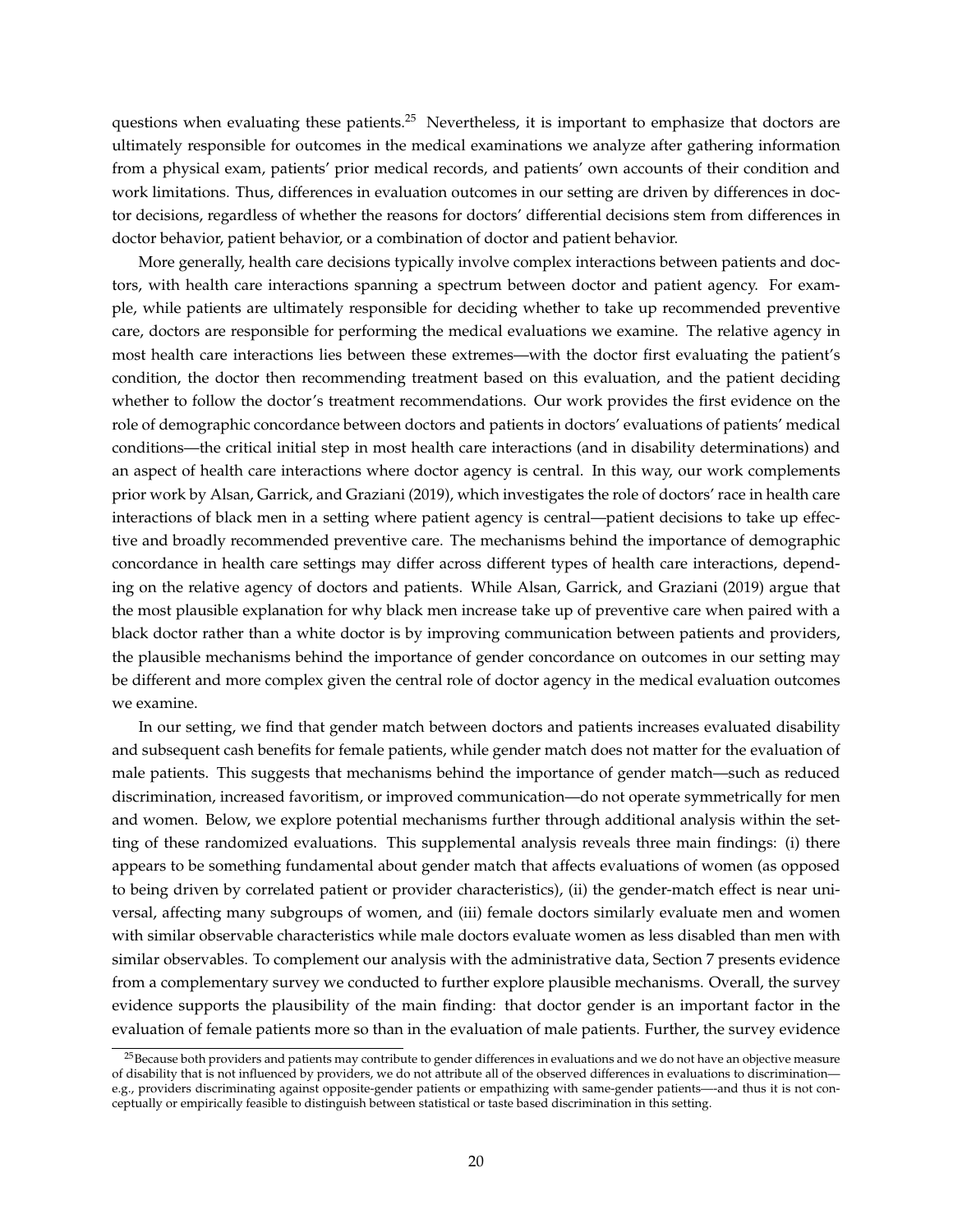suggests differences in doctor behavior likely contribute to the main findings and highlights several possible ways male doctors—relative to their female counterparts—may discount the concerns and symptoms of female patients.

**Other Provider and Patient Characteristics** It is possible that the gender-match effect we document arises because of some other patient or doctor characteristic that is correlated with patient or doctor gender rather than mechanisms inherently linked to gender. We consider this possibility by conducting two sets of supplemental analysis. First, we assess whether female and male doctors treat patients differently by observed patient characteristics other than patient gender. Table [5](#page-50-0) replicates the baseline analysis but replaces the female claimant indicator variable with other claimant characteristics. The various characteristics considered are indicated as column headings. We consider demographic characteristics including pre-injury income, age, and marital status; injury characteristics such as whether the injury is associated with a sprain or muscle issue, a dangerous industry, or higher than median predicted cash benefits; and characteristics of the patient's prior medical and claim experiences such as whether the patient had previously seen a female doctor, had requested a designated doctor exam, or had higher than median first day medical spending.<sup>[26](#page-22-0)</sup> Row 1 of the estimates displays coefficients on the interaction of the indicated characteristic and the female doctor indicator variable. Row 2 reports coefficients on the female doctor indicator variable. Row 3 reports coefficients on the indicated characteristic. For all characteristics considered in Table [5,](#page-50-0) the interaction of female doctor and the additional characteristic is statistically indistinguishable from zero. These results suggest that male and female doctors do not differ in their assessments based on claimant characteristics other than claimant gender.

Second, we examine whether doctor characteristics other than doctors' gender can explain the differential assessments of female claimants by male and female doctors. To do this, we first regress the indicator variable for doctors assessing claimants as having continued disability on injury year fixed effects, exam year fixed effects, doctor fixed effects, and separate doctorXfemale-claimant fixed effects for each of the 917 doctors with at least ten exams in the sample. We then regress the estimated doctorXfemale-claimant fixed effects—a doctor-specific measure of disability assessment generosity toward female patients relative to male patients—on doctor characteristics in doctor-level regressions weighted by the number of exams doctors performed. These regressions inform us about the relationship between observed doctor characteristics and doctors' differential assessments for female claimants. Table [6](#page-51-0) displays these estimates. Column 1 shows the coefficient on a female doctor indicator variable from a regression with no additional controls and indicates that a doctor's differential generosity toward female patients is higher on average for female doctors than for male doctors. Columns 2 through 7 supplement the specification in column 1 with an indicator variable for the designated doctor being an MD or DO rather than a DC, an indicator for the doctor's MD or DO degree being from a medical school in the top 25 of all U.S. medical schools according to U.S. News and World Report, indicators for the doctor's specialty, doctor experience, and an indicator for the doctor being born in Texas. Of all the doctor characteristics considered, only doctors' gender appears to be associated with differential generosity in assessments of female claimants, and including additional doctor characteristics does not result in meaningful changes to the coefficient on the female doctor indicator

<span id="page-22-0"></span><sup>&</sup>lt;sup>26</sup>We classify claimants working in agriculture, mining, construction, manufacturing, transportation, or warehousing as being in dangerous industries. To create the measure of predicted cash benefits being above the median, we first fit a lasso model of normalized cash benefits where benefits are measured through one year after the designated doctor exam. We then create an indicator variable that is equal to one if claimants' predicted cash benefits based on this lasso model are above the median value. For the lasso model, we include indicator variables for ten-year age bins, wage deciles, day of the week of first medical treatment, industry, and injury type. We also include the cost of first-day medical treatment and indicator variables for gender, for first treatment occurring in the emergency department, and for marital status.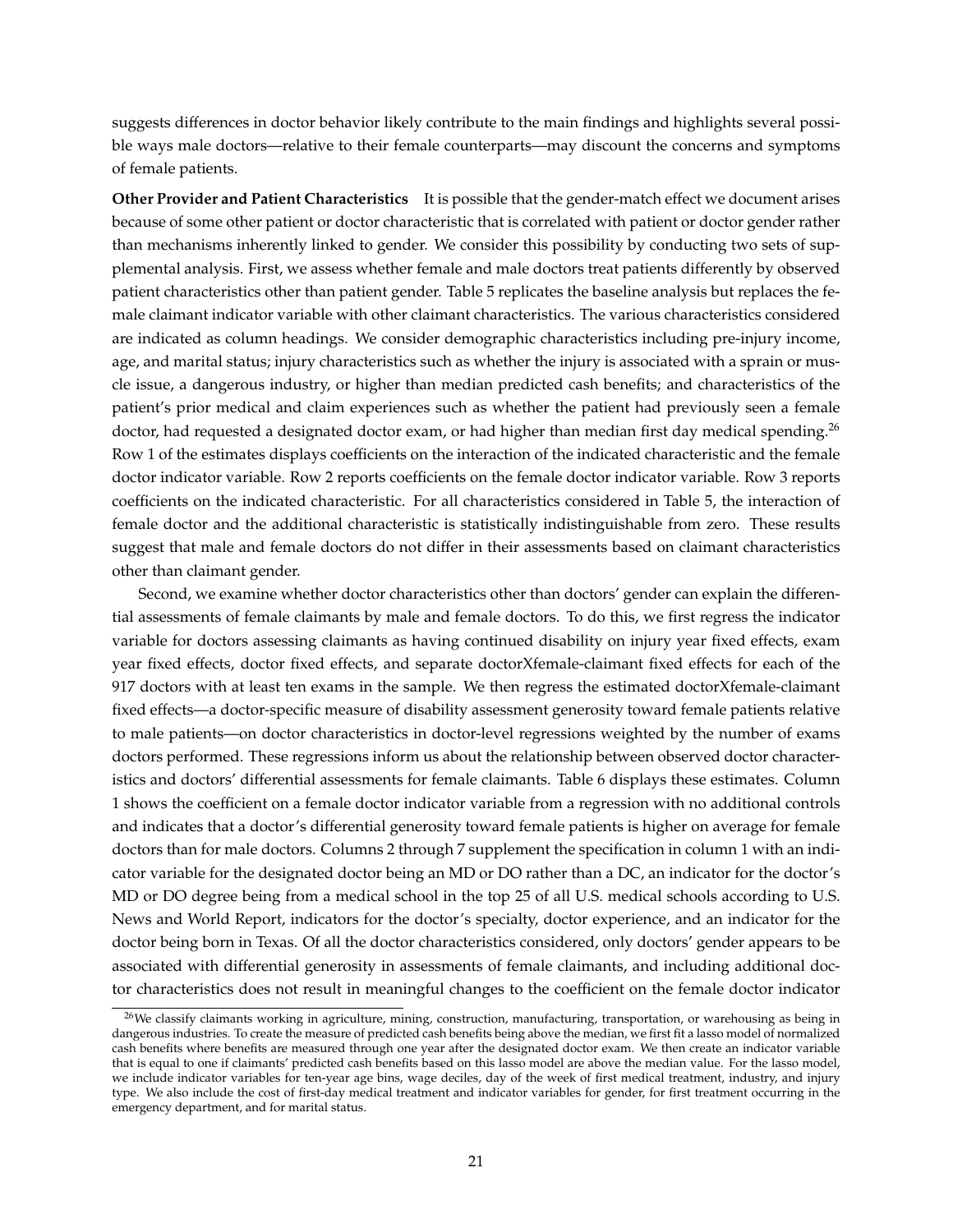variable.

In addition to the possibility that fixed characteristics of doctors could relate to evaluations of females relative to males, doctors' experience performing these exams also has the potential to influence evaluations. For example, doctors could potentially become more consistent in evaluating female claimants after having evaluated more female claimants. In Appendix Table [A1,](#page-59-0) we show results from specifications that supplement the baseline specification of Equation [\(1\)](#page-17-0) with controls for a doctor's recent experience with independent medical exams—the number of independent medical exams that the designated doctor performed in the prior year and the share of those exams that were for females—and interactions between these experience measures and an indicator for female claimant. We note that conditional on the included controls, the share of a doctor's exams for female claimants is random. In Appendix Table [A1,](#page-59-0) we see that the key coefficient capturing the gender-match effect—the coefficient on the female doctor by female claimant interaction term—is stable when adding these additional controls, and there is no evidence that recent experience with exams impact male-female differences in evaluated disability. This evidence suggests that the gender-match effect is not explained by differences in doctors' experience with independent medical exams and that doctors' experience with these exams does not predict gender differences in evaluation outcomes.

Taken together, the evidence in Tables [5,](#page-50-0) Table [6,](#page-51-0) and Appendix Table [A1](#page-59-0) suggests that there is something fundamental or essential about gender—separable from other observed patient and doctor characteristics—that is driving the gender-match effect we document.

**Heterogeneity Analyses** Heterogeneity analyses may shed light on possible mechanisms. For instance, if gender match is only relevant among particular subgroups of female patients, this may point to potential mechanisms behind the importance of gender match. We explore whether the gender-match effect is more concentrated among some subgroups of patients than among others, based on demographic characteristics, injury characteristics, and prior medical experiences. Figure [1](#page-41-0) considers how the effect of female claimants being assigned to female doctors differs by baseline claimant characteristics by showing estimated coefficients on the interaction of female doctor and female claimant from the baseline specification estimated using data from the indicated subgroups. Panel A displays the estimates for an indicator of any additional cash benefits after the exam (or equivalently, being evaluated as disabled at the time of exam), while Panel B displays the estimates for normalized additional cash benefits. Capped horizontal bars indicate the associated 95% confidence intervals.

The first set of results in Figure [1](#page-41-0) displays separate coefficients on the interaction of the female claimant and female doctor indicator variables for claimants with different demographic characteristics including income, age, and marital status. The second set of results in Figure [1](#page-41-0) displays separate female match coefficients based on characteristics of claimants' injury and work including: whether the injury was a sprain or muscle issue, whether the injury took place in a dangerous industry, and whether the injury is above or below the median in terms of predicted cash benefits—a proxy for the duration of injury-related disability. The final set of results shown in Figure [1](#page-41-0) considers possible heterogeneity based on prior medical and claim experience. In this set of results, we examine heterogeneity by whether the claimant previously had a female treating doctor, whether the claimant had requested a designated doctor exam, and whether the claim had above or below median medical spending on the first day of the claim—a proxy for severity of the injury.

Examining Figure [1,](#page-41-0) it is striking that the gender-match effect estimates are positive within all subgroups considered and statistically distinguishable from zero for many subgroups. These findings suggest that patient-doctor gender match has near universal impacts on outcomes for female patients. Though the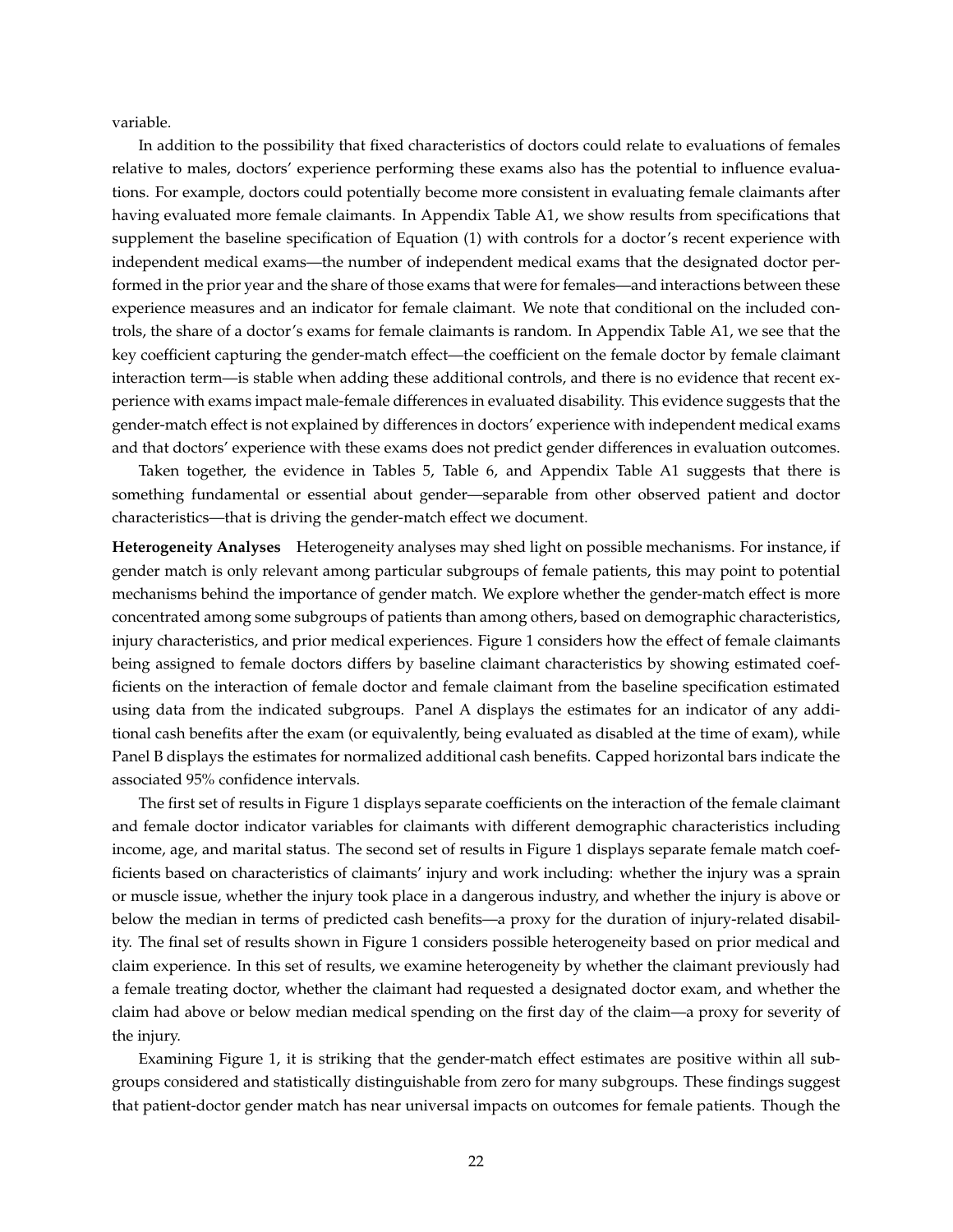estimates across subgroups are not statistically distinguishable from one another, the pattern in the point estimates suggests that the female gender-match effect may be more pronounced among claimants who have lower earnings, had a female treating doctor, have more severe injuries, did not initiate a designated doctor exam, and work in less dangerous industries.

**Impact on Gender Gaps Conditional on Observables** Because there is no objective measure of the appropriate level of evaluated disability or efficient level of cash benefits conditional on evaluated disability, we cannot determine whether female doctors are too generous or male doctors are too strict in their evaluations of female claimants.<sup>[27](#page-24-0)</sup> While we do not have a comprehensive objective disability measure to benchmark evaluations against, we can leverage rich baseline data on claimants to investigate whether patient-doctor gender match ameliorates or magnifies differences in the evaluation of male and female patients conditional on observables. Specifically, we re-estimate our main econometric model adding successively more controls for claimant and injury characteristics: insurer fixed effects, the day of the week on which the injury occurred, age indicators, diagnoses indicators (indicators for three-digit ICD-9 code), indicator for whether the first injury-related treatment occurred in the emergency department, and the inverse hyper-bolic sine of medical spending on the first treatment date.<sup>[28](#page-24-1)</sup> Before discussing this evidence, we note two important caveats. First, though we observe rich baseline data on claimants, male and female claimants may still differ along unobserved dimensions related to benefit receipt. Second, while this analysis sheds light on differences in evaluations of female claimants relative to observably similar male claimants, we cannot make normative statements about how the benefit amounts resulting from these evaluations compare to optimal benefit levels. In addition to needing an objective benchmark of disability that does not rely on a doctor's evaluation, we would also need a framework for determining the optimal benefit payments for different levels of objective disability.

The results are shown in Tables [7](#page-52-0) and [8.](#page-53-0) There are several patterns in these tables worth noting. First, including richer controls has little impact on the magnitude or precision of the coefficient on the interaction of female doctor and female claimant, confirming the robustness of our main findings regarding the gender-match effect. Second, the female claimant coefficient is consistently negative, indicating that there are significant gender gaps conditional on observables across female and male patients when they are evaluated by male doctors. When controlling for all available covariates (in column 7), the magnitudes indicate that female patients evaluated by male doctors are 2.6 percentage points less likely to receive benefits and receive 10.4% fewer benefits than male patients evaluated by male doctors. Third, the coefficients on the interaction term and the female claimant term are of nearly the same magnitude and opposite sign, indicating that having female doctors evaluate claimants shrinks gender gaps substantially—to the point of

<span id="page-24-0"></span> $27$ Further, note that our analysis does not speak to whether benefits may optimally vary by individual characteristics including gender. Even among workers with the exact same disability and prior earnings, optimal benefit levels may vary across males and females, as the social planner may consider other factors in optimal benefit design—such as the magnitude of the consumption drop experienced by workers upon workplace injury or the degree of behavioral responses to benefit generosity. Note, however, that doctors in this setting (and gatekeepers more generally in other disability-related settings) are tasked with objectively evaluating disability rather than considering outside factors. Though beyond the scope of this paper, how individual and injury characteristics may influence optimal benefit design is an important area for future work. Further, it is important to note that from an injured workers' perspective, being evaluated as more disabled improves outcomes for that worker through increased cash benefits. In this way, our estimates indicate that gender match between doctors and claimants improves outcomes for women and shrinks gender gaps in disability benefit receipt, even if broader efficiency implications are more difficult to assess.

<span id="page-24-1"></span><sup>&</sup>lt;sup>28</sup>There are 466 distinct insurers represented in the disputed claims sample. Because certified self-insured employers have their own insurer codes, insurer fixed effects are equivalent to controlling for an employer fixed effect among claimants working for some large employers. Claims' ICD-9 codes are identified using medical bills from the first day of medical treatment. For bills that identify ICD-10 codes, we convert ICD-10 codes to ICD-9 codes using a crosswalk from the Centers for Medicare & Medicaid Services so that we have consistent definitions of injuries over time. We create a separate indicator variable for the 2,358 claims without a valid ICD-9 code from the first medical treatment, but the results are similar if we instead drop these claims or impute codes using information from subsequent treatment.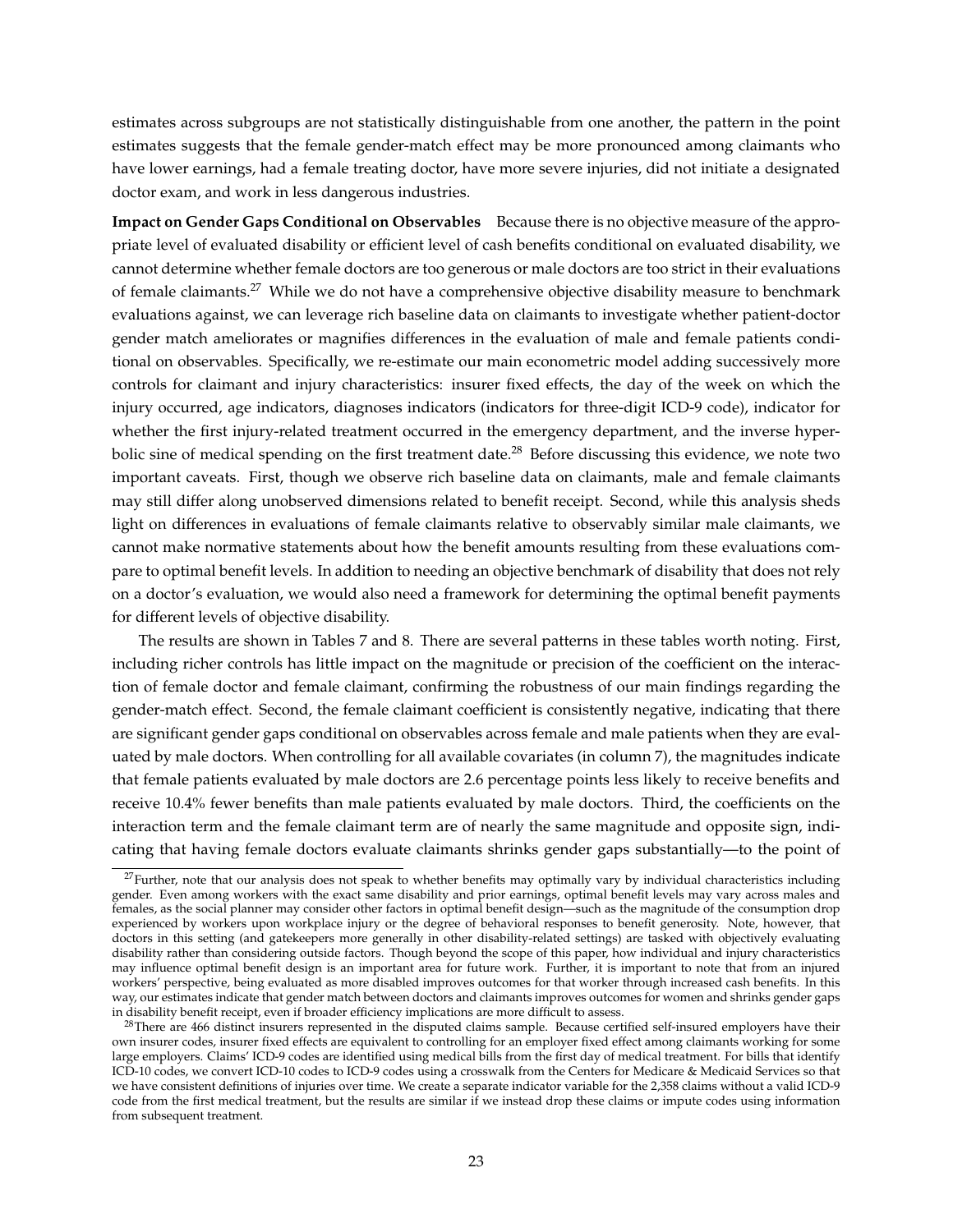almost eliminating these gaps. Relative to evaluations performed by male doctors, evaluations performed by female doctors eliminate the gender gap in evaluated disability and shrink the gender gap by 73% for total additional disability benefits received. These results indicate that gender of evaluating doctors is a key determinant of gender gaps conditional on observables in this setting.

In specifications controlling for all available baseline observable information about the patient, we see female doctors evaluate female and male patients as similarly disabled while male doctors evaluate female patients as less disabled than male patients. While this evidence is only suggestive, these results are consistent with male doctors evaluating female patients against a stricter standard than male patients and female doctors applying similar standards to male and female patients.

# <span id="page-25-0"></span>**6 Broader Evidence: Gender Gap and Gender Homophily**

Our primary analysis estimating the impact of gender-match between doctors and patients on outcomes focuses on disputed claims with randomly assigned evaluating doctors. While disputes over workers' compensation cash benefits are common—39% of all workers' compensation claims with cash benefits are disputed—and the resolution of disputes is interesting its own right, we may wonder whether there are gender disparities in disability evaluations and cash benefit receipt more broadly among workers' compensation claims. An advantage of our setting is that we have administrative data on the universe of claims—all workers' compensation claims in Texas from 2013 to 2017. Next, we use data from the entire workers' compensation insurance system to provide broader evidence on gender disparities in workers' compensation insurance cash benefit receipt and gender homophily in the selection of doctors when patients have choice.

**Gender Gap in Benefit Receipt** We use data from all workers' compensation claims to investigate whether gender disparities in cash benefit receipt are observed more broadly among workers' compensation claimants. While all injured workers qualify for workers' compensation medical benefits, cash benefit eligibility is limited to workers with a qualifying disability and this eligibility is determined by a worker's treating doctor (or in the case of disputed claims, the randomly assigned designated doctor). As discussed in Section [3,](#page-9-0) workers are eligible for cash benefits if the doctor determines that the worker has either: (i) a temporary impairment that leaves him/her unable to work for more than seven days, or (ii) a partial permanent impairment. Approximately 22% of all workers' compensation claimants qualify for cash benefits, while the remainder have "medical only" claims that only involve reimbursement for injury-related medical expenditures.

We examine how the propensity to receive any cash benefits varies across male and female claimants. Specifically, we estimate the following equation:

<span id="page-25-1"></span>I(cash benefits<sub>i</sub> > 0) = 
$$
\beta
$$
 female-claimant<sub>i</sub> +  $\Theta X_i + \epsilon_i$ , (4)

where *i* denotes claimant, I(cash benefits<sub>i</sub>  $> 0$ ) indicates if the claimant receives any cash benefits (temporary income benefits or permanent impairment benefits), and  $female\_claimant_i$  indicates the claimant is female. We illustrate how the estimated gender gap varies with the included additional controls,  $X_i$ .

Table [9](#page-54-0) displays the estimates. Column 1 displays the estimates with no additional controls. Columns 2 through 6 display the estimates with progressively more controls. These additional controls include information about the claim (insurer), about the claimant (county of residence and age), and about the injury including injury timing (month and day-of-the-week), type (injury type), and severity (an indicator for first medical treatment taking place at an emergency department).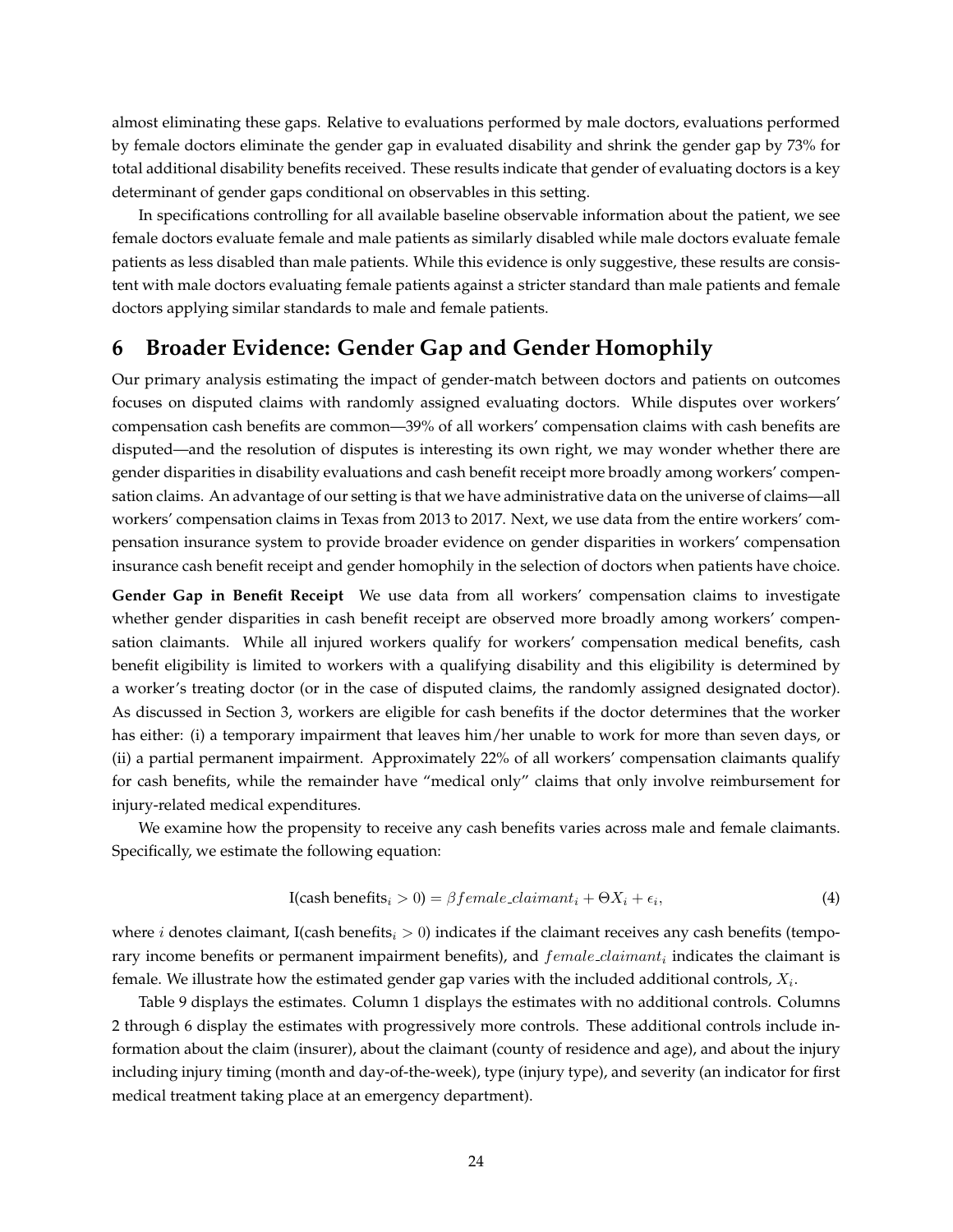According to the estimates with no controls (from column 1), on average female claimants are 5.5 percentage points less likely to receive benefits than male claimants, which represents a 23.3% reduction relative to the overall mean rate of cash benefit receipt among male claimants (23.6%). When controlling for claim characteristics, we see the gender difference in benefit receipt remains substantial, and the estimates are precise in all specifications with the standard error never exceeding 0.1 percentage points. Across the range of controls considered, the estimates indicate that females are between 3.3 to 4.0 percentage points less likely to receive cash benefits than males. The estimate from a specification including the full set of claimant and injury controls indicates that female claimants are 3.9 percentage points less likely to receive cash benefits, or 16.5% lower than the mean rate of benefit receipt among male claimants.

The main takeaway from this analysis is that female claimants receive cash benefits at a substantially lower rate than male claimants with similar observables. This evidence points to the broader importance of gender disparities in cash benefit receipt among workers' compensation claimants, beyond the subset of claims with randomized evaluations.

**Gender Homophily in Choice of Providers** More generally, workers' compensation claimants have the ability to select their own "treating doctor," the doctor who typically oversees their medical care and their eligibility for disability benefits. Our main analysis focuses on disputed claims where a claimant or a claimant's insurer disagrees with the treating doctor's evaluation, and in such cases the final benefit determination is made by a randomly assigned designated doctor. Using this random assignment, our main analysis illustrates that gender match increases evaluated disability and subsequent cash benefit receipt for women. If women understand that they typically fare better when evaluated by a female doctor rather than a male doctor, we might imagine women would express a preference for female doctors relative to male doctors and select female doctors more frequently when given the choice.

We investigate whether patient-provider matches exhibit relative gender homophily. Given the differing characteristics of female and male doctors (e.g., specialty, availability), we focus on measuring relative gender homophily—do female patients select female treating doctors more often than male patients select female treating doctors? Specifically, we estimate the following equation:

<span id="page-26-1"></span>I(Chosen Treating Doctor is Female)<sub>im</sub> = 
$$
\gamma
$$
 female-claimant<sub>i</sub> +  $\sigma X_{im} + \delta_m + \mu_{im}$ , (5)

where *i* denotes claimant and m denotes the claimant's medical market. In this equation, I(Chosen Treating Doctor is Female) $_{im}$  indicates that the chosen treating doctor is female and  $female\_claimant_i$  indicates the claimant is female. Most of this analysis focuses on comparing claimants within the same medical market, to focus on differences in selections of male and female patients facing the same available pool of doctors. To do this, we include patient medical market fixed effects,  $\delta_m$ , where we define medical markets following the Dartmouth Atlas' definition of Hospital Service Areas (HSAs). We also include additional controls in some specifications  $(X_{im})$ , including insurer, injury month-year, injury diagnoses codes, claimant age, and an interaction between injury month-year, diagnoses, and patient medical market. The sample includes all claims for workers in Texas with an identifiable treating doctor.<sup>[29](#page-26-0)</sup>

<span id="page-26-0"></span><sup>&</sup>lt;sup>29</sup>We identify a claimant's treating doctor as the doctor who submits a workers' compensation report describing a claimant's ability to work. If a claimant does not have a bill that explicitly states that a work status exam was performed, we identify the claimant's treating doctor as the doctor who bills for case management services. If multiple doctors bill for case management services for a claim, we identify the treating doctor as the first doctor to bill for case management services. We can identify the treating doctor and the treating doctor's gender for about half of claims in our sample using this approach. For the other half of claims, either no case management services were billed, which often happens for medical-only claims (i.e., claims without cash benefits), or the case management services were billed to a health care organization rather than to a specific provider (in which case, we cannot determine the gender of the treating doctor). We obtain similar results if we instead adopt a treating doctor definition based on first office visit,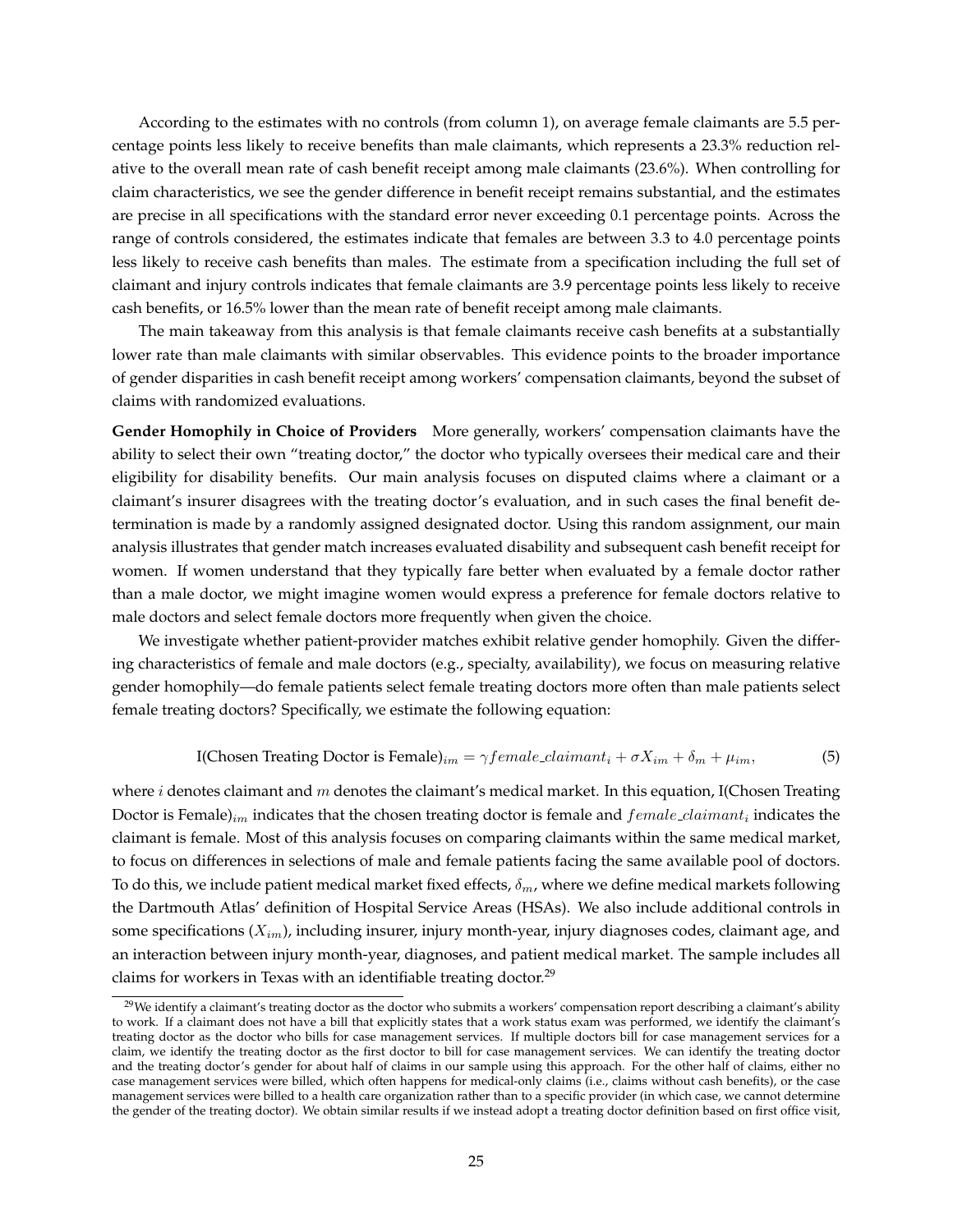<span id="page-27-1"></span>Table [10](#page-55-0) displays the estimates. Column 1 displays the estimates with no controls. The remaining columns include patient medical market fixed effects and progressively add additional controls. Without controlling for patient medical market, we see that female patients are 2.3 percentage points more likely to select a female treating doctor, which is an 8.3% increase relative to the share of male patients selecting a female treating doctor (27.6%). This relationship is precisely estimated, with a standard error no more than 0.2 percentage points across all specifications considered. Once we control for patient medical market, the effect is roughly 78% of the size indicating that some of the female coefficient estimate in the specification without patient medical market fixed effects reflects a correlation between patient and doctor characteristics across markets: markets with a greater share of female patients (female injured workers) are markets with a greater share of female doctors. Among female and male patients within the same medical market, females are 1.8 percentage points more likely to select a female doctor than their male counterparts, or 6.5%. After controlling for patient medical market, we see that the estimated difference in the rate that females and males select female doctors is very stable as we add more controls. In particular, we obtain a similar estimate—that females are 1.6 percentage points (5.8%) more likely to select a female doctor—in the most saturated specification which controls for patient age and insurer fixed effects and compares female and male patients with same types of injuries, within the same medical market, at the same point in time.

We note that this analysis identifies relative gender homophily, and the resulting patterns could be driven by preferences of either men or women to see own-gender providers. In Section [7.2,](#page-30-0) we present survey evidence that suggests that these patterns may be largely driven by women's preferences for own-gender providers. Specifically, the survey evidence suggests that women—compared to men—have stronger preferences for own-gender providers, more often seek care from own-gender providers, and report being willing to pay more to see an own-gender provider.

# <span id="page-27-0"></span>**7 Survey Evidence**

Next, we describe the results of a survey we conducted that had two aims. Our first aim is to assess differences in male and female patients' experiences in the broader health care system and to learn about how and why doctors' gender is associated with differential health care experiences for male and female patients. The questions speak to possible mechanisms behind our main finding—that gender match between doctors and patients increases evaluated disability for female patients with no analogous effect for male patients. A second aim of the survey is to understand whether patients exhibit preferences for own-gender providers and whether the intensity of these preferences varies across men and women. The questions within this part of the survey can help us understand the generalizability of the gender homophily patterns documented in the prior section and assess potential explanations for these patterns.

We conducted a survey of 1,519 adults between 30 to 64 years of age. The survey was created and conducted using the Qualtrics platform. Qualtrics aims for its panel to include a diverse set of respondents across age, gender, ethnicity, household income, and census region. To focus on a sample that overlaps with individuals at risk of a workplace injury, we restricted the pool of eligible respondents to people who have worked in the last 12 months, and we targeted an age distribution of respondents to roughly match the age distribution of workers in the American Community Survey (ACS). We limited the survey to individuals who identify as either male or female, and we had roughly equal numbers of respondents in each group, with 755 male respondents and 764 female respondents. The survey was conducted in May of 2021.

which likely misidentifies treating doctors more often than our baseline approach does but leads to fewer claimants having missing treating doctor gender.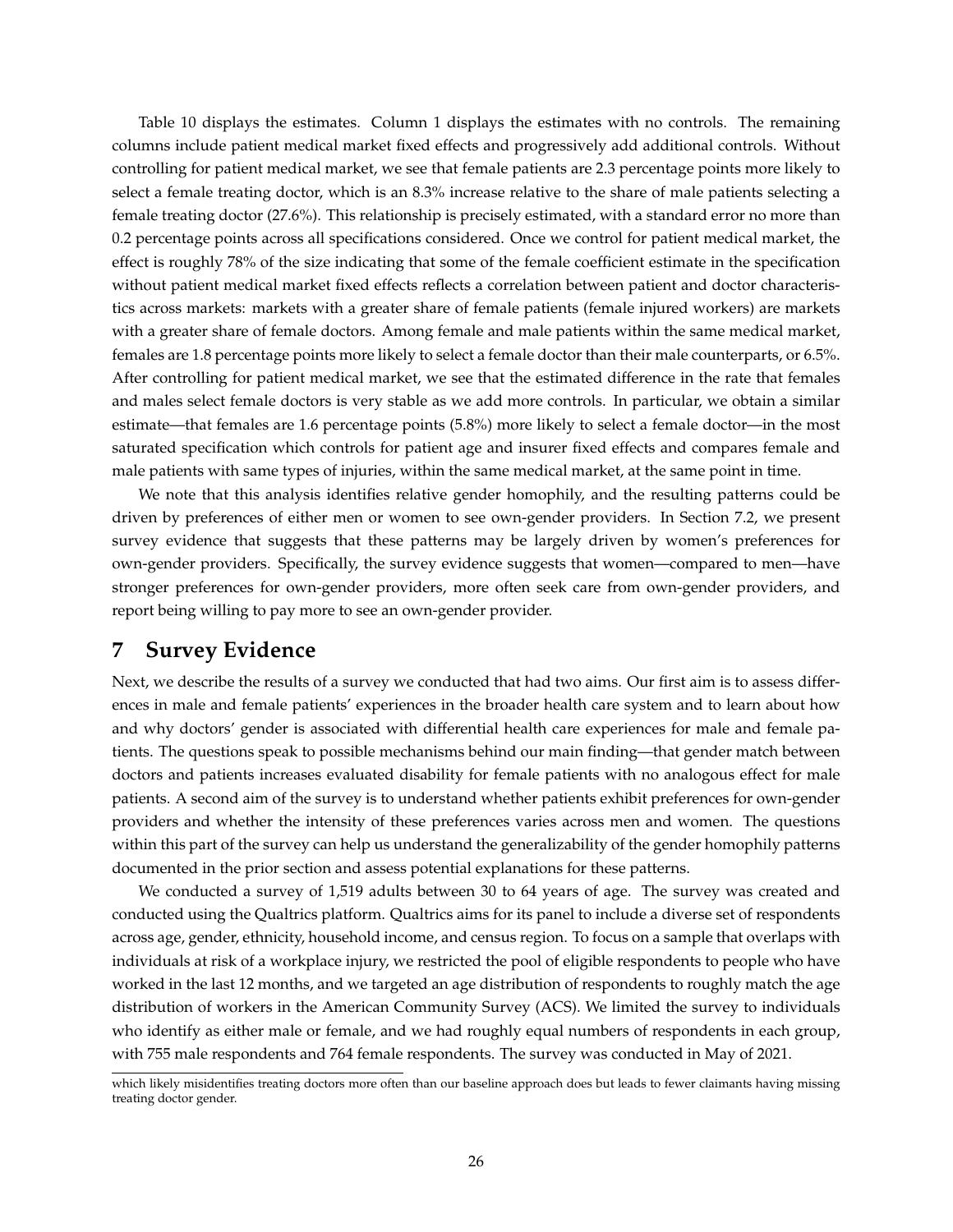The survey asks respondents about their past experiences with health care providers and about how a doctor's gender influences their expectations about various measures of quality of care based on their past experiences with the health care system. The survey also explicitly asks people about their preferences over doctors' gender and about the importance of doctor gender and other doctor attributes when selecting a doctor. In addition, the survey collects basic information on respondents' amount of health care used, health insurance coverage, employment, and demographics. We took several standard steps to ensure high-quality responses, including dropping respondents who completed the survey in less than one half of the median time to completion and including a screening question that excludes respondents who do not commit to providing thoughtful and honest answers.

<span id="page-28-0"></span>Appendix Table [A3](#page-61-0) reports respondent characteristics summarizing responses to the survey questions about the amount of health care used, health insurance coverage, employment, and demographics. In addition to summarizing respondent characteristics by gender, the table also shows analogous summary statistics by gender for workers in the 2019 ACS and for workers' compensation claimants from the Texas administrative data when overlapping information is available. There are a few patterns worth noting. Broadly speaking, the survey respondents and workers more generally in the ACS appear similar on basic demographic characteristics, the propensity to have health insurance, industry composition, and geographic representation. The age distribution of respondents overall looks similar to workers more generally and workers' compensation claimants, though there are some differences in the age distribution of survey respondents by gender with an over-representation of female respondents 30 to 39 years old and male respondents 40 to 49 years old. While survey respondents report a similar range of educational backgrounds and earnings as workers more generally, on average survey respondents are somewhat more educated and earn slightly more than workers overall. Because there are differences in observable characteristics across male and female respondents, we report survey responses in two ways—raw means by gender and regression-adjusted differences by gender which account for variation in observable characteristics.

Tables [11](#page-56-0) and [12](#page-57-0) summarize responses to the questions about experiences with the health care system and preferences over providers, respectively. These two tables are laid out similarly, where columns 1 and 2 report mean responses separately for female and male respondents. Column 3 reports the difference in mean outcomes between female and male respondents, and column 4 reports the p-value for the difference. To control for the influence of underlying differences in health, employment, or demographics on femalemale differences, we also estimate the following model:

<span id="page-28-1"></span>
$$
y_i = \gamma female_i + \sigma X_i + \mu_i,\tag{6}
$$

where  $y$  is the indicated response, female indicates a female respondent, and  $X$  is the set of characteristics shown in Appendix Table [A3.](#page-61-0) The coefficient on  $female$  is the regression-adjusted difference in femalemale responses and is reported in column 5 of Tables [11](#page-56-0) and [12.](#page-57-0) The standard error and p-value on the female coefficient are displayed in columns 6 and 7, respectively.

#### **7.1 Gender Differences in Experiences with the Health Care System**

The survey begins with questions about past experiences with health care and respondent expectations about health care interactions with male and female doctors informed by their past experiences. Table [11](#page-56-0) summarizes the responses to these questions. Overall, the responses to these questions highlight a few broad patterns. First, women are more likely than men to report a number of negative health care experiences have ever happened to them. Second, women are much more likely than men to report that they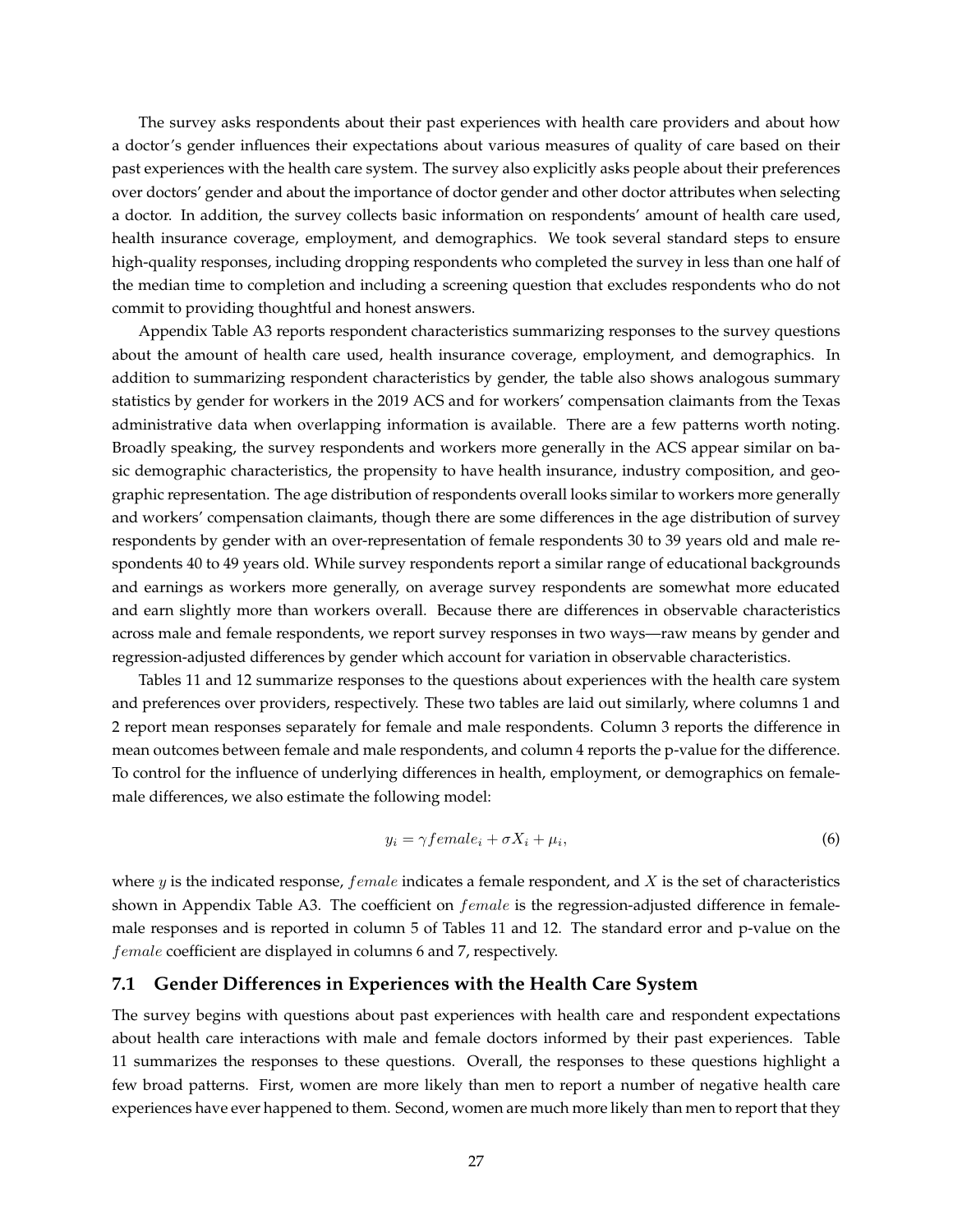expect positive interactions are more likely with own-gender doctors than with opposite gender doctors. Collectively, this survey evidence supports the main finding of the paper—that gender match between patients and doctors impacts medical evaluations for women—and points to several plausible mechanisms behind this finding.

The first set of questions asks respondents whether they have ever experienced various negative interactions with a health care provider. The main takeaway from this series of questions is that women are much more likely than men to report a negative experience with the health care system. For example, 39.3% of women and 34.0% of men report having an experience where a doctor talked down to them or didn't treat them with dignity or respect (a greater than 5 percentage point difference). Women are 9.4 percentage points more likely to report encountering a doctor who didn't understand or relate to their experiences and concerns and 4.2 percentage points more likely to report a doctor made them feel uncomfortable discussing their concerns. Slightly more women than men reported a doctor didn't believe they were telling the truth about their symptoms and reported a doctor assumed something about them without asking. Generally, the documented gender differences are even larger when accounting for differences in observable characteristics between male and female respondents: an 8.7 percentage point difference in reporting a doctor talked down to them (p-value 0.001), a 10.4 percentage point difference in reporting a doctor did not understand or relate to their concerns (p-value less than 0.001), a 4.5 percentage point difference in reporting a doctor didn't believe they were telling the truth about symptoms (p-value 0.07), a 5.9 percentage point difference in reporting a doctor made them feel uncomfortable discussing their concerns (p-value 0.01), a 5.0 percentage point difference in reporting a doctor assumed something without asking (p-value 0.05).

As a summary measure, we also report the share of respondents who experienced at least one of these negative experiences. Women are more likely to report they have experienced any of the negative experiences asked about in the survey, with a gap of 5.8 percentage points in the raw means and 10.3 percentage points after controlling for differences in respondent characteristics. While most of these negative experiences were more prevalent among women than men, there were two exceptions: women and men were equally likely to report that a doctor refused a test or treatment they thought they needed and men were more likely to report that a doctor had refused to prescribe pain medication they thought they needed. We note this latter difference in responses could potentially stem from underlying differences in the likelihood of needing (or wanting) pain medication, though the difference remains statistically significant even after accounting for the controls which include information on health care use and an indicator for having experienced chronic pain.

In the next set of questions, the survey asks respondents about how doctors' gender influences their expectations about the likelihood of having a positive health care interaction along various quality measures based on their past experiences getting health care. Respondents can answer that they would expect a better experience with a male doctor or a female doctor or that doctors' gender is not informative about the likelihood of having a positive interaction.<sup>[30](#page-29-0)</sup> Figure [2](#page-42-0) (and Table [11\)](#page-56-0) shows the answers two ways. First, we show the share of respondents saying a doctor of their own gender would be more likely to have the positive trait (Figure [2](#page-42-0) Panel A). Second, we show the share of respondents who indicated a doctor of their own gender is at least as likely to have the positive trait—or equivalently, the share of respondents who did not indicate that a doctor of the opposite gender is more likely to have the positive trait (Figure [2](#page-42-0) Panel B).

Relative to male respondents, a higher share of female respondents believe that gender concordance

<span id="page-29-0"></span><sup>&</sup>lt;sup>30</sup>To ensure that the ordering of options did not bias the responses, we randomized at the respondent level which choice—a male doctor or a female doctor—was listed first in these questions.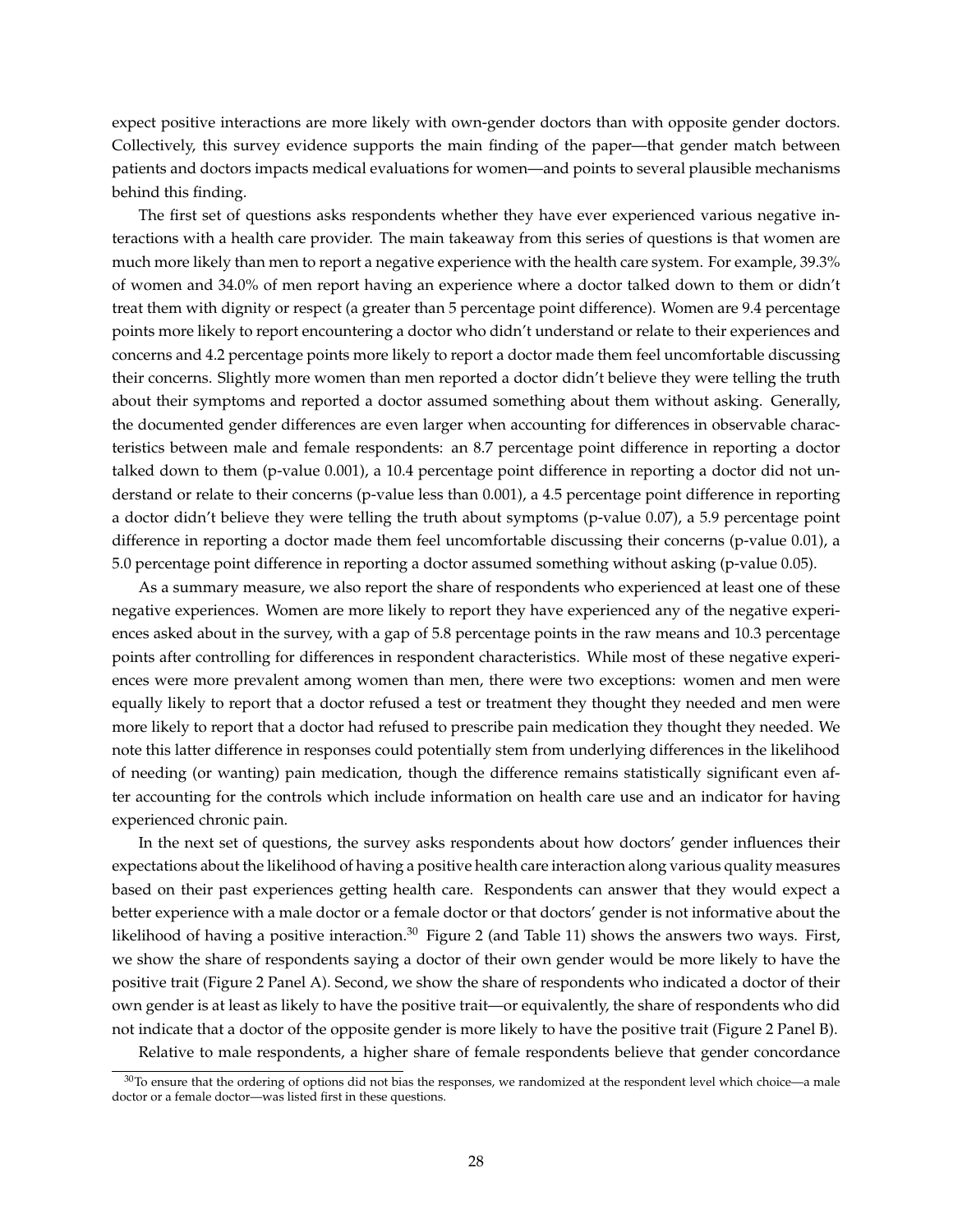with their doctor would be more likely to result in a positive health care interaction than seeing a doctor of the opposite gender. Compared to male respondents, women are more likely to answer that a doctor of their own gender is more likely to: treat them with dignity and respect (34.3% vs. 19.3%), understand or relate to their experiences and concerns (51.7% vs. 29.5%), believe they are telling the truth about their symptoms (30.4% vs. 17.5%), provide needed testing and treatments (24.9% vs. 17.6%), make them feel comfortable discussing their concerns (41.6% vs. 24.0%), and ask appropriate questions instead of making assumptions (32.6% vs. 17.7%). These differences in responses across male and female respondents are large in magnitude and precisely estimated allowing us to reject the null hypothesis of no difference with a high degree of statistical confidence (the p-value never exceeds 0.001). Further, we note these differences are if anything larger when controlling for respondent characteristics. Overall, these responses indicate that females are more likely than males to report they expect more positive interactions with doctors of their own gender.

A natural follow-on question is whether these differences are also reflected in respondents' expectations of experiences with doctors of the opposite gender. Because the survey offered three answer options– male doctor, female doctor, or male and female doctors are equally likely—we can separately examine the share of respondents who expect a doctor of their own gender to be at least as likely to provide the stated positive interaction (or equivalently, the share of respondents who did not expect that a doctor of the opposite gender would be more likely to provide the stated positive interaction). We see the same patterns in expectations as above. Women are much more likely than men to report that doctors of their own gender are at least as likely to provide the stated positive interaction: treat them with dignity and respect (93.1% vs. 82.0%), understand or relate to their experiences and concerns (93.2% vs. 82.6%), believe they are telling the truth about their symptoms (92.8% vs. 81.6%), provide needed testing and treatments (93.2% vs. 85.3%), make them feel comfortable discussing their concerns (93.2% vs. 83.7%), and ask appropriate questions instead of making assumptions (93.3% vs. 81.3%). These gender differences are large, distinguishable from zero with p-values always less than 0.001, and robust to controlling for other respondent characteristics.

The final two positive attributes asked about within this set of questions pertain to which doctor is more likely to be available near you and to be most qualified. There is no meaningful difference between men and women in the share that respond that an own-gender doctor is more likely, or at least as likely, to be available nearby. A similar share of men and women report that an own-gender doctor is more likely to be the most qualified. However, a much larger share of women than men report that an own-gender doctor is at least as likely to be the most qualified (95.8% vs. 89.0%), amounting to a 6.8 percentage point gap with a p-value less than 0.001. This difference remains large and statistically distinguishable from zero when controlling for respondent characteristics.

#### <span id="page-30-0"></span>**7.2 Gender Differences in Preferences over Providers and Homophily**

The next set of questions collects information about the propensity of respondents to select male and female doctors and about preferences regarding doctor gender. Table [12](#page-57-0) summarizes responses to these questions. The responses collectively suggest there is homophily in patient-provider interactions, there is some preference for doctors of one's own gender, and this preference for gender concordance is stronger among women than men. It is perhaps not surprising that women more often prefer to see own-gender doctors given the evidence above on gender differences in expectations of positive experiences with own-gender versus opposite-gender doctors. Further, these findings help us interpret the homophily evidence in the prior section. While relative gender homophily can be driven by preferences of patients of either gender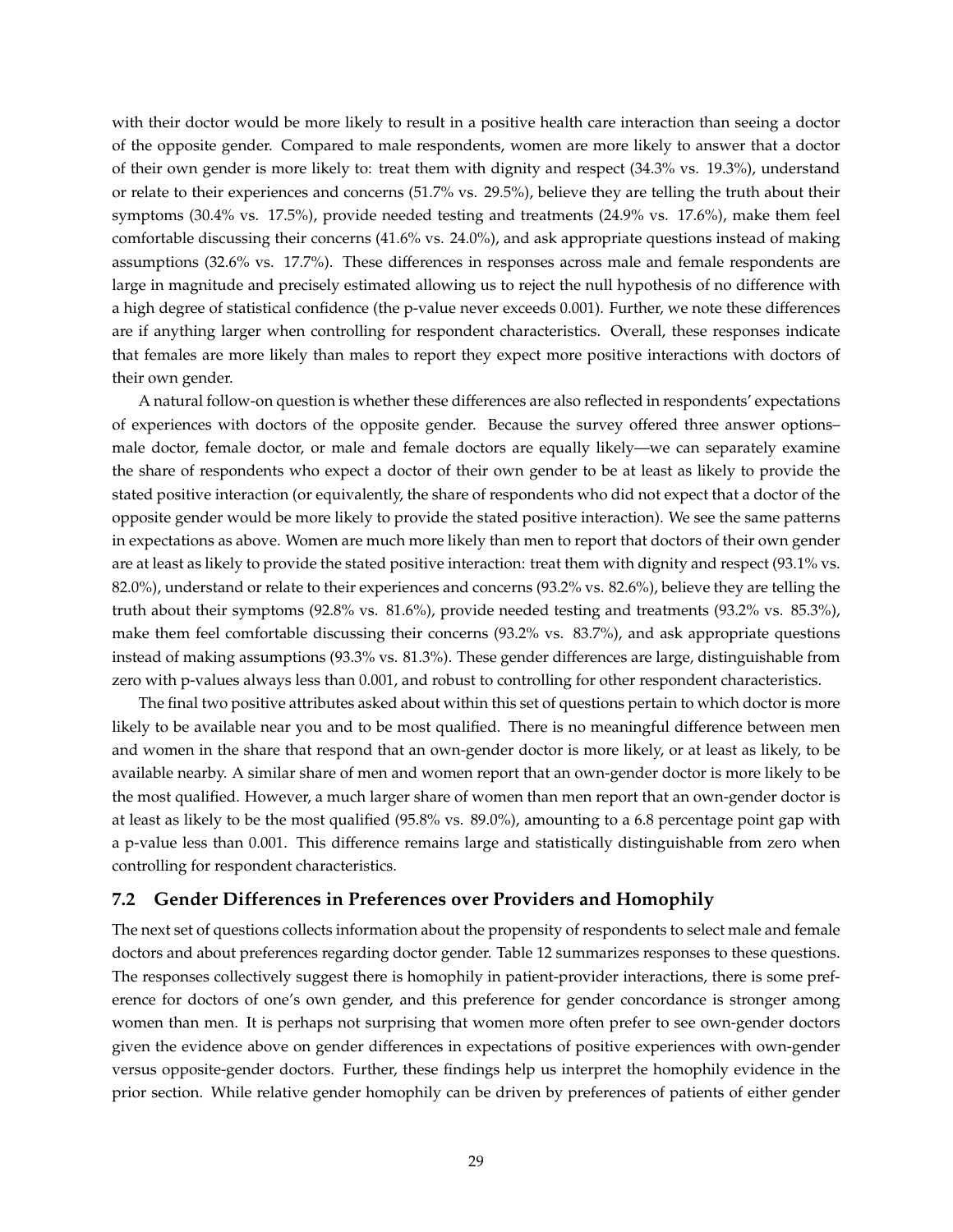for own-gender providers, this survey evidence suggests that women in particular prefer to see—and seek out care more often—from own-gender providers.

Respondents were asked whether they had ever received care from a male doctor and whether they had ever received care from a female doctor. There are notable differences by respondent gender, with 90.1% of women and 96.8% of men reporting they have received care from a male doctor while 94.1% of women and 76.7% of men report they have received care from a female doctor. These differences are statistically distinguishable from zero and robust to controlling for respondent characteristics. These patterns suggest there may be gender homophily in patient-provider matches more generally, pointing to the broader relevance of the homophily evidence presented in the prior section.

The next several questions ask respondents about their preferences related to doctor gender. The survey asks whether respondents prefer to see a doctor who is female, prefer to see a doctor who is male, or does it not make much difference. Women were more likely to express a preference for an own-gender doctor, with 46.3% of women preferring a female doctor while only 29.0% of men prefer a male doctor. The results also suggest that women are much less likely to report a preference for an opposite-gender doctor, with only 5.8% of women preferring a male doctor while 13.6% of men prefer to see a female doctor. The share of respondents expressing that doctor gender doesn't make much difference was smaller among women than men—47.9% among female respondents and 57.4% among male respondents. These differences are all statistically different from zero with p-values always less than 0.001 and are similar when controlling for respondent characteristics.

To better understand how the intensity of preferences over doctor gender varies across men and women, the next set of questions asks respondents to make a series of hypothetical choices over health care options. Specifically, respondents were told to suppose they needed to see a doctor for medical evaluation and treatment. They were then presented with two doctors who were identical in all other ways except for the listed characteristics, where the listed characteristics described the doctor's gender and the out-of-pocket cost for the visit. The respondents are presented with one of four choice sets:

- Female doctor, \$30 out-of-pocket cost or Male doctor, \$5 out-of-pocket cost
- Female doctor, \$10 out-of-pocket cost or Male doctor, \$5 out-of-pocket cost
- Female doctor, \$5 out-of-pocket cost or Male doctor, \$10 out-of-pocket cost
- Female doctor, \$5 out-of-pocket cost or Male doctor, \$30 out-of-pocket cost.

The initial choice set presented to each respondent is randomly assigned among those above. For completeness, we then ask sequential follow-up questions—moving either upward or downward from the initial choice set among the choice sets listed above—based on the respondent's answer to prior questions to discern the maximum the respondent is willing to pay for a doctor of a particular gender in terms of out-ofpocket cost differentials. Thus, each respondent is asked at most four hypothetical choice questions, though the median respondent was only asked 2 questions (mean 2.5 questions). To ensure that primacy bias did not lead to a higher percentage of respondents choosing either the male or female doctor option, we randomly assigned which option–the male doctor or the female doctor option—appeared first in each of the four choice sets above. The ordering of options was randomized in both the initially assigned hypothetical choice question and all follow-up hypothetical choice questions.

Figure [3](#page-43-0) plots the share of respondents selecting an own-gender doctor by respondent gender. Panel A displays estimates based on only the initial randomly assigned choice set, while Panel B displays the esti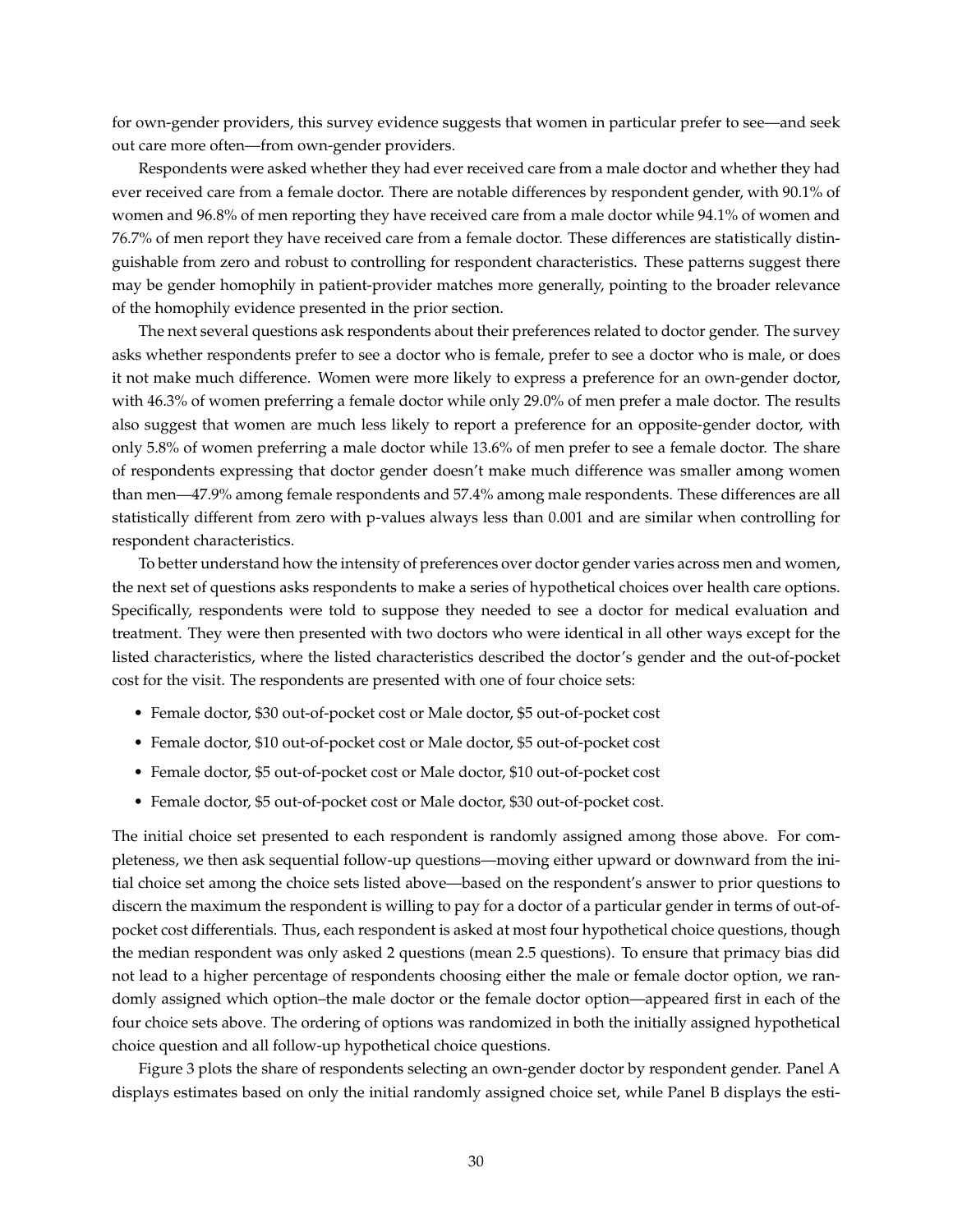mates based on the full set of hypothetical choice questions asked of respondents.<sup>[31](#page-32-0)</sup> Table [12](#page-57-0) displays the underlying estimates. At every co-pay differential, we see that women are at least as likely as men—and typically strictly more likely than men—to select an own-gender doctor. Let us focus first on the results in Panel A based on the initial hypothetical choice question. Based on the responses, 48.5% of women are willing to pay an additional \$5 copay to see an own-gender provider, compared to only 29.3% of men. This 19.2 percentage point difference is statistically distinguishable from zero with a p-value less than 0.001. When it is cheaper to see an own-gender provider than to see an opposite-gender provider, nearly all women select to see an own-gender provider: 92.9% at an out-of-pocket cost differential of -\$5 and 98.8% at an out-of-pocket cost differential of -\$25. In contrast, a lower share of men would select to see an own-gender provider when a visit to an own-gender provider costs less: 83.3% at an out-of-pocket cost differential of -\$5 and 85.4% at an out-of-pocket cost differential of -\$25. These gender gaps are statistically distinguishable from zero and robust to controlling for respondent characteristics. We see similar patterns—though more precisely estimated—if we rely on responses to the full set of hypothetical choice questions displayed in Panel B. Overall, these results show a stark asymmetry between men and women in the intensity of preferences for own-gender doctors. Women appear to consistently place a higher value on seeing an own-gender provider than their male counterparts do—in terms of additional out-of-pocket costs they are willing to bear.

The survey also asks respondents to rate the importance of various doctor attributes—including a doctor's gender—when they select a health care provider. Table [12](#page-57-0) reports the share of respondents that rated each attribute as at least moderately important.<sup>[32](#page-32-1)</sup> Doctor gender was rated as at least moderately important by 41.4% of women compared to 33.6% of men—a more than 7 percentage point gap (p-value 0.002). This gap is larger—11.2 percentage points (p-value less than 0.001)—when controlling for respondent characteristics. This difference stands in contrast to the similarity of men's and women's responses for other doctor attributes, such as out-of-pocket cost for a visit, travel time to get to doctor's office, wait time at the doctor's office, and doctor's age. Aside from doctor's gender, we see gender differences in the stated importance of doctor reviews, with 84.7% of women indicating doctor reviews are at least moderately important compared to 80.7% of men, a 4.0 percentage point difference (p-value 0.038). Women placing more weight on doctor reviews could be in response to their greater propensity to have negative experiences with health care providers in the past.

### **7.3 Survey: Summing up**

The survey evidence suggests that women—relative to men—more often have their concerns and symptoms discounted by doctors. For example, the survey responses indicate women were more likely than men to report that a health care provider didn't understand their concerns, had assumed something without asking, talked down to them, made them feel uncomfortable, and didn't believe them. When asked about how a doctor's gender influences the likelihood of having a positive interaction, women were much more likely than men to report an own-gender doctor would be more likely to treat them with respect, understand their concerns, believe them, provide needed testing and treatments, make them feel comfortable, and ask appropriate questions instead of making assumptions. The asymmetry of responses between

<span id="page-32-0"></span> $31$  Figure [3](#page-43-0) Panel A presents estimates based on the initially assigned choice set. Each point on this figure represents the fraction of respondents selecting an own-gender doctor among those who were assigned the relevant choice set as their first question. Figure [3](#page-43-0) Panel B presents estimates which reflect the inferred willingness-to-pay of respondents for an own-gender doctor based on the full set of hypothetical choice questions asked of respondents.

<span id="page-32-1"></span> $32$ The answer options for this question were: Not at all important, slightly important, moderately important, very important, and extremely important.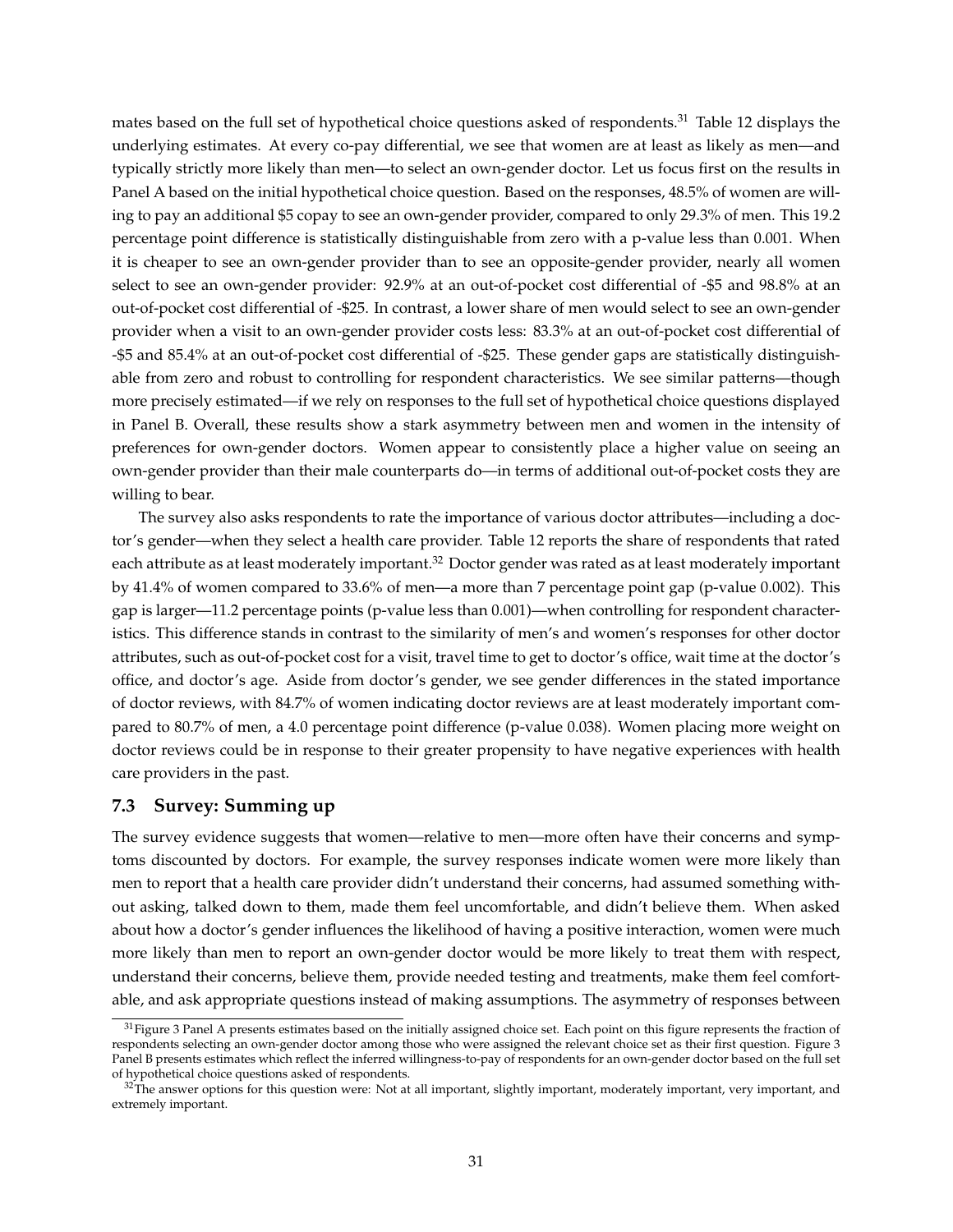men and women supports the plausibility of the main finding: that doctor gender is an important factor in the evaluation of female patients more so than in the evaluation of male patients. Further, the survey evidence suggests differences in doctor behavior are likely an important driver of the main finding and highlights several possible ways male doctors—relative to their female counterparts—may be discounting the concerns and symptoms of female patients.

The survey evidence also helps us interpret the homophily evidence documented in the prior section. The survey evidence suggests that women are more likely to express a preference to see own-gender providers and more often select own-gender providers when given the choice. Additionally, the survey reveals gender differences in the intensity of preferences for own-gender providers, with women being willing to pay more to see an own-gender provider and more often reporting that doctor's gender is an important factor when selecting a provider. These gender differences in preferences to see own-gender providers may reflect gender differences in patient expectations of having positive interactions with owngender versus opposite-gender providers.

When interpreting the survey evidence, an important caveat to bear in mind is that the survey sample is not the same as the population reflected in the workers' compensation insurance claims data.<sup>[33](#page-33-1)</sup> While the survey sample is designed to be representative of the broader population of non-elderly workers, the workers' compensation claims data cover only workers injured at work. Nevertheless, the survey provides suggestive evidence about potential mechanisms behind the main findings regarding the impact of gender concordance on medical evaluations and about the generalizability of—and causes behind—the observed gender homophily patterns in patient-provider matches.

# <span id="page-33-0"></span>**8 Policy Counterfactuals and Discussion**

We turn to investigating the potential policy implications of our findings. Our findings indicate that being evaluated by a female doctor increases evaluated disability and cash benefits for female patients, while having little impact on outcomes for male patients. At the same time, we document substantial gender gaps in this setting, where women are less likely to be evaluated as disabled and receive cash benefits than their male counterparts with the same observable characteristics. Thus, policies that increase the likelihood that female doctors evaluate female patients may increase evaluated disability and benefits for women and shrink documented gender gaps conditional on observables in this setting. We consider the impacts of two types of policies that would increase the prevalence of female doctors evaluating female patients: (i) increasing the share of doctors who are female and (ii) increasing gender homophily in patient-doctor matches.

First, consider both types of policies within our empirical setting—disputed claims with independent medical evaluations in the Texas workers' compensation system. Independent medical evaluations—and policies surrounding these evaluations—are central in workers' compensation programs, as roughly a third of claims with income benefits involve an independent medical exam. Our estimates imply that increasing the share of independent medical exams performed by female doctors from 17% to 50% would cause a 0.86 percentage point increase in female patients evaluated as disabled, closing 39.8% of the overall gender gap conditional on observables among disputed claims. An alternative—and more direct—way to increase the share of female patients with disputed claims evaluated by female doctors would be to change the doctor assignment process. For instance, patients with disputed claims could be randomly assigned to a doctor

<span id="page-33-1"></span><sup>&</sup>lt;sup>33</sup>The workers' compensation administrative claims data do not include identifying information for claimants, so we could not have surveyed the exact population represented in the claims data.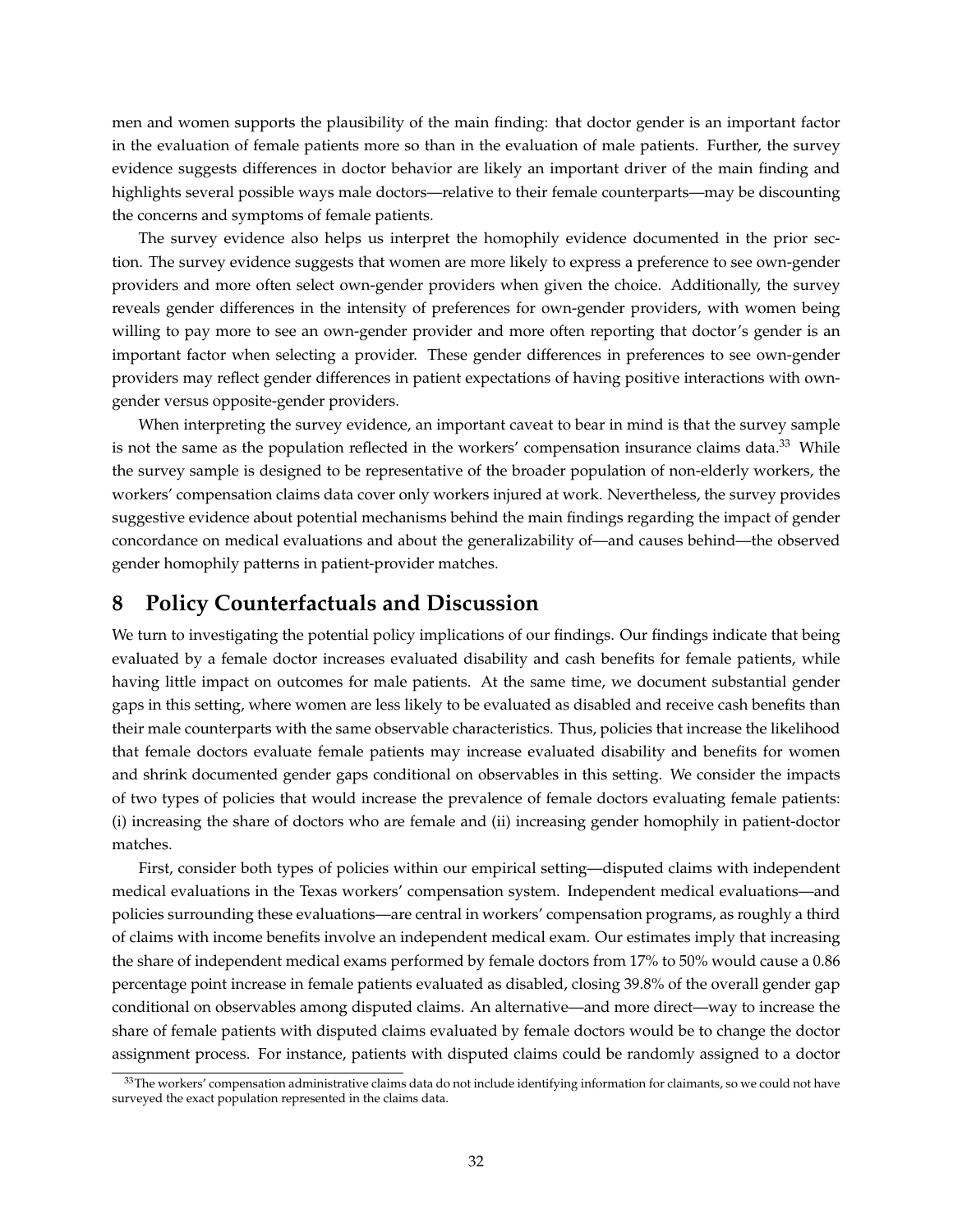of the same gender, rather than the current gender-blind random assignment process in which only 17% of female claimants are assigned female designated doctors. Such a policy would increase the share of female patients who receive cash benefits by 2.2 percentage points, closing the observed gender gap in benefit receipt.

More generally, we may be interested in the broader policy implications for gender gaps in workers' compensation insurance, beyond the subset of disputed claims with randomly assigned evaluators. We conduct back-of-the-envelope counterfactual analysis evaluating the potential impact of two types of policies on the gender gap: increasing the share of female doctors and increasing gender homophily between patients and doctors. There are several ways policy may influence the share of treating doctors who are female. For instance, some policies may encourage women to enter relevant medical specialties (e.g., residency hours caps [\(Wasserman 2019\)](#page-40-10), while other policies may increase the share of female doctors accept-ing workers' compensation insurance patients (e.g., through outreach efforts or payment policy). <sup>[34](#page-34-0)</sup> One can also imagine policies that increase gender homophily. For instance, gender homophily may increase if there were a reduction in barriers to sorting (e.g., providing patients a directory of workers' compensation treating doctors) or direct provision of information to claimants about the expected gains from sorting to same-gender doctors (e.g., informing female claimants of the results of this study). Our counterfactual analysis focuses on the reduced form impact of the gender composition of doctors and gender homophily on gender gaps. We note that an important area for future work is to understand how specific policy proposals impact the gender composition of doctors and patient sorting to doctors.

Below, we outline the setup for these back-of-the-envelope counterfactuals. In the discussion below, references to the "gender gap" pertain to the gender gap conditional on all available observable characteristics. To conduct this analysis, we combine our estimates on the effect of gender match from the randomized evaluations with our broader evidence on the gender gap and gender homophily in patient selection of treating doctors within workers' compensation insurance more generally. We note that this broader back-of-theenvelope counterfactual analysis involves extrapolation beyond the randomized evaluations, and thus the quantitative findings from this analysis should be interpreted with the appropriate caution.

**Setup.** We define some notation to describe this analysis. Let  $r_j$  be the share of patients of gender j who choose a female treating doctor, and let  $s$  denote the share of patients who are female. In this notation, the share of overall treating doctors who are female can be expressed as:  $r \equiv r_m(1-s) + r_f(s)$ . We define relative gender homophily as the ratio of the share of female patients selecting female doctors to the share of male patients selecting female doctors,  $Z = \frac{r_f}{r_m}$  $\frac{r_f}{r_m}$ . Let  $Gap_j$  denote the expected gender gap in benefit receipt— the percent reduction in the rate of benefit receipt for females relative to the analogous rate for males—when female claimants are evaluated by doctors of gender  $j$ . Using this notation, the overall gender gap in benefit receipt can be expressed as:  $Gap \equiv Gap_m(1-r_f)+Gap_f(r_f)$ . We define the gender-match effect as the ratio of the gender gap when patients are evaluated by female doctors relative to the gender gap when patients are evaluated by male doctors:  $X \equiv \frac{Gap_f}{Gen_m}$  $\frac{\mathrm{G}up_f}{\mathrm{G}ap_m}$  .

It is straightforward to show that we can express the gender gap as a function of the overall share of treating doctors who are female  $(r)$  and the degree of homophily in the market  $(Z)$ :

<span id="page-34-1"></span>
$$
Gap(r, Z) = Gap_m \times (1 - \frac{r}{\frac{1-s}{Z} + s}) + Gap_f \times (\frac{r}{\frac{1-s}{Z} + s}),
$$
\n(7)

<span id="page-34-0"></span> $34$ Refer to [Goldin](#page-38-16) [\(2014\)](#page-38-16) and [Goldin and Katz](#page-38-17) [\(2016\)](#page-38-17) for discussions of factors that make professions more female-welcoming.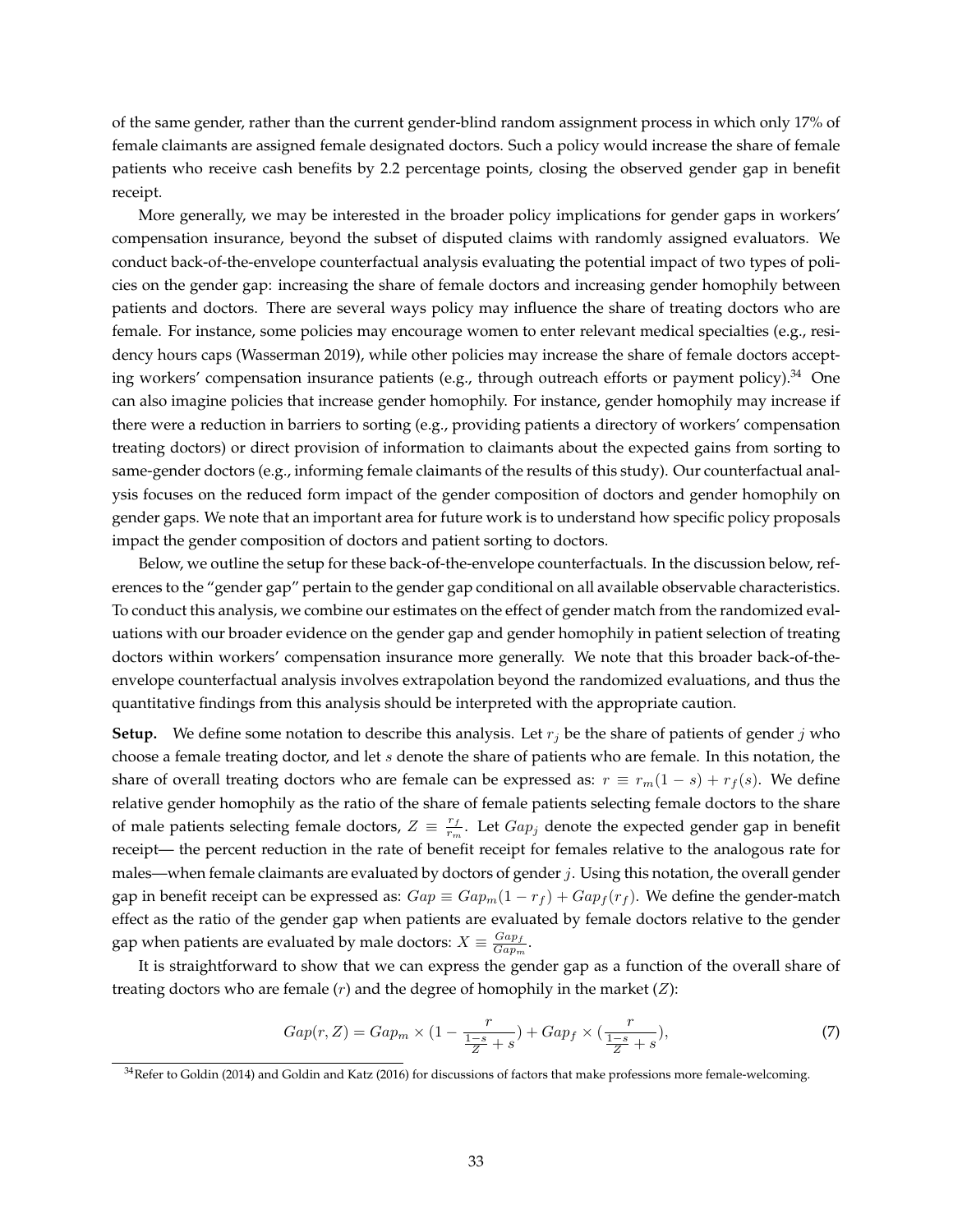where  $Gap_f \equiv \frac{XGap^0}{r^0(X-1)}$  $\frac{XGap^0}{r_f^0(X-1)+1}$ ,  $Gap_m \equiv \frac{Gap^0}{r_f^0(X-1)}$  $\frac{Gap^0}{r_f^0(X-1)+1}$ , and  $Gap^0$  and  $r_f^0$  denote the overall gender gap and share of female patients selecting female doctors in the status quo, respectively. Appendix Section [A](#page-58-0) presents this derivation in more detail. In the calculations that follow, we take the share of female patients (s) as given at the observed share in the workers' compensation insurance population: 38%.

We make two simplifying assumptions. First, we assume that patient-doctor gender match causes the same percent reduction in gender gaps in the likelihood of cash benefit receipt in broader workers' compensation insurance as it does within the set of claims with randomized evaluations. In other words, we assume the gender match effect  $(X)$  we estimate among the set of randomized evaluations applies more broadly within workers' compensation insurance. Second, we assume relative gender homophily in patient selection of treating doctors (Z) is constant with respect to the overall share of female treating doctors. For instance, female patients may select female doctors at  $Z$  times the rate that male patients select female doctors, but  $Z$  is constant as the share of doctors who are female varies.<sup>[35](#page-35-0)</sup>

**Results.** Using the relationship defined in Equation [\(7\)](#page-34-1), Figure [4](#page-44-0) illustrates the effect of varying one dimension holding the other fixed at the observed values in the status quo. In both panels, the vertical axis displays the expected gender gap in benefit receipt—the percent reduction in the rate at which females receive cash benefits relative to analogous rate for males with the same observable characteristics, while the horizontal axis displays either the share of female treating doctors (Panel A) or the relative gender homophily in patient-doctor matches (Panel B). For reference, each figure displays an "x" representing the observed combination in the status quo: a gender gap is 16.5% (i.e., females are 16.5% less likely to receive cash benefits than males with the same observables), the share of treating doctors who are female is 28.4%, and the degree of relative gender homophily is 1.058 (i.e., female patients select female doctors at 1.058 times the rate that male patients select female doctors).

Holding fixed the observed degree of gender homophily, Figure [4](#page-44-0) Panel A plots the relationship between the gender gap and the share of female treating doctors. This figure indicates that increasing the share of female treating doctors by 21.6 percentage points—moving from 28.4% to parity—-would lead to a 31.6% decrease in the observed gender gap. The observed degree of gender homophily in patient-doctor matches works to reinforce the effects of increasing gender diversity among doctors, with a 21.6 percentage point increase in the share of female treating doctors translating to a 22.4 percentage point increase in the share of female claimants who see female doctors. Additionally, Figure [4](#page-44-0) Panel A can be used to determine the increase in the share of female doctors necessary to offset a given amount of the gender gap in cash benefit receipt. To offset a quarter of the gender gap in benefit receipt observed in the status quo, it would take a 16.9 percentage point increase in the share of treating doctors who are female.

Figure [4](#page-44-0) Panel B plots the relationship between the gender gap and the degree of gender homophily, fixing the gender composition of doctors as observed in the status quo. An increase in relative gender homophily from the observed level to two (i.e., where female patients choose female doctors at twice the rate that male patients choose female doctors), would lead to a 16.6% decrease in the observed gender gap. Holding all else equal, female patients would need to choose female doctors 2.7 times as often as male patients choose female doctors to offset a quarter of the observed gender gap.

More broadly, we can characterize the trade-offs between policies that may increase gender diversity

<span id="page-35-0"></span><sup>&</sup>lt;sup>35</sup>While it would be straightforward to extend these calculations to allow gender homophily to vary with the share of doctors who are female, we avoid doing this for a few reasons. First, whether  $Z$  and  $r$  are correlated—and the direction of any correlation—is ex ante unclear. Second, we cannot credibly estimate how  $Z$  varies with  $r$ . While Section [6](#page-25-0) presents estimates of relative gender homophily across the workers' compensation insurance system in Texas, there is no plausibly exogenous variation in the availability of female doctors across geography to identify how relative gender homophily varies with the share of doctors who are female.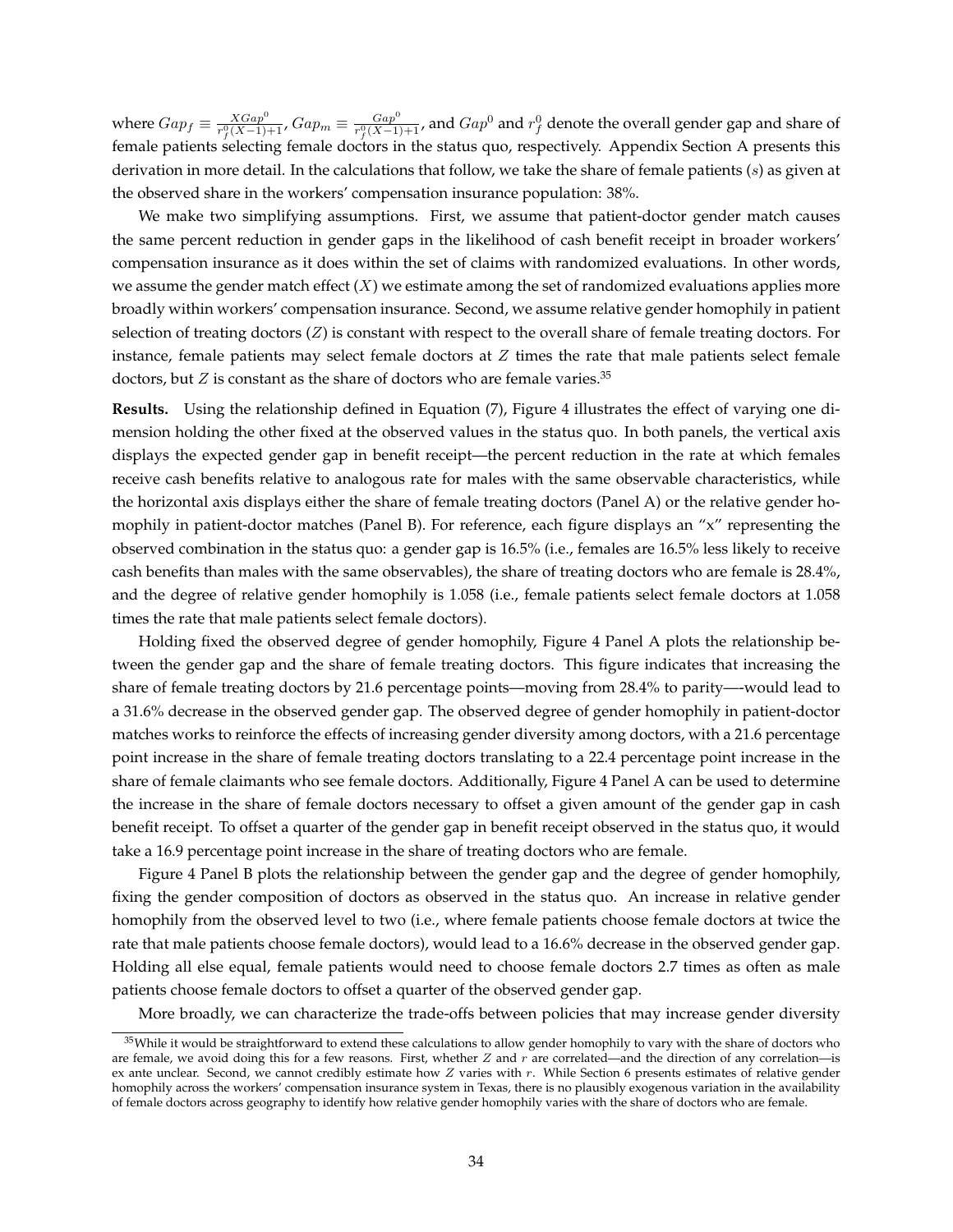among doctors and policies that increase sorting of patients to same-gender doctors. Figure [5](#page-45-0) illustrates level curves of Equation [\(7\)](#page-34-1), which characterize the combinations of gender composition in the doctor workforce and gender homophily patient-doctor matches that would result in a given value of the gender gap. The combination of conditions in the status quo is represented as "x" in this figure. There are at least two important qualitative properties worth noting. First, the level curves are negatively sloped. This indicates that a given reduction in the gender gap can be achieved by trading-off increases in the share of doctors who are female and increases in relative gender homophily. Second, the level curves are convex relative to the origin. This convexity reflects the fact that the inputs—the share of doctors who are female and relative gender homophily—are complementary in reducing the gender gap.

Suppose we are interested in understanding the change in conditions needed to reduce the gender gap from 16.5% to 15%. This reduction in the gender gap could be accomplished by increasing the share of doctors female to 34.5%, holding homophily fixed at 1.058. Alternatively, it could be accomplished by increasing homophily to 1.50, holding the share of female doctors fixed at 28.4%. More generally, the combinations of conditions that would lead to the same closure of the gap are depicted by the level curve corresponding to 15%, where the difference between this curve and the observed conditions "x" indicates the changes in conditions necessary to achieve this closure. Reducing the gender gap to 15% could be accomplished by a convex combinations of changes in the gender composition of treating doctors and relative gender homophily—for example, by increasing gender homophily to 1.25 and the share of treating doctors who are female to 31.3%, or increasing gender homophily to 1.1 and the share of treating doctors who are female to 33.7%.

# <span id="page-36-0"></span>**9 Conclusion**

This paper investigates how male and female doctors differ in their medical evaluations of male and female patients. Leveraging information on injured workers randomly assigned to doctors for medical evaluations in the Texas workers' compensation insurance system, we show that being evaluated by a female doctor rather than a male doctor increases the likelihood that female claimants are evaluated as disabled and increases subsequent cash disability benefits females receive. In contrast, we show the gender of the evaluating doctor does not impact evaluated disability or subsequent cash benefits for male claimants. These patterns hold for various subgroups and do not seem to be explained by other characteristics of the claimants or the evaluating doctors. Our findings indicate that gender of evaluating doctors is an important determinant of gender gaps in this setting, where the estimates imply that having female doctors evaluate patients—rather than male doctors—eliminates the observed gender gap in the likelihood of being evaluated as disabled conditional on observables.

To place these estimates within the broader context, we use data on all workers' compensation claims to assess male-female benefit differences more broadly and to examine patient-doctor sorting when patients have the ability to select their treating doctors. We find that female claimants are 16.5% less likely to receive cash disability benefits than male claimants are after we control for a rich set of baseline claimant and injury characteristics. Relative to comparable male claimants, female claimants are about 6% more likely to choose a female treating doctor when they are allowed to choose their own doctor, which is consistent with female patients having a preference for female doctors on average relative to male patients' preference for female doctors. Results from a supplemental survey we conduct suggest that women—relative to men— more often have negative health care experiences, expect better treatment from own-gender doctors, and have stronger preferences to see own-gender doctors.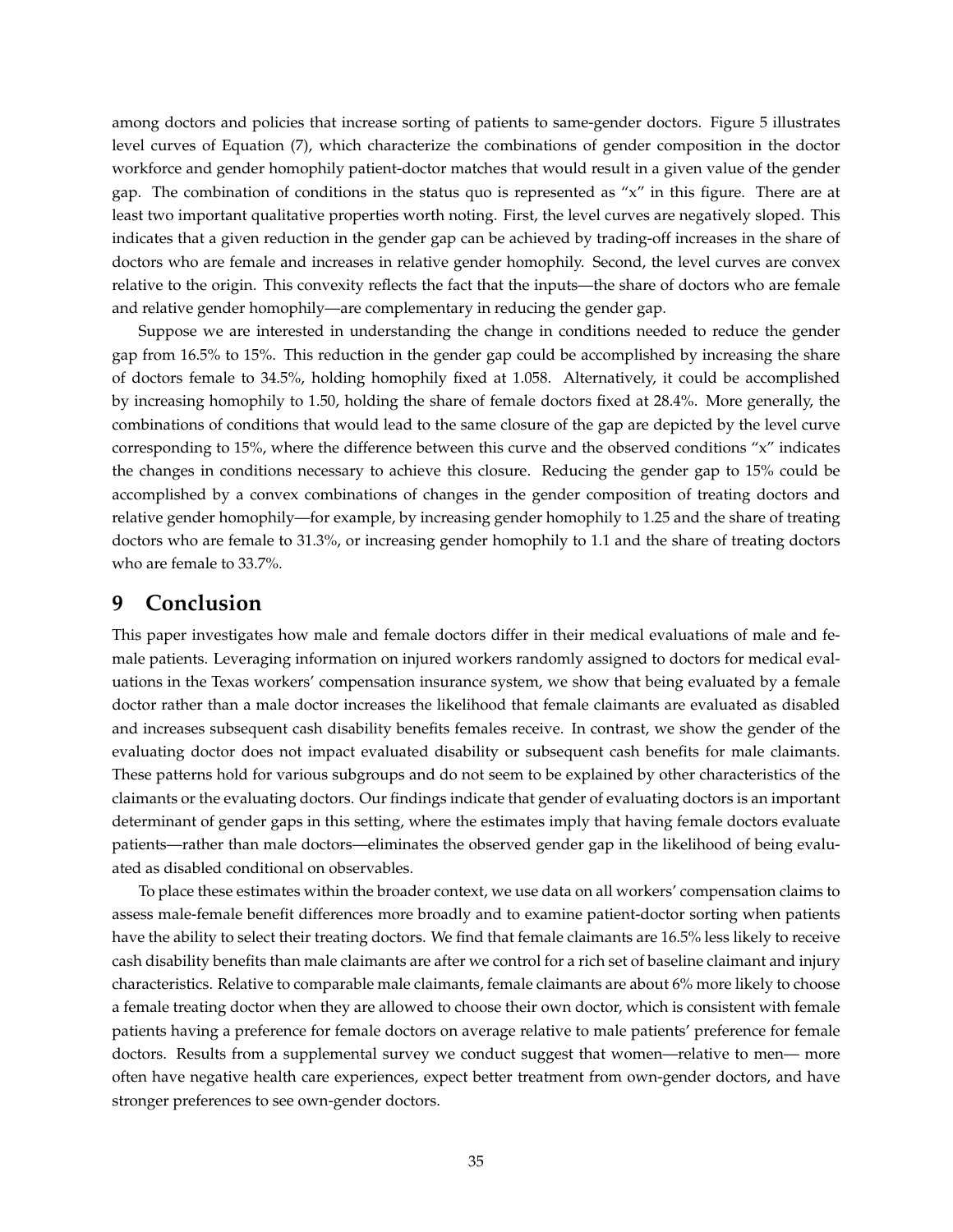One implication of our findings is that increasing the share of doctors who are female may increase assessed disability and cash benefits for women, while having little impact on outcomes for men. Extrapolating from our estimates, we find that increasing the share of independent medical evaluations performed by female doctors from 17% to 50% would increase the share of female patients evaluated as disabled, closing 39.8% of the overall gender gap conditional on observables among claimants with independent medical evaluations. To analyze the broader implications of our findings, we conduct back-of-the-envelope counterfactuals combining the broader evidence on gender disparities in workers' compensation insurance with the estimated gender-match effects among claimants with randomized independent medical evaluations. This analysis characterizes the combination of policies—aimed at either increasing the share of doctors who are female or increasing gender homophily in patient-doctor matches—that would result in a given reduction in the gender gap. These calculations reveal that these types of policies can substantially shrink gender gaps in evaluated disability and work to complement one another in doing so.

More broadly, our findings highlight the importance of gatekeeper discretion in public programs and inequities that can arise from this discretion. Our findings illustrate that gender match between program gatekeepers and claimants can have important implications for the distribution of program benefits. While our counterfactual analysis focuses on policies that shift the composition of evaluators, policymakers may also want to consider broader policies aimed at reducing the impact of discretion on evaluations—such as, requiring multiple assessments for high-stakes evaluations, mandating evaulators receive de-biasing training, or encouraging the use of claimant advocates. Analyzing the impacts of such policies is an important area for future work.

Our results also inform broader literatures that study the differential treatment of male and female patients within the health care system and the impact of the gender of authority figures and evaluators on females more broadly. Despite a growing body of evidence documenting that male and female patients receive different treatment in the health care system for reasons that appear unrelated to underlying health needs, determining if structural factors of the health care system play a role in these differences is difficult because the assignment of patients to doctors is typically non-random. Our study suggests that differential evaluations of female patients by male and female doctors likely play a role in differential outcomes for male and female patients. A natural corollary of these implications is that the under-representation of female doctors is likely an important contributing factor behind observed gender disparities in health care settings. More broadly, our findings highlight the potential importance of gender match in settings where authority figures evaluate women.

## **References**

- <span id="page-37-3"></span>**Abrevaya, Jason and Daniel S. Hamermesh.** 2012. "Charity and Favoritism in the Field: Are Female Economists Nicer (To Each Other)?" *The Review of Economics and Statistics*, 94(1): 202–207.
- <span id="page-37-0"></span>**Alsan, Marcella, Owen Garrick, and Grant Graziani.** 2019. "Does Diversity Matter for Health? Experimental Evidence from Oakland." *American Economic Review*, 109(12): 4071–4111.
- <span id="page-37-1"></span>**Antecol, Heather, Ozkan Eren, and Serkan Ozbeklik.** 2015. "The Effect of Teacher Gender on Student Achievement in Primary School." *Journal of Labor Economics*, 33(1): 63–89.
- <span id="page-37-2"></span>**Bertrand, Marianne, Sandra E Black, Sissel Jensen, and Adriana Lleras-Muney.** 2018. "Breaking the Glass Ceiling? The Effect of Board Quotas on Female Labour Market Outcomes in Norway." *The Review of Economic Studies*, 86(1): 191–239.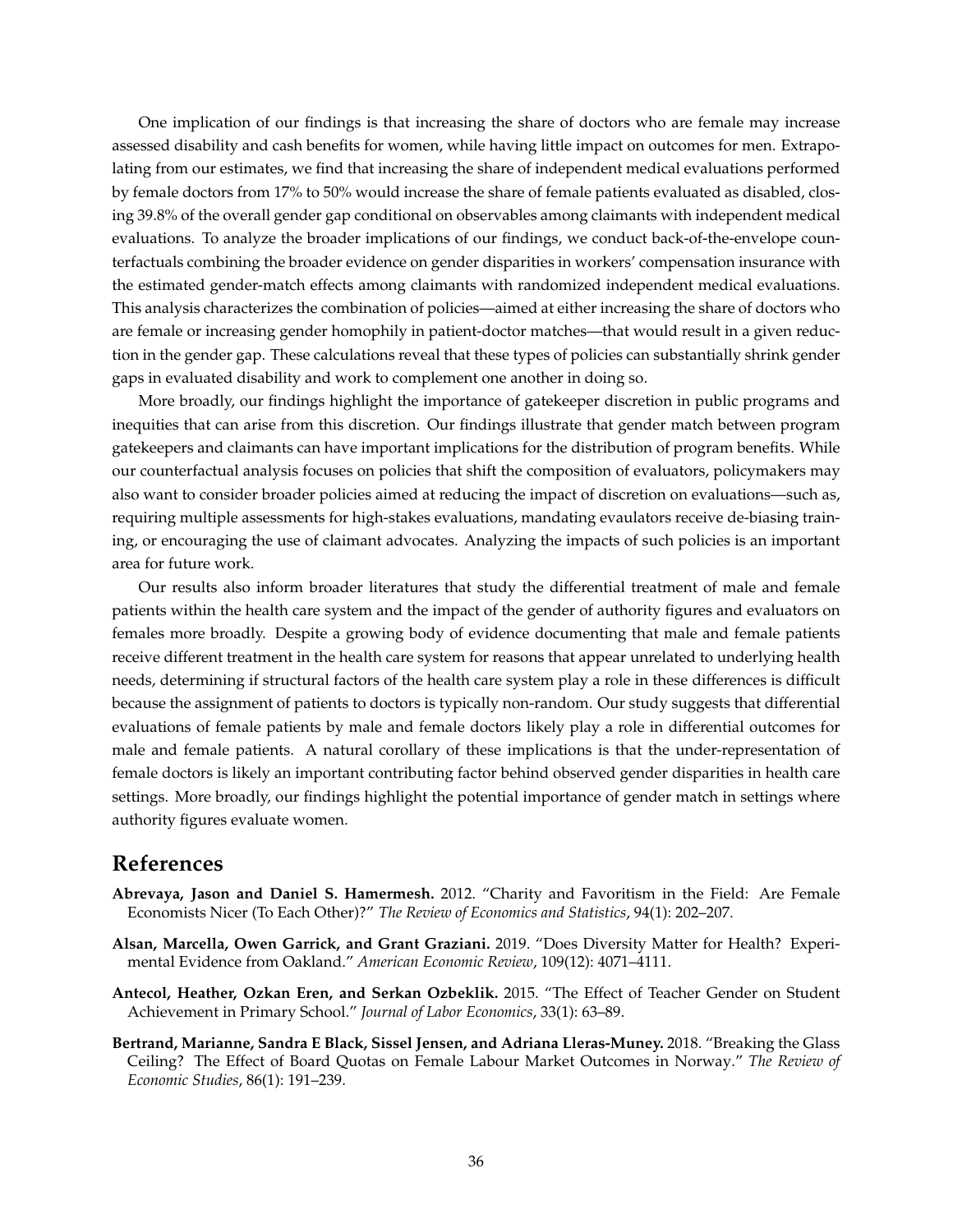- <span id="page-38-10"></span>**Biasi, Barbara and Heather Sarsons.** 2020. "Flexible Wages, Bargaining, and the Gender Gap." National Bureau of Economic Research Working Paper 27894.
- <span id="page-38-6"></span>**Cabral, Marika and Marcus Dillender.** 2020. "Disparities in Health Care and Medical Evaluations by Gender: A Review of Evidence and Mechanisms." *AEA Papers and Proceedings*.
- <span id="page-38-13"></span>**Card, David, Stefano DellaVigna, Patricia Funk, and Nagore Iriberri.** 2019. "Are Referees and Editors in Economics Gender Neutral?\*." *The Quarterly Journal of Economics*, 135(1): 269–327.
- <span id="page-38-9"></span>**Carrell, Scott E., Marianne E. Page, and James E. West.** 2010. "Sex and Science: How Professor Gender Perpetuates the Gender Gap." *The Quarterly Journal of Economics*, 125(3): 1101–1144.
- <span id="page-38-12"></span>**Casarico, Alessandra and Salvatore Lattanzio.** 2019. "What Firms Do: Gender Inequality in Linked Employer-Employee Data." University of Cambridge Working Paper.
- <span id="page-38-14"></span>**Centers for Medicare & Medicaid Services (CMS).** 2019. "National Plan and Provider Enumeration System." Centers for Medicare & Medicaid Services. <https://npiregistry.cms.hhs.gov/>. (Date accessed: 07/2019).
- <span id="page-38-15"></span>**Centers for Medicare & Medicaid Services (CMS).** 2021. "Doctors and Clinicians National Downloadable File: Performance Year 2019." Centers for Medicare & Medicaid Services. [https://data.cms.gov/](https://data.cms.gov/provider-data/dataset/mj5m-pzi6) [provider-data/dataset/mj5m-pzi6](https://data.cms.gov/provider-data/dataset/mj5m-pzi6). (Date accessed: 08/2021).
- <span id="page-38-4"></span>**Chandra, Amitabh and Douglas O Staiger.** 2010. "Identifying Provider Prejudice in Healthcare." National Bureau of Economic Research Working Paper 16382.
- <span id="page-38-0"></span>**Chen, Esther H, Frances S Shofer, Anthony J Dean, Judd E Hollander, William G Baxt, Jennifer L Robey, Keara L Sease, and Angela M Mills.** 2008. "Gender disparity in analgesic treatment of emergency department patients with acute abdominal pain." *Academic Emergency Medicine*, 15(5): 414–418.
- <span id="page-38-11"></span>**Cullen, Zoë B and Ricardo Perez-Truglia.** 2019. "The Old Boys' Club: Schmoozing and the Gender Gap." National Bureau of Economic Research Working Paper 26530.
- <span id="page-38-3"></span>Côté, Daniel and Marie-France Coutu. 2010. "A critical review of gender issues in understanding prolonged disability related to musculoskeletal pain: how are they relevant to rehabilitation?" *Disability and Rehabilitation*, 32(2): 87–102. PMID: 21495273.
- <span id="page-38-2"></span>**Daly, Mary C, Brian Lucking, Jonathan A Schwabish, et al.** 2013. "The Future of Social Security Disability Insurance." *FRBSF Economic Letter*, 17.
- <span id="page-38-1"></span>**Department of Veterans Affairs.** 2010. "Review of Combat Stress in Women Veterans Receiving VA Health Care and Disability Benefits." Office of Inspector General.
- <span id="page-38-8"></span>**Dobbie, Will and Jae Song.** 2015. "Debt Relief and Debtor Outcomes: Measuring the Effects of Consumer Bankruptcy Protection." *American Economic Review*, 105(3): 1272–1311.
- <span id="page-38-5"></span>**Dupas, Pascaline and Radhika Jain.** 2021. "Women Left Behind: Gender Disparities in Utilization of Government Health Insurance in India." National Bureau of Economic Research Working Paper 28972.
- <span id="page-38-16"></span>**Goldin, Claudia.** 2014. "A Grand Gender Convergence: Its Last Chapter." *American Economic Review*, 104(4): 1091–1119.
- <span id="page-38-17"></span>**Goldin, Claudia and Lawrence F Katz.** 2016. "A Most Egalitarian Profession: Pharmacy and the Evolution of a Family-Friendly Occupation." *Journal of Labor Economics*, 34(3): 705–746.
- <span id="page-38-7"></span>**Greenwood, Brad N., Seth Carnahan, and Laura Huang.** 2018. "Patient–physician gender concordance and increased mortality among female heart attack patients." *Proceedings of the National Academy of Sciences - PNAS*, 115(34): 8569–8574.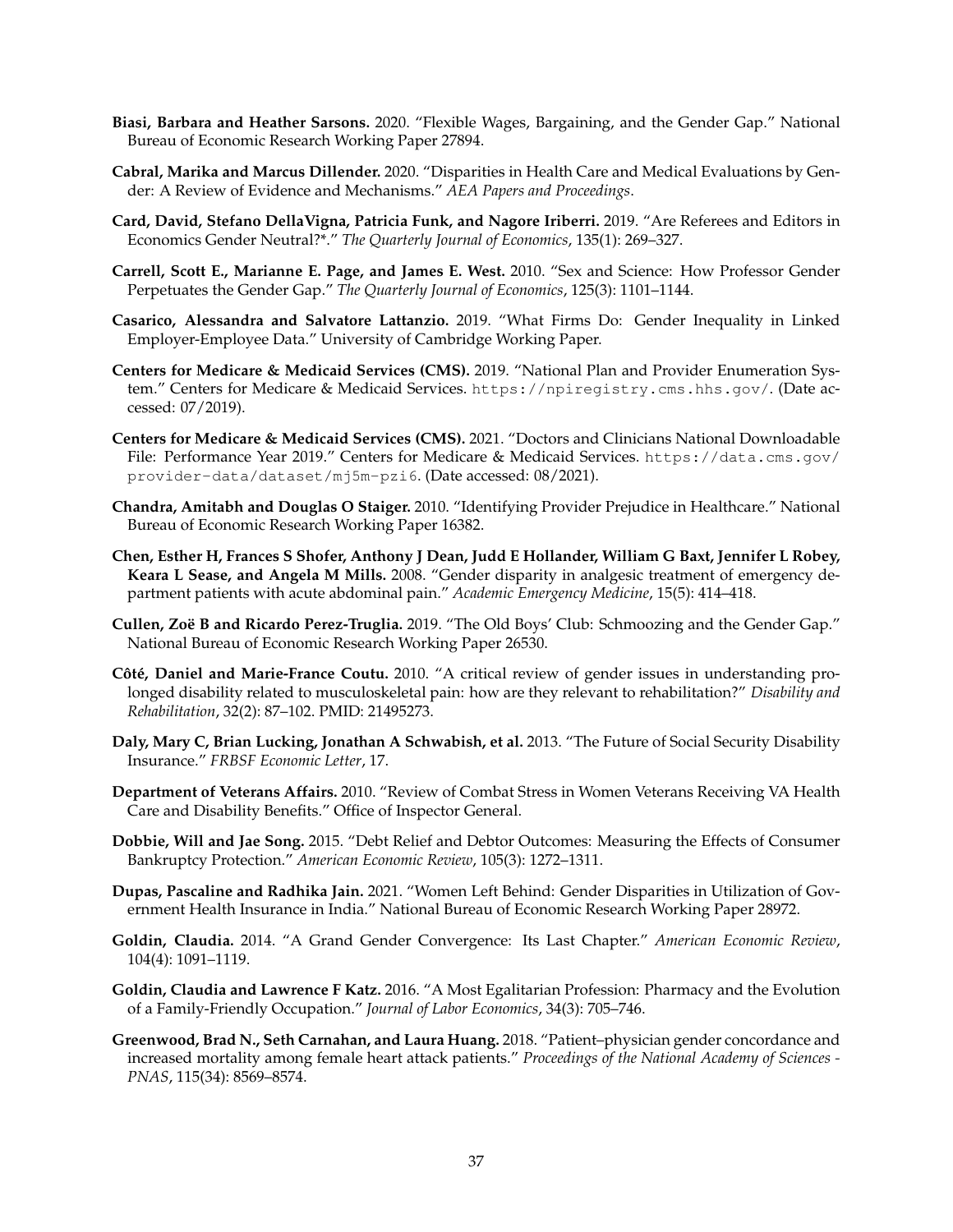- <span id="page-39-6"></span>**Hernandez, Adrian F., Gregg C. Fonarow, Li Liang, Sana M. Al-Khatib, Lesley H. Curtis, Kenneth A. LaBresh, Clyde W. Yancy, Nancy M. Albert, and Eric D. Peterson.** 2007. "Sex and Racial Differences in the Use of Implantable Cardioverter-Defibrillators Among Patients Hospitalized With Heart Failure." *JAMA*, 298(13): 1525–1532.
- <span id="page-39-10"></span>**Hill, Andrew J., Daniel B. Jones, and Lindsey Woodworth.** 2020. "A Doctor Like Me: Physician-Patient Race-Match and Patient Outcomes." Working Paper.
- <span id="page-39-3"></span>**Hoffmann, Diane E. and Anita J. Tarzian.** 2001. "The Girl Who Cried Pain: A Bias against Women in the Treatment of Pain." *The Journal of Law, Medicine & Ethics*, 28(4 suppl): 13–27.
- <span id="page-39-2"></span>**Jagsi, Reshma, Kent A Griffith, Rochelle A DeCastro, and Peter Ubel.** 2014. "Sex, role models, and specialty choices among graduates of US medical schools in 2006–2008." *Journal of the American College of Surgeons*, 218(3): 345–352.
- <span id="page-39-1"></span>**Kaiser Family Foundation.** 2019. "Professionally Active Physicians by Gender."
- <span id="page-39-16"></span>**Lim, Jaegeum and Jonathan Meer.** 2017. "The Impact of Teacher–Student Gender Matches: Random Assignment Evidence from South Korea." *The Journal of Human Resources*, 52(4): 979–997.
- <span id="page-39-14"></span>**Lim, Jaegeum and Jonathan Meer.** 2019. "Persistent Effects of Teacher–Student Gender Matches." *The Journal of Human Resources*, 55(3): 809–835.
- <span id="page-39-0"></span>**Low, Hamish and Luigi Pistaferri.** 2019. "Disability Insurance: Error Rates and Gender Differences." National Bureau of Economic Research Working Paper 26513.
- <span id="page-39-13"></span>**Maestas, Nicole, Kathleen J. Mullen, and Alexander Strand.** 2013. "Does Disability Insurance Receipt Discourage Work? Using Examiner Assignment to Estimate Causal Effects of SSDI Receipt." *American Economic Review*, 103(5): 1797–1829.
- <span id="page-39-17"></span>**Maida, Agata and Andrea Weber.** 2019. "Female Leadership and Gender Gap within Firms: Evidence from an Italian Board Reform." *ILR Review*, 0(0): 0019793920961995.
- <span id="page-39-11"></span>**McDevitt, Ryan C. and James W. Roberts.** 2014. "Market structure and gender disparity in health care: preferences, competition, and quality of care." *The RAND Journal of Economics*, 45(1): 116–139.
- <span id="page-39-15"></span>**Muralidharan, Karthik and Ketki Sheth.** 2016. "Bridging Education Gender Gaps in Developing Countries: The Role of Female Teachers." *The Journal of Human Resources*, 51(2): 269–297.
- <span id="page-39-5"></span>**Murdoch, Maureen, Michele Roxanne Spoont, Nina Aileen Sayer, Shannon Marie Kehle-Forbes, and Siamak Noorbaloochi.** 2021. "Reversals in Initially Denied Department of Veterans Affairs' PTSD Disability Claims after 17 Years: A Cohort Study of Gender Differences." *BMC Women's Health*, 21(70): 1–8.
- <span id="page-39-4"></span>**National Conference of State Legislatures.** 2010. "2010 Legislation on Workers' Compensation."
- <span id="page-39-7"></span>**Pelletier, Roxanne, Karin H Humphries, Avi Shimony, Simon L Bacon, Kim L Lavoie, Doreen Rabi, Igor Karp, Meytal Avgil Tsadok, and Louise Pilote.** 2014. "Sex-related differences in access to care among patients with premature acute coronary syndrome." *Canadian Medical Association journal (CMAJ)*, 186(7): 497–504.
- <span id="page-39-8"></span>**Pietropaoli, Anthony P., Laurent G. Glance, David Oakes, and Susan G. Fisher.** 2010. "Gender differences in mortality in patients with severe sepsis or septic shock." *Gender Medicine*, 7(5): 422–437.
- <span id="page-39-9"></span>**Samulowitz, Anke, Ida Gremyr, Erik Eriksson, and Gunnel Hensing.** 2018. ""Brave Men" and "Emotional Women": A Theory-Guided Literature Review on Gender Bias in Health Care and Gendered Norms towards Patients with Chronic Pain." *Pain research & management*, 2018: 1–14.
- <span id="page-39-12"></span>**Sarsons, Heather.** 2019. "Interpreting Signals in the Labor Market: Evidence from Medical Referrals." *Working Paper*.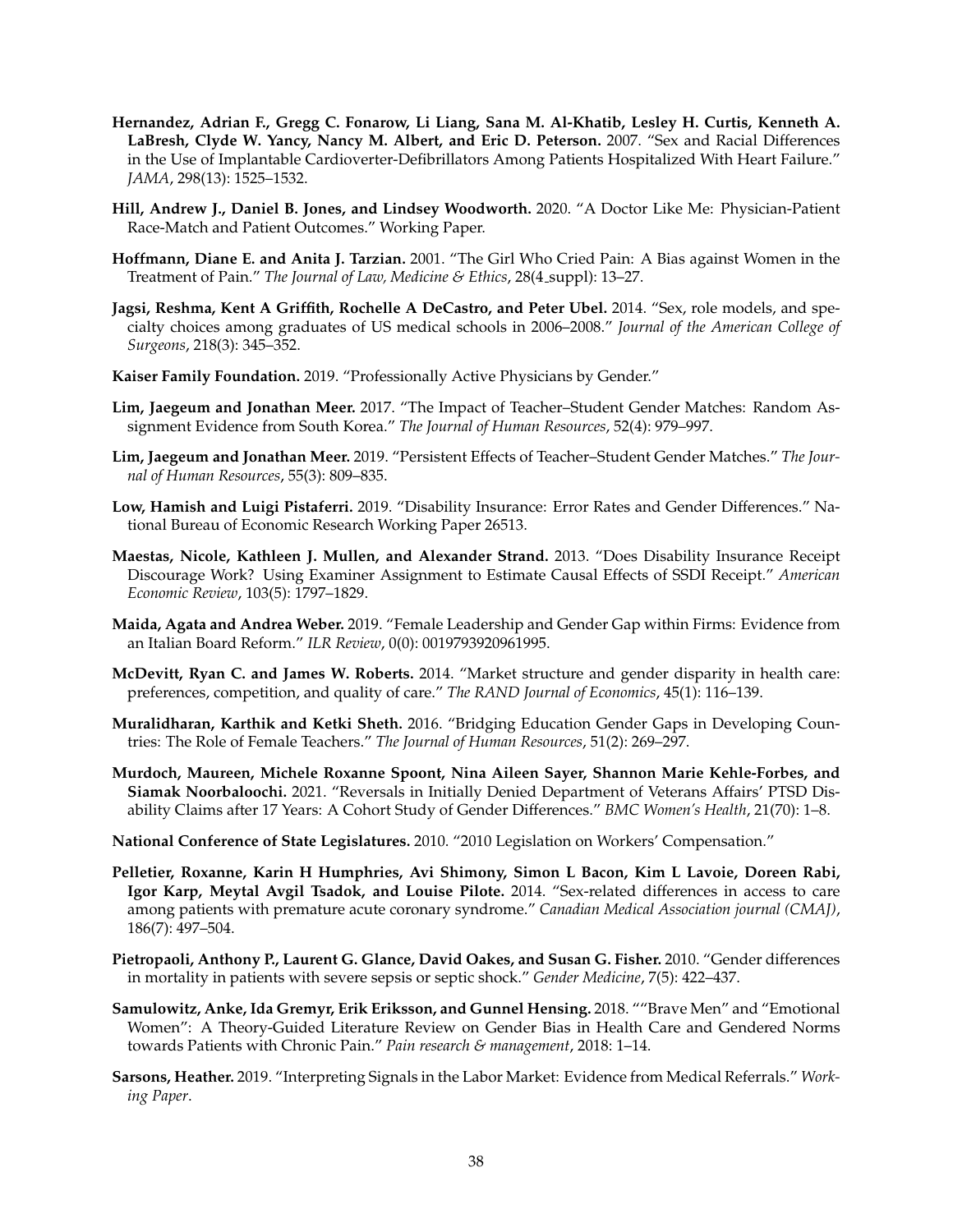- <span id="page-40-11"></span>**Schnell, Molly and Janet Currie.** 2018. "Addressing the Opioid Epidemic: Is There a Role for Physician Education?" *American Journal of Health Economics*, 4(3): 383–410.
- <span id="page-40-0"></span>**Schulman, Kevin A, Jesse A Berlin, William Harless, Jon F Kerner, Shyrl Sistrunk, Bernard J Gersh, Ross Dube, Christopher K Taleghani, Jennifer E Burke, Sankey Williams, et al.** 1999. "The effect of race and sex on physicians' recommendations for cardiac catheterization." *New England Journal of Medicine*, 340(8): 618–626.
- <span id="page-40-9"></span>**Texas Board of Chiropractic Examiners.** 2020. "Texas Board of Chiropractic Examiners Doctors of Chiropractic License Data (2013-2017)." Texas Board of Chiropractic Examiners.
- <span id="page-40-7"></span>**Texas Department of Insurance (TDI).** 2018*a*. "Texas Workers' Compensation Insurance Designated Doctor Exam Data (2012-2018)." Texas Department of Insurance.
- <span id="page-40-8"></span>**Texas Department of Insurance (TDI).** 2018*b*. "Texas Workers' Compensation Insurance Linked Medical and Cash Benefit Data (2013-2018)." Texas Department of Insurance.
- <span id="page-40-6"></span>**Texas Department of Insurance (TDI).** 2020. "2020 Workers' Compensation Network Report Card Results."
- <span id="page-40-2"></span>**Trabanino, Shawn.** 2020. "Health, Law, And Ethnicity: The Disability Administrative Law Judge and Health Disparities for Disadvantaged Populations." *Calif. L. Rev.*, 108: 2079.
- <span id="page-40-1"></span>**Tunks, Eldon Ed, Anthony Ed Bellissimo, and Ranjan Ed Roy.** 1990. *Chronic Pain: Psychosocial Factors in Rehabilitation.* Robert E Krieger Publishing Co.
- <span id="page-40-3"></span>**Vaccarino, Viola, Saif S. Rathore, Nanette K. Wenger, Paul D. Frederick, Jerome L. Abramson, Hal V. Barron, Ajay Manhapra, Susmita Mallik, and Harlan M. Krumholz.** 2005. "Sex and Racial Differences in the Management of Acute Myocardial Infarction, 1994 through 2002." *New England Journal of Medicine*, 353(7): 671–682. PMID: 16107620.
- <span id="page-40-10"></span>**Wasserman, Melanie.** 2019. "Hours Constraints, Occupational Choice, and Gender: Evidence from Medical Residents." Working Paper.
- <span id="page-40-4"></span>**Weisse, Carol S, Paul C Sorum, and Rachel E Dominguez.** 2003. "The influence of gender and race on physicians' pain management decisions." *The Journal of Pain*, 4(9): 505–510.
- <span id="page-40-5"></span>**Zeltzer, Dan.** 2020. "Gender Homophily in Referral Networks: Consequences for the Medicare Physician Earnings Gap." *American Economic Journal: Applied Economics*, 12(2): 169–97.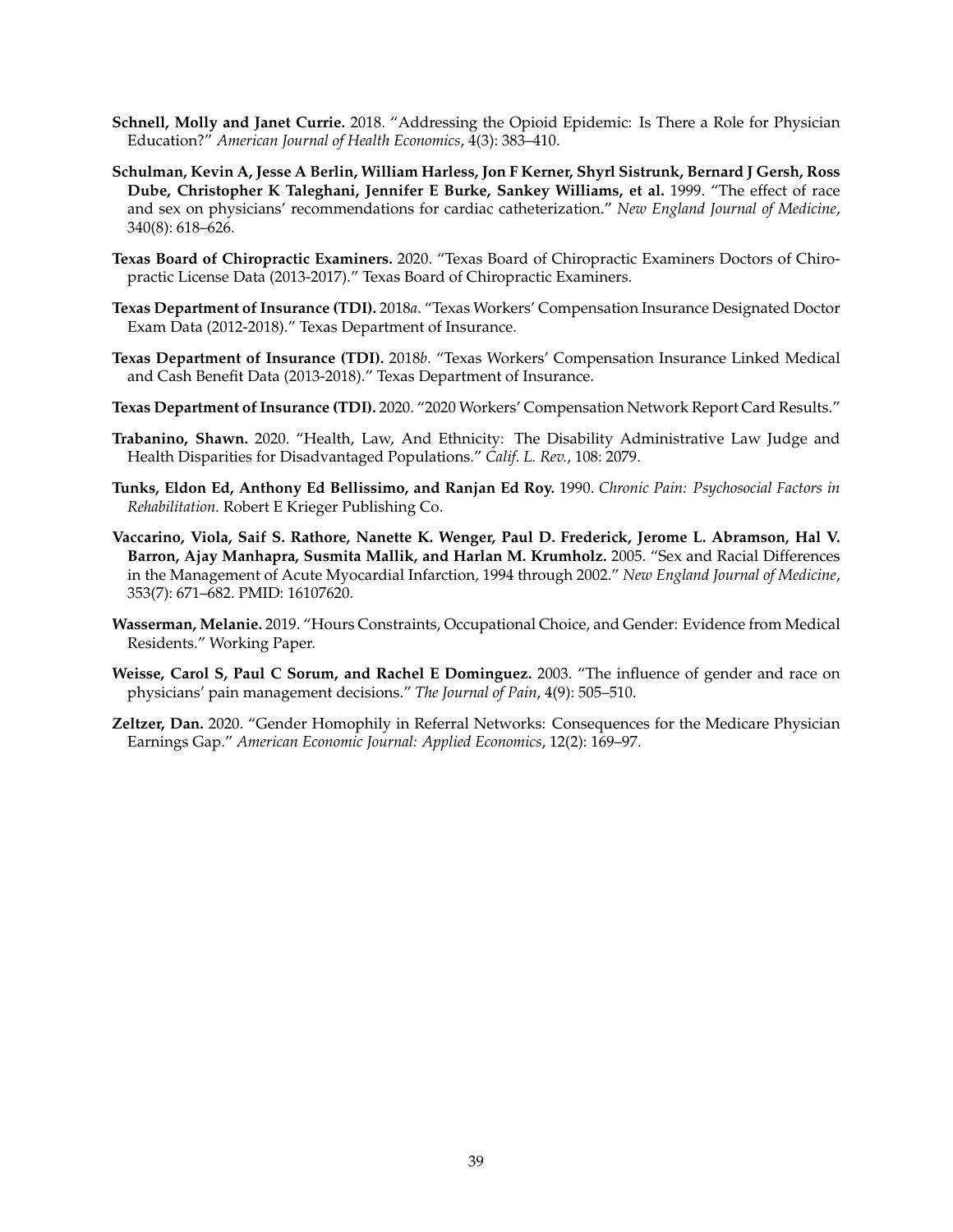#### <span id="page-41-0"></span>Figure 1: Heterogeneity: Estimate on Interaction of Female Doctor and Female Claimant by Subgroup



(a) OLS: I(Additional Cash Benefits>0)

(b) Poisson Regression: Additional Cash Benefits

Notes: Each marker is the coefficient on the interaction of the female doctor and female claimant indicator variables from separate regressions of Equation [\(1\)](#page-17-0) for the specified sample of claimants. All regressions control for a female doctor indicator variable, a female claimant indicator variable, credential-by-county fixed effects, exam year fixed effects, and injury year fixed effects. The dependent variables are as indicated in the figure: an indicator for receiving any additional cash benefits (Panel A) and (normalized) additional cash benefits received (Panel B). As described in Section [3,](#page-9-0) the presence of wage and industry information is related to the receipt of cash benefits, and thus these variables are only available for a subset of claimants. The 95-percent confidence intervals displayed along with the coefficient estimates are calculated using standard errors clustered at the doctor level. The sample includes claims occurring from 2013 to 2017 that had an independent medical exam by the end of 2017 and that have non-missing values for the specified characteristic.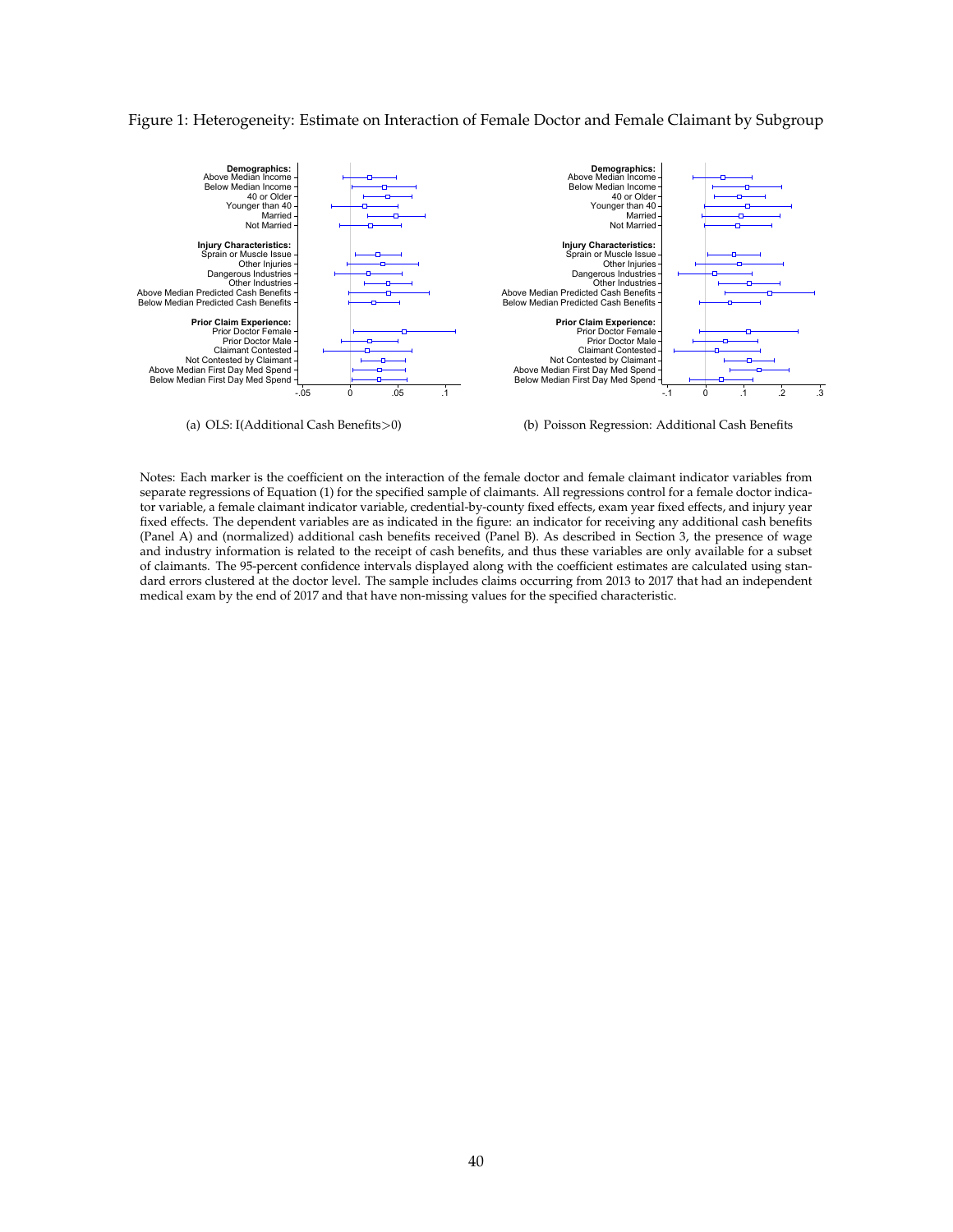<span id="page-42-0"></span>Figure 2: Survey: "Thinking about your experiences getting health care for yourself, which doctor—male or female—would be more likely to..." [answer options male, female, equally likely]



(a) Share that Select Own-Gender Doctor



(b) Share that Do Not Select Opposite-Gender Doctor

Notes: The figure above shows the means and associated 95% confidence intervals for survey responses to the indicated question by respondent gender. The survey was conducted by Qualtrics and included 1,519 adults ages 30 to 64. Eligibility was restricted to individuals who reported working at some point in the last 12 months and individuals who self-identified as either male (755 respondents) or female (764 respondents). See Section [7](#page-27-0) for more detail on the survey. Table [11](#page-56-0) reports raw and regression-adjusted differences in means for these survey questions and the associated p-values.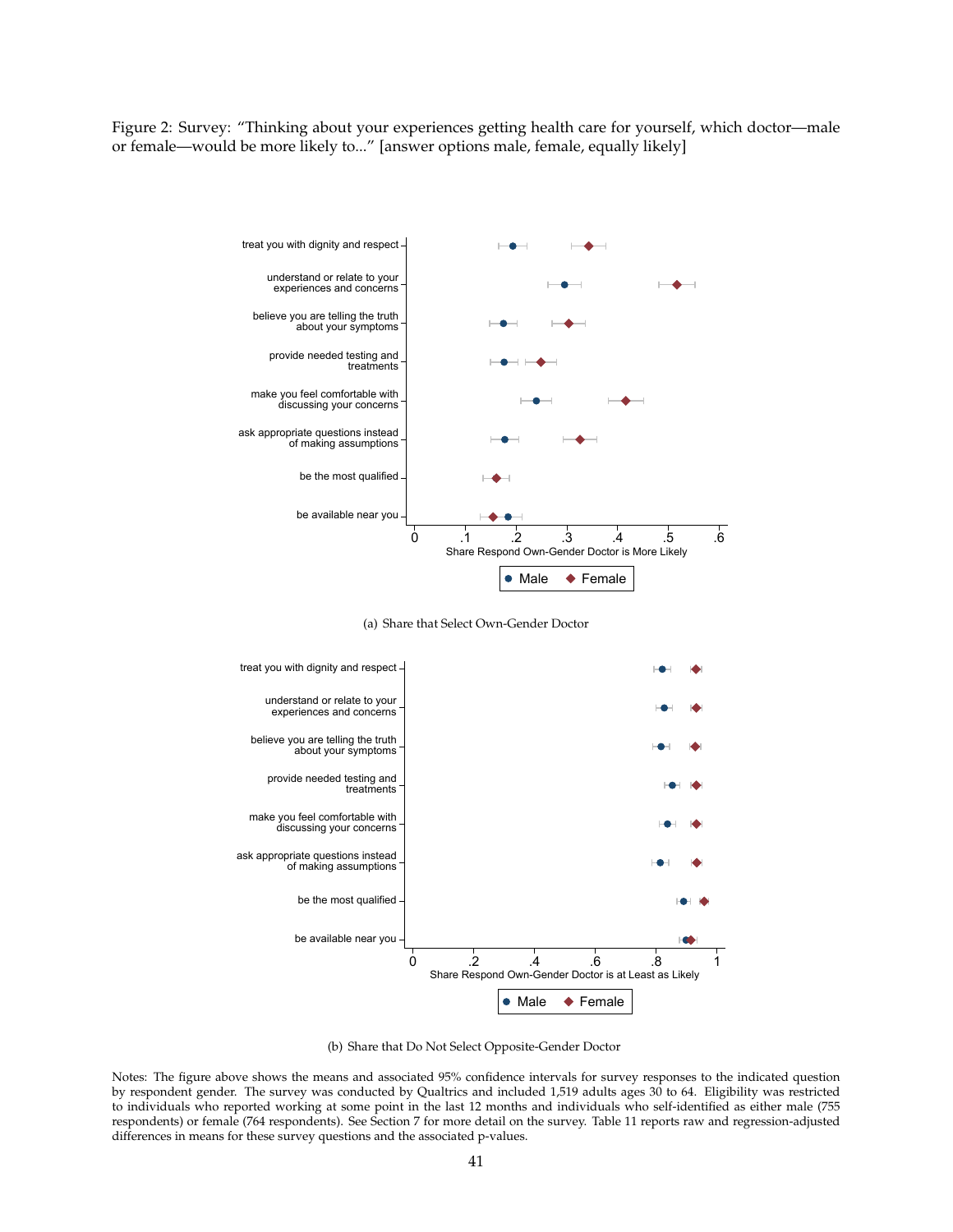<span id="page-43-0"></span>Figure 3: Survey: Share Selecting an Own-Gender Doctor in Hypothetical Choice Questions When Varying Co-Pay Differential



(a) Based on Initial Hypothetical Choice Question



(b) Based on Full Set of Hypothetical Choice Questions

Notes: The figure above shows the share selecting an own-gender doctor for each co-pay differential in hypothetical choice questions and the 95% confidence intervals by respondent gender. The survey was conducted by Qualtrics and included 1,519 adults ages 30 to 64. Eligibility was restricted to individuals who reported working at some point in the last 12 months and individuals who selfidentified as either male (755 respondents) or female (764 respondents). See Section [7](#page-27-0) for more detail on the survey. Table [12](#page-57-0) reports raw and regression-adjusted differences in means for these survey questions and the associated p-values.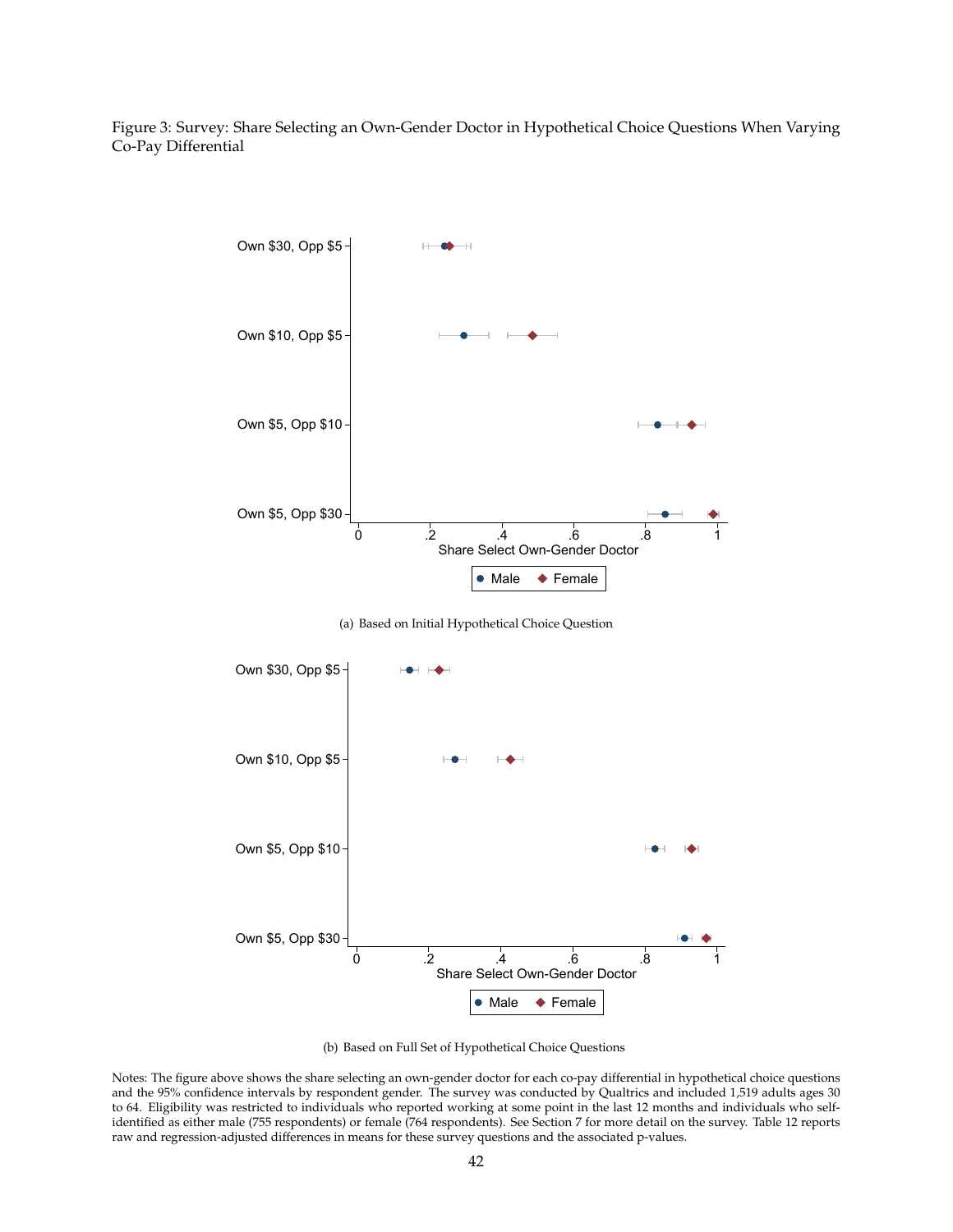<span id="page-44-0"></span>



Notes: This figure displays the results from policy counterfactual analysis described in Section [8.](#page-33-0) This analysis combines the broader findings regarding the gender gap and relative gender homophily in workers' compensation more generally, with the estimated effects of gender match among claims with randomized evaluations. This analysis draws on Equation [\(7\)](#page-34-1), which relates the gender gap (conditional on observable characteristics) to the share of doctors who are female and relative gender homophily in patient-doctor matches. For the purposes of this figure, the gender gap represents the percent reduction in the likelihood of cash benefits for female patients relative to male patients with the same observable characteristics. The point indicating the observed values in the status quo is indicated with an " $x$ " in each panel, where the gender gap is 16.5% (i.e., females are 16.5% less likely to receive benefits than males with the same observables), the share of treating doctors who are female is 0.285, and the degree of relative gender homophily is 1.058 (i.e., female patients select female doctors at 1.058 times the rate that male patients select female doctors). Panel A displays the partial effects of varying the share of doctors who are female, holding relative gender homophily fixed. Panel B displays the partial effects of varying the degree of relative gender homophily, holding the share of doctors who are female fixed.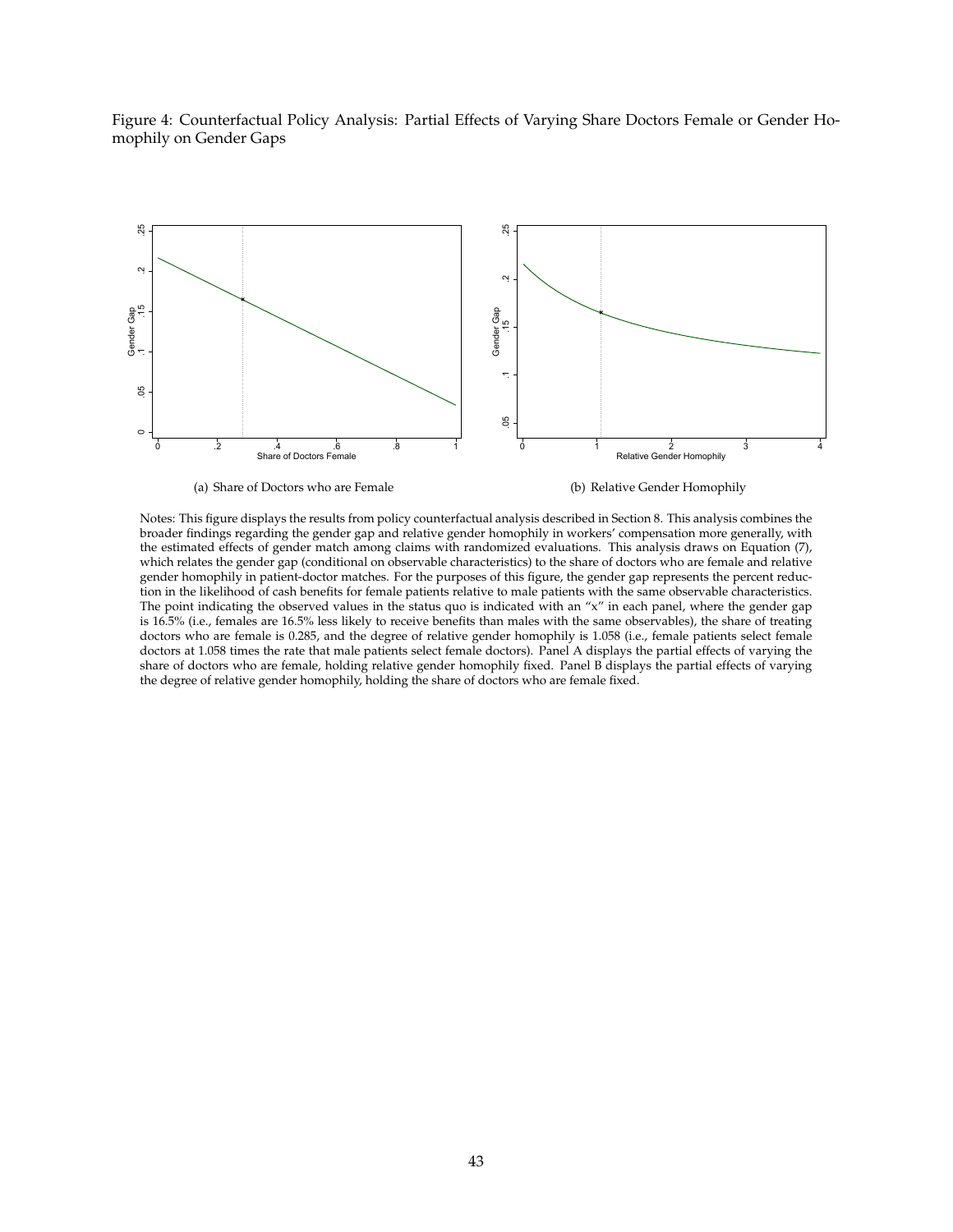<span id="page-45-0"></span>Figure 5: Counterfactual Policy Analysis: Effect of Share Doctors Female and Gender Homophily on Gender Gaps



Notes: This figure displays the results from policy counterfactual analysis described in Section [8.](#page-33-0) This analysis combines the broader findings regarding the gender gap and relative gender homophily in workers' compensation more generally, with the estimated effects of gender match among claims with randomized evaluations. This figure shows the level curves of Equation [\(7\)](#page-34-1), which relates the gender gap (conditional on observables) to the share of doctors who are female and relative gender homophily in patient-doctor matches. For the purposes of this figure, the gender gap represents the percent reduction in the likelihood of cash benefits for female patients relative to male patients with the same observable characteristics. The point indicating the observed values in the status quo is indicated with an " $x$ ", where the gender gap is 16.5% (i.e., females are 16.5% less likely to receive benefits than males with the same observables), the share of treating doctors who are female is 0.285, and the degree of relative gender homophily is 1.058 (i.e., female patients select female doctors at 1.058 times the rate that male patients select female doctors).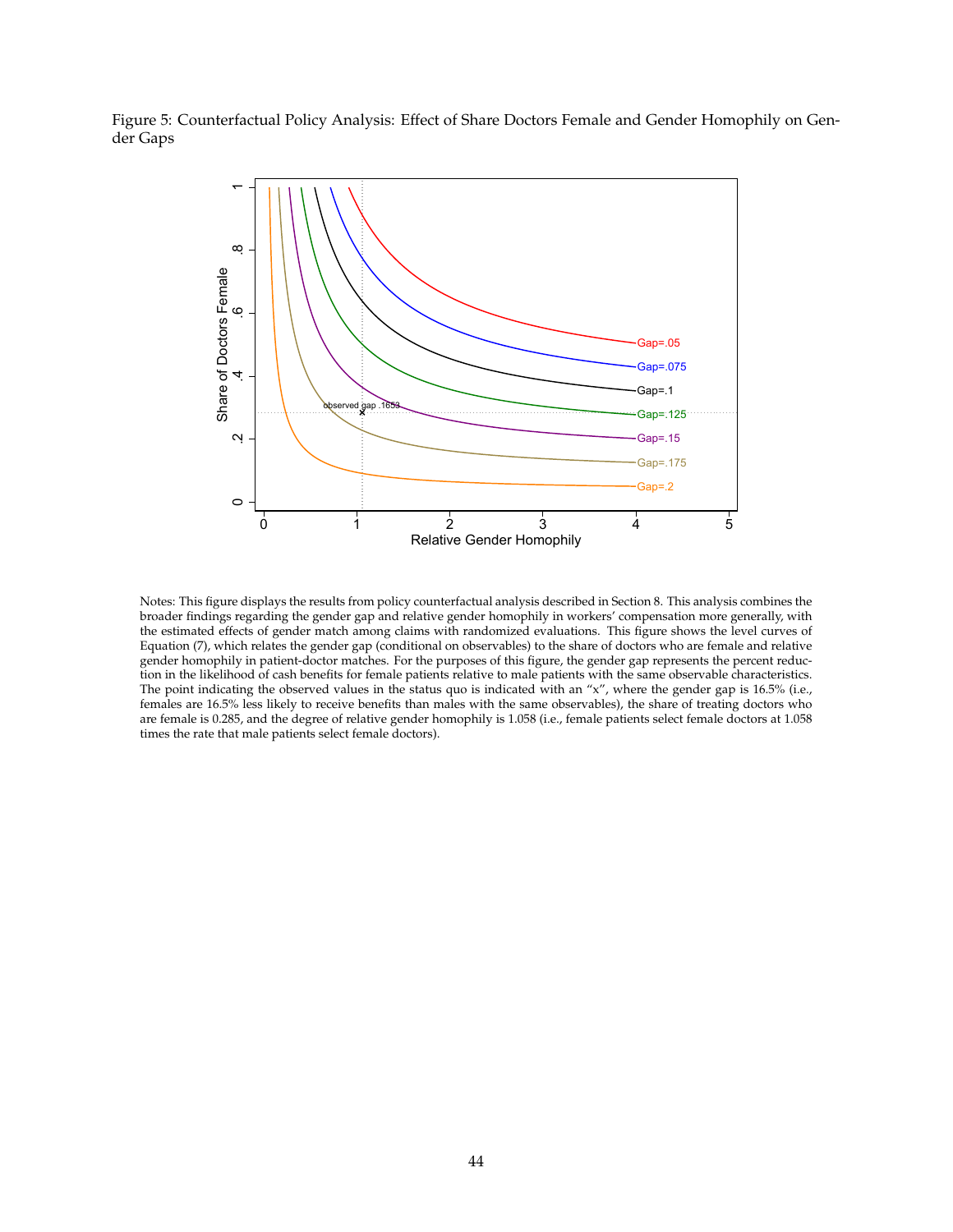<span id="page-46-0"></span>

|                                                              |       | All Claimants |       | <b>Baseline Sample</b>    |
|--------------------------------------------------------------|-------|---------------|-------|---------------------------|
|                                                              |       |               |       | Claimants with Randomized |
|                                                              |       |               |       | Evaluations               |
|                                                              | Male  | Female        | Male  | Female                    |
|                                                              | (1)   | (2)           | (3)   | (4)                       |
| Age                                                          | 40.0  | 43.0          | 44.4  | 47.0                      |
| ED Claim                                                     | 0.284 | 0.230         | 0.368 | 0.306                     |
| First-Day Medical Spending                                   | 639   | 442           | 1,305 | 807                       |
| Three-Month Medical Spending                                 | 2,013 | 1,497         | 6,273 | 4,983                     |
| Receives Income-Replacement Benefits within 1 Year of Injury | 0.215 | 0.162         | 0.821 | 0.783                     |
| Receives Impairment Benefits within 1 Year of Injury         | 0.076 | 0.056         | 0.473 | 0.445                     |
| Injury Type:                                                 |       |               |       |                           |
| Contusion                                                    | 0.090 | 0.150         | 0.051 | 0.082                     |
| Fracture                                                     | 0.052 | 0.037         | 0.126 | 0.097                     |
| Laceration                                                   | 0.145 | 0.090         | 0.052 | 0.018                     |
| Muscle Issue                                                 | 0.193 | 0.221         | 0.308 | 0.337                     |
| Sprain                                                       | 0.224 | 0.260         | 0.267 | 0.303                     |
| Pre-Injury Weekly Wage                                       | 911   | 687           | 957   | 719                       |
| Industry:                                                    |       |               |       |                           |
| Agriculture/Forestry/Fishing/Hunting                         | 0.015 | 0.006         | 0.015 | 0.007                     |
| Arts/Entertainment/Accommodation/Food Services               | 0.043 | 0.079         | 0.027 | 0.073                     |
| Finance/Real Estate/Professional Services                    | 0.062 | 0.073         | 0.074 | 0.094                     |
| Health Care/Educational Services                             | 0.081 | 0.413         | 0.057 | 0.329                     |
| Manufacturing                                                | 0.142 | 0.066         | 0.171 | 0.099                     |
| Mining/Utilities/Construction                                | 0.200 | 0.018         | 0.239 | 0.027                     |
| Public Administration/Other Services                         | 0.262 | 0.197         | 0.213 | 0.196                     |
| Wholesale Trade/Retail Trade/Transportation                  | 0.195 | 0.149         | 0.204 | 0.176                     |
| Has Female Treating Doctor                                   | 0.275 | 0.299         | 0.220 | 0.239                     |
| Has Female Designated Doctor                                 |       |               | 0.173 | 0.177                     |
| Receives Additional Cash Benefits within 1 Year of Exam      |       |               | 0.628 | 0.601                     |
| Amount of Additional Cash Benefits within 1 Year of Exam     |       |               | 6,567 | 5,729                     |
| Percent of Sample                                            | 62%   | 38%           | 66%   | 34%                       |

#### Table 1: Summary Statistics

Notes: This table displays means for all 1,076,759 claims occurring from 2013 to 2017 and for the 71,366 claims occurring from 2013 to 2017 that had an independent medical exam by the end of 2017. As described in Section [3,](#page-9-0) the presence of wage and industry information is related to the receipt of cash benefits, and thus these variables are only available for a subset of claimants.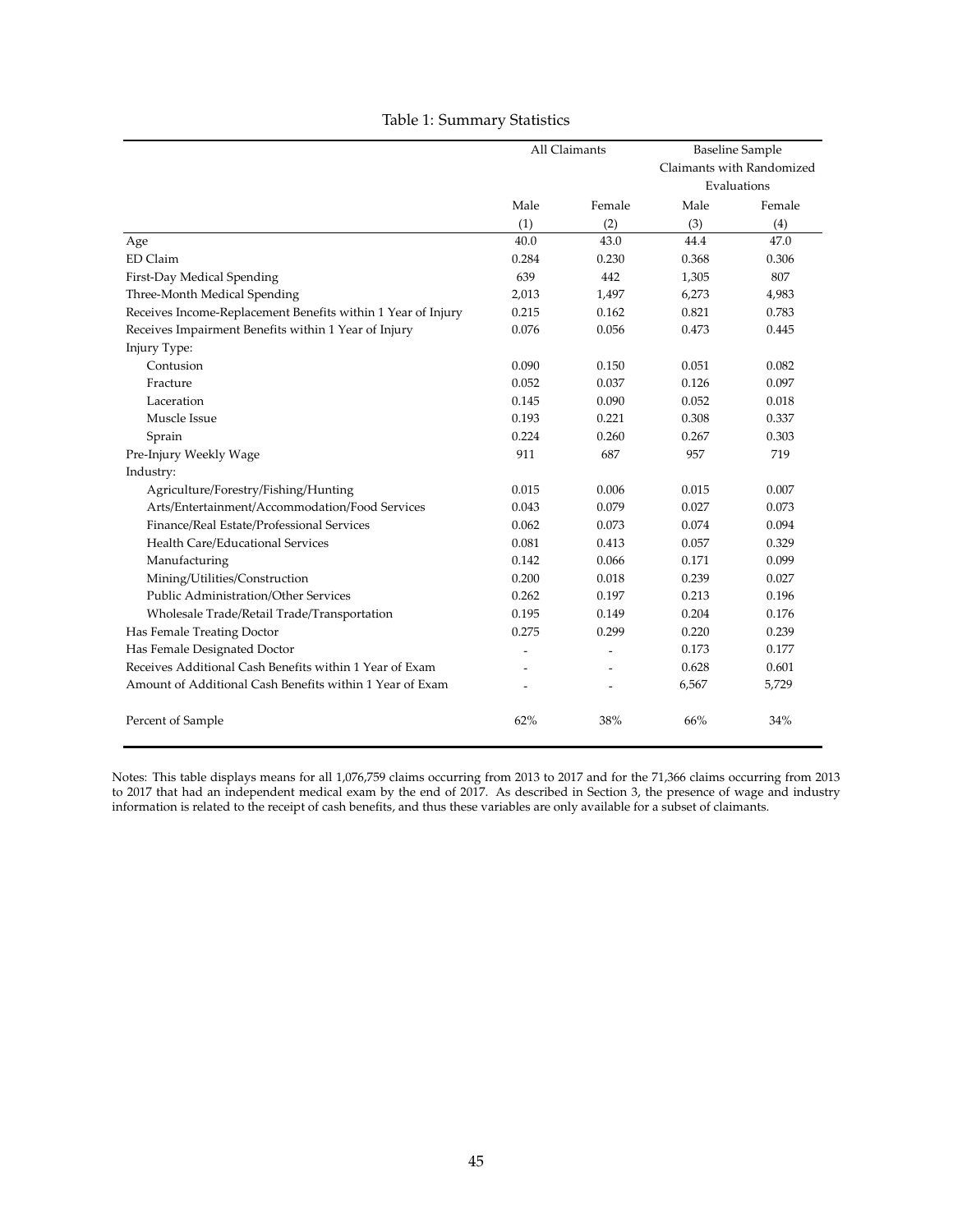<span id="page-47-0"></span>

|                             |            | Texas                   |           |           |
|-----------------------------|------------|-------------------------|-----------|-----------|
|                             | Designated | <b>Doctors Treating</b> | All Texas | All U.S.  |
|                             | Doctors    | <b>Injured Workers</b>  | Doctors   | Doctors   |
|                             | (1)        | (2)                     | (3)       | (4)       |
| MDs/DOs                     | 60%        | $85\%$                  | 91%       | 92%       |
| Gender:                     |            |                         |           |           |
| Female                      | 19%        | 22%                     | 34%       | 34%       |
| Male                        | 81%        | 78%                     | 66%       | 66%       |
| Specialty:                  |            |                         |           |           |
| Internal or Family Medicine | 38%        | 47%                     | 37%       | 38%       |
| Orthopedics                 | 16%        | 21%                     | 3%        | $3\%$     |
| Other                       | 46%        | 31%                     | 60%       | 59%       |
| Top 25 Medical School       | 16%        | 17%                     | 19%       | 19%       |
| <b>DCs</b>                  | 40%        | 15%                     | 9%        | $8%$      |
| Gender:                     |            |                         |           |           |
| Female                      | 18%        | 18%                     | 28%       | 28%       |
| Male                        | 82%        | 82%                     | 72%       | 72%       |
| N                           | 1,461      | 5,587                   | 64,700    | 1,022,197 |

Table 2: Doctor Characteristics

Notes: Column 1 contains information on doctors who performed designated doctor exams from 2013 to 2017 in doctor exam data from the Texas Department of Insurance. Column 2 contains information on doctors who treated injured workers from 2013 to 2017 in the Texas workers' compensation insurance medical data. Columns 3 and 4 contain information on all doctors in the National Plan and Provider Enumeration System data through 2018. Doctors are identified using a unique identifier from the Texas Department of Insurance in column 1 and using NPI in other columns. Information on age and specialty comes from the National Plan and Provider Enumeration System data. Information on medical schools attended comes from the Medicare Physician Compare File. Information on medical school rankings comes from schools' average research ranking in the U.S. News and World Report from 2010 to 2017 as reported in [Schnell and Currie](#page-40-11) [\(2018\)](#page-40-11). If an observation is missing information for a characteristic, that observation is excluded from the percent calculation so total percents sum to 100.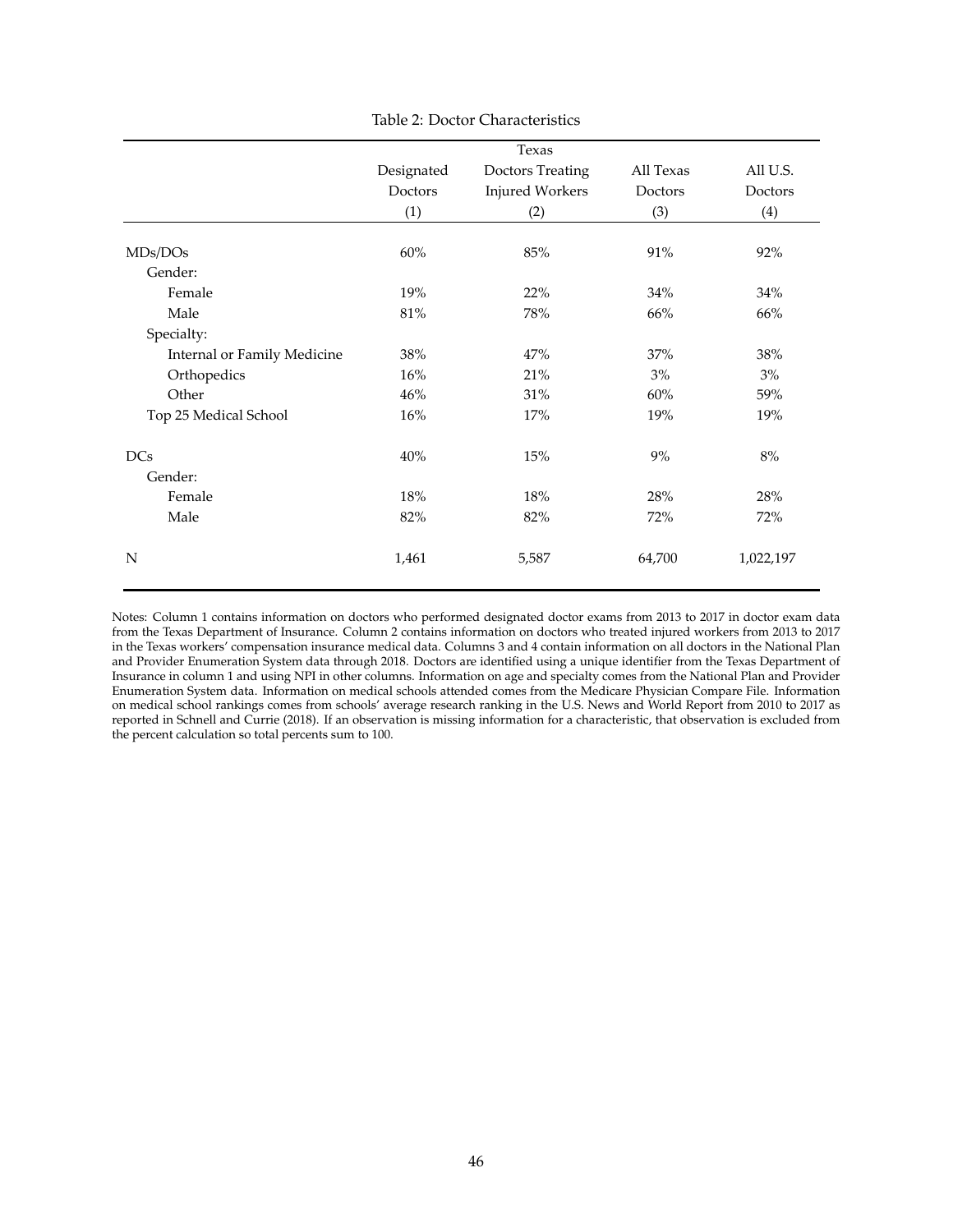|                                                    |          | Female Doctor X Female Claimant |         |          | Female Doctor |         |          | Female Claimant |          |
|----------------------------------------------------|----------|---------------------------------|---------|----------|---------------|---------|----------|-----------------|----------|
|                                                    | Coeff    | Std Err                         | p-value | Coeff    | Std Err       | p-value | Coeff    | Std Err         | p-value  |
|                                                    | (1)      | (2)                             | (3)     | (4)      | (5)           | (6)     | (7)      | (8)             | (9)      |
|                                                    |          |                                 |         |          |               |         |          |                 |          |
| Age                                                | $-0.133$ | (0.272)                         | [0.625] | 0.099    | (0.148)       | [0.502] | 2.663    | (0.108)         | [<0.001] |
| ED Claim                                           | $-0.007$ | (0.010)                         | [0.495] | 0.005    | (0.007)       | [0.461] | $-0.038$ | (0.004)         | [<0.001] |
| Log(First-Day Medical Spending)                    | 0.036    | (0.030)                         | [0.236] | $-0.028$ | (0.020)       | [0.167] | $-0.199$ | (0.013)         | [<0.001] |
| Log(Med Spending Prior to Exam)                    | $-0.001$ | (0.021)                         | [0.953] | $-0.002$ | (0.014)       | [0.909] | $-0.163$ | (0.010)         | [<0.001] |
| Receives Income-Replacement Benefits Prior to Exam | 0.011    | (0.008)                         | [0.187] | 0.002    | (0.005)       | [0.727] | $-0.040$ | (0.004)         | [<0.001] |
| Log(Weeks from Injury to Exam)                     | $-0.012$ | (0.009)                         | [0.166] | 0.005    | (0.006)       | [0.439] | 0.001    | (0.004)         | [0.800]  |
| Injury Type:                                       |          |                                 |         |          |               |         |          |                 |          |
| Contusion                                          | $-0.001$ | (0.005)                         | [0.861] | 0.004    | (0.003)       | [0.157] | 0.030    | (0.002)         | [<0.001] |
| Fracture                                           | 0.005    | (0.007)                         | [0.525] | $-0.002$ | (0.004)       | [0.607] | $-0.022$ | (0.003)         | [<0.001] |
| Laceration                                         | $-0.001$ | (0.004)                         | [0.794] | $-0.000$ | (0.003)       | [0.938] | $-0.029$ | (0.002)         | [<0.001] |
| Muscle Issue                                       | 0.009    | (0.011)                         | [0.412] | $-0.005$ | (0.006)       | [0.387] | 0.021    | (0.004)         | [<0.001] |
| Sprain                                             | $-0.012$ | (0.009)                         | [0.223] | 0.003    | (0.006)       | [0.666] | 0.020    | (0.004)         | [<0.001] |
|                                                    |          |                                 |         |          |               |         |          |                 |          |

Table 3: Balance

<span id="page-48-0"></span>Notes: This table displays estimates of the coefficients on the female doctor indicator variable, the female claimant indicator variable, and the interaction of the female doctor and female claimant indicator variables from OLS regressions of Equation [\(1\)](#page-17-3) that control for credential-by-county fixed effects, exam year fixed effects, and injury year fixed effects. Each row represents <sup>a</sup> separate regression with the dependent variable as indicated in the table. Columns 1, 4, and <sup>7</sup> display the coefficient estimates, columns 2, 5, and 8 display standard errors clustered at the doctor level, and columns 3, 6, and 9 display p-values. In each specification, the sample includes claims occurring from 2013 to 2017 that had an independent medical exam by the end of 2017 and that have non-missing values for the given dependent variable.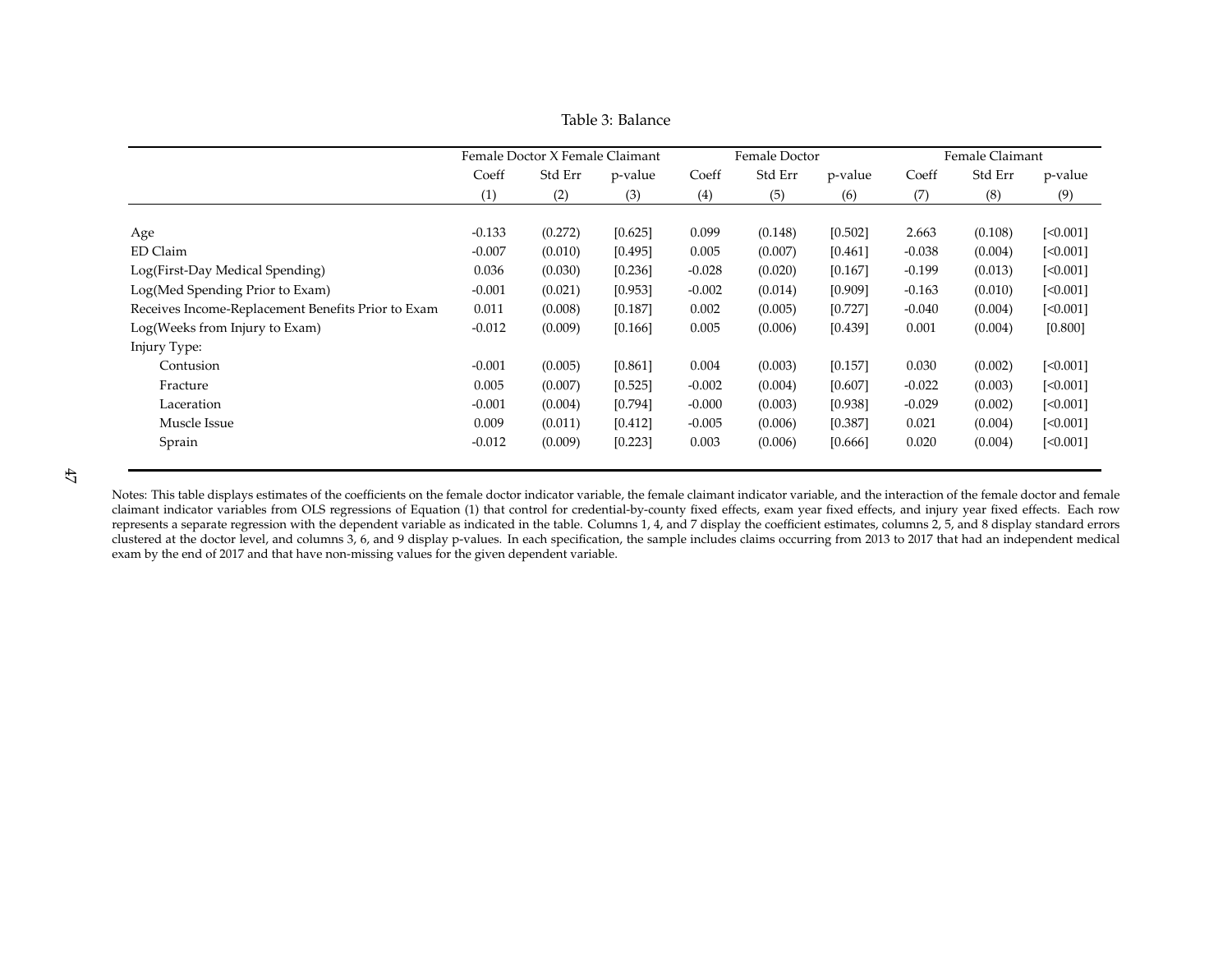### <span id="page-49-0"></span>Table 4: Effect on Benefit Receipt

|                                                         |               | OLS: I(Additional Cash Benefits > 0) |                  |               | Poisson Regression: Additional Cash Benefits |                  |
|---------------------------------------------------------|---------------|--------------------------------------|------------------|---------------|----------------------------------------------|------------------|
|                                                         | (1)           | (2)                                  | (3)              | (4)           | (5)                                          | (6)              |
| Female Doctor X Female Claimant                         | 0.030         | 0.029                                |                  | 0.085         | 0.079                                        |                  |
|                                                         | (0.010)       | (0.010)                              |                  | (0.030)       | (0.031)                                      |                  |
|                                                         | [0.003]       | [0.005]                              |                  | [0.005]       | [0.011]                                      |                  |
| Female Doctor                                           | $-0.0002$     |                                      | 0.030            | 0.031         |                                              | 0.116            |
|                                                         | (0.008)       |                                      | (0.011)          | (0.026)       |                                              | (0.034)          |
|                                                         | [0.984]       |                                      | [0.005]          | [0.221]       |                                              | [0.001]          |
| Female Claimant                                         | $-0.031$      | $-0.030$                             |                  | $-0.139$      | $-0.134$                                     |                  |
|                                                         | (0.004)       | (0.004)                              |                  | (0.013)       | (0.013)                                      |                  |
|                                                         | [<0.001]      | [<0.001]                             |                  | [<0.001]      | [<0.001]                                     |                  |
| Sample                                                  | All Claimants | All Claimants                        | Female Claimants | All Claimants | All Claimants                                | Female Claimants |
| Doctor Fixed Effects                                    |               | X                                    |                  |               | X                                            |                  |
| Mean of Dep. Var.                                       | 0.619         | 0.619                                | 0.601            | 6,284         | 6,284                                        | 5,729            |
| Mean of Dep. Var. for Females Evaluated by Male Doctors | 0.596         | 0.596                                | 0.596            | 5,627         | 5,627                                        | 5,627            |
| N                                                       | 71,366        | 71,366                               | 24,054           | 71,366        | 71,366                                       | 24,054           |

Notes: This table displays estimates of the coefficients on the female doctor indicator variable, the female claimant indicator variable, and the interaction of the female doctor and female claimant indicator variables from regressions of Equations [\(1\)](#page-17-3), [\(2\)](#page-17-4), and [\(3\)](#page-17-5) that control for credential-by-county fixed effects, exam year fixed effects, and injury year fixed effects. Each column represents <sup>a</sup> separate regression with the dependent variable as indicated in the table. The sample includes claims occurring from 2013 to 2017 that had an independent medicalexam by the end of 2017. Standard errors clustered at the doctor level are reported in parentheses, and p-values are reported in brackets.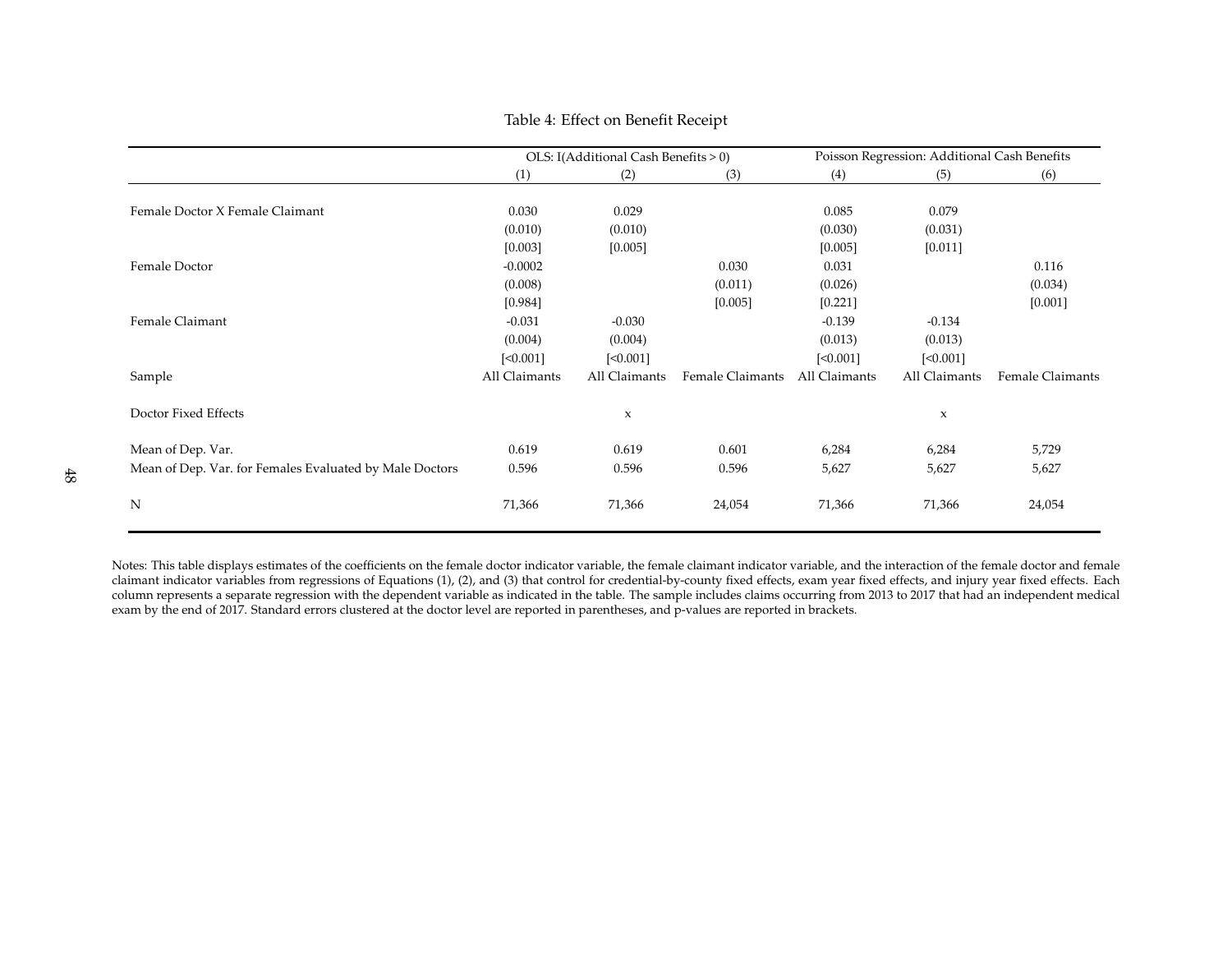|                              |                                           |                                         |                                           | Dependent Variable: I(Additional Cash Benefits > 0) |                                         |                                           |                                        |                                         |                                        |  |
|------------------------------|-------------------------------------------|-----------------------------------------|-------------------------------------------|-----------------------------------------------------|-----------------------------------------|-------------------------------------------|----------------------------------------|-----------------------------------------|----------------------------------------|--|
|                              |                                           | Demographics                            |                                           |                                                     | <b>Injury Characteristics</b>           |                                           | Prior Medical Experience               |                                         |                                        |  |
|                              | Income<br>< Median                        | $Age \geq 40$<br>Married                |                                           | Sprain or<br>Dangerous<br>Muscle Issue<br>Industry  |                                         | Predicted<br>Cash Benefits<br>> Median    | Prior Doctor<br>Female                 | Claimant<br>Contested                   | First Day Med<br>Spend<br>> Median     |  |
|                              | (1)                                       | (2)                                     | (3)                                       | (4)                                                 | (5)                                     | (6)                                       | (7)                                    | (8)                                     | (9)                                    |  |
| X <sup>*</sup> Female Doctor | 0.006<br>(0.010)                          | $-0.001$<br>(0.010)                     | 0.011<br>(0.012)                          | 0.014<br>(0.012)                                    | $-0.002$<br>(0.009)                     | $-0.013$<br>(0.010)                       | 0.006<br>(0.014)                       | 0.002<br>(0.012)                        | $-0.004$<br>(0.010)                    |  |
| Female Doctor                | [0.531]<br>0.004<br>(0.009)               | [0.959]<br>0.010<br>(0.010)             | [0.364]<br>0.003<br>(0.010)               | [0.235]<br>0.001<br>(0.012)                         | [0.809]<br>0.011<br>(0.009)             | [0.202]<br>0.017<br>(0.009)               | [0.676]<br>0.013<br>(0.009)            | [0.884]<br>0.010<br>(0.008)             | [0.660]<br>0.012<br>(0.009)            |  |
| $\boldsymbol{\chi}$          | [0.613]<br>$-0.002$<br>(0.004)<br>[0.555] | [0.276]<br>0.057<br>(0.004)<br>[<0.001] | [0.781]<br>$-0.004$<br>(0.005)<br>[0.440] | [0.934]<br>0.046<br>(0.005)<br>[<0.001]             | [0.223]<br>0.045<br>(0.004)<br>[<0.001] | [0.065]<br>$-0.006$<br>(0.004)<br>[0.177] | [0.152]<br>0.006<br>(0.006)<br>[0.347] | [0.213]<br>0.042<br>(0.006)<br>[<0.001] | [0.178]<br>0.011<br>(0.004)<br>[0.006] |  |

#### Table 5: Other Patient Characteristics

<span id="page-50-0"></span>Notes: This table displays estimates of the coefficients on the female doctor indicator variable, the indicated claim or claimant characteristic, and the interaction of the female doctorindicator and the indicated claim or claimant characteristic—estimates from regressions of Equation [\(1\)](#page-17-3) replacing the female claimant indicator with the characteristic indicated in the column. These regressions additionally control for credential-by-county fixed effects, exam year fixed effects, and injury year fixed effects. Each column represents <sup>a</sup> separate regressionwith the dependent variable being I(Additional Cash Benefits > 0). As described in Section 3, the presence of wage and industry information is related to the receipt of cash benefits. Th sample includes claims occurring from 2013 to 2017 that had an independent medical exam by the end of 2017 with non-missing information for the indicated characteristic. Standard errors clustered at the doctor level are reported in parentheses, and p-values are reported in brackets.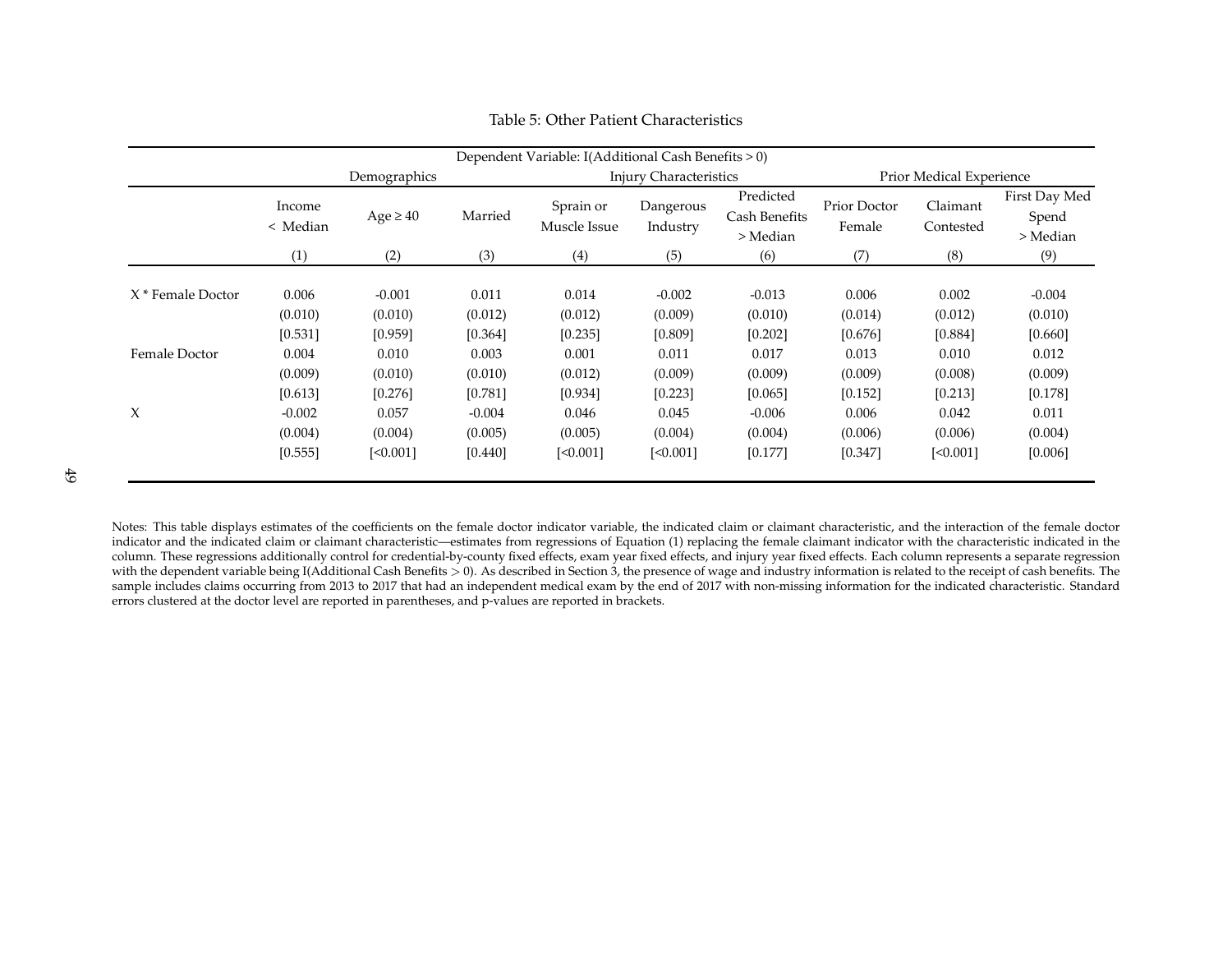<span id="page-51-0"></span>

| Dependent Variable: DoctorXFemale-Claimant Fixed Effects Estimated Based on All Exams |         |         |         |          |          |         |          |
|---------------------------------------------------------------------------------------|---------|---------|---------|----------|----------|---------|----------|
|                                                                                       | (1)     | (2)     | (3)     | (4)      | (5)      | (6)     | (7)      |
| Female Doctor                                                                         | 0.026   | 0.026   | 0.026   | 0.025    | 0.027    | 0.025   | 0.026    |
|                                                                                       | (0.010) | (0.010) | (0.010) | (0.011)  | (0.011)  | (0.011) | (0.011)  |
|                                                                                       | [0.013] | [0.013] | [0.012] | [0.018]  | [0.011]  | [0.018] | [0.020]  |
| Doctor Credential (MD/DO)                                                             |         | 0.007   | 0.006   | 0.006    |          |         | 0.0003   |
|                                                                                       |         | (0.009) | (0.009) | (0.013)  |          |         | (0.0144) |
|                                                                                       |         | [0.420] | [0.516] | [0.616]  |          |         | [0.981]  |
| Doctor Degree from Top 25 Medical School                                              |         |         | 0.009   |          |          |         | 0.009    |
|                                                                                       |         |         | (0.025) |          |          |         | (0.025)  |
|                                                                                       |         |         | [0.715] |          |          |         | [0.729]  |
| Doctor Specialty: Internal or Family Medicine                                         |         |         |         | 0.005    |          |         | 0.008    |
|                                                                                       |         |         |         | (0.017)  |          |         | (0.017)  |
|                                                                                       |         |         |         | [0.771]  |          |         | [0.650]  |
| Doctor Specialty: Orthopedics                                                         |         |         |         | $-0.007$ |          |         | $-0.004$ |
|                                                                                       |         |         |         | (0.018)  |          |         | (0.018)  |
|                                                                                       |         |         |         | [0.713]  |          |         | [0.820]  |
| Doctor Experience                                                                     |         |         |         |          | 0.0003   |         | 0.0003   |
|                                                                                       |         |         |         |          | (0.0003) |         | (0.0004) |
|                                                                                       |         |         |         |          | [0.346]  |         | [0.466]  |
| Doctor State of Birth Texas                                                           |         |         |         |          |          | 0.002   | 0.005    |
|                                                                                       |         |         |         |          |          | (0.009) | (0.009)  |
|                                                                                       |         |         |         |          |          | [0.826] | [0.548]  |
| N                                                                                     | 917     | 917     | 917     | 904      | 878      | 887     | 878      |

#### Table 6: Other Doctor Characteristics

Notes: This table displays estimates of the coefficients on the female doctor indicator variable and on other doctor characteristics from a regression of doctors' female-claimant coefficients on doctor characteristics. To obtain the female-claimant coefficients for doctors used as the dependent variable, we first regress the indicator variable for doctors assessing claimants as having continued disability on injury year fixed effects, exam year fixed effects, doctor fixed effects, and separate doctor-by-female-claimant interaction terms for each of the 917 doctors with at least ten exams in the sample. The doctor-by-female-claimant fixed effects estimated from this regression are used as the dependent variable in the analysis above. Each column represents a separate regression weighted by the number of exams doctors performed. The sample includes designated doctors who performed at least ten independent medical exams from 2013 to 2017. Standard errors are reported in parentheses, and p-values are reported in brackets.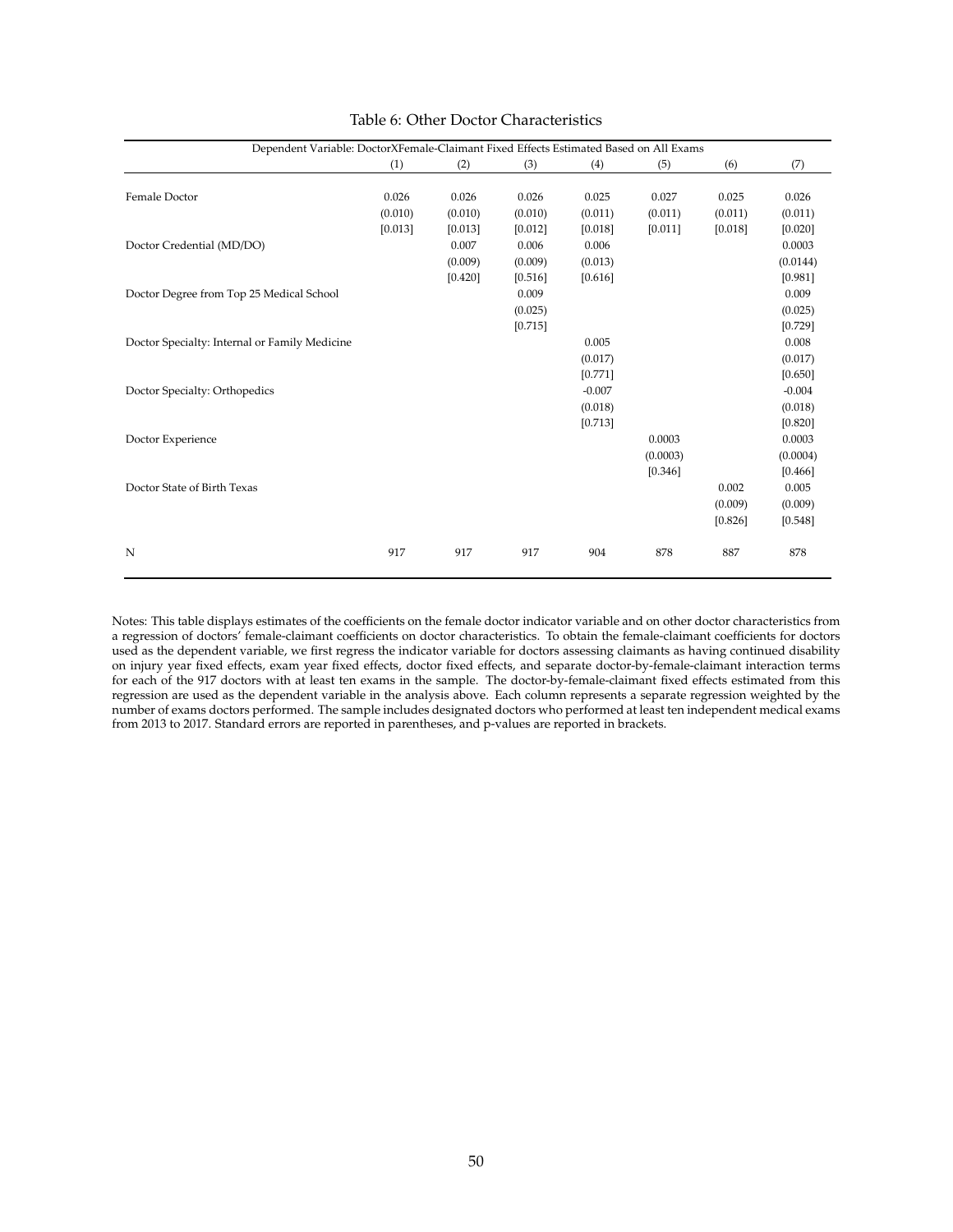|                                             | Dependent Variable: I(Additional Cash Benefits > 0) |          |                           |                           |              |              |             |
|---------------------------------------------|-----------------------------------------------------|----------|---------------------------|---------------------------|--------------|--------------|-------------|
|                                             | (1)                                                 | (2)      | (3)                       | (4)                       | (5)          | (6)          | (7)         |
|                                             |                                                     |          |                           |                           |              |              |             |
| Female Doctor X Female Claimant             | 0.030                                               | 0.026    | 0.026                     | 0.027                     | 0.026        | 0.026        | 0.026       |
|                                             | (0.010)                                             | (0.010)  | (0.010)                   | (0.010)                   | (0.010)      | (0.010)      | (0.010)     |
|                                             | [0.003]                                             | [0.010]  | [0.010]                   | [0.008]                   | [0.013]      | [0.012]      | [0.013]     |
| Female Doctor                               | $-0.000$                                            | 0.001    | 0.001                     | 0.001                     | 0.001        | 0.001        | 0.001       |
|                                             | (0.008)                                             | (0.008)  | (0.008)                   | (0.008)                   | (0.008)      | (0.008)      | (0.008)     |
|                                             | [0.984]                                             | [0.887]  | [0.884]                   | [0.943]                   | [0.872]      | [0.889]      | [0.872]     |
| Female Claimant                             | $-0.031$                                            | $-0.020$ | $-0.020$                  | $-0.025$                  | $-0.027$     | $-0.027$     | $-0.026$    |
|                                             | (0.004)                                             | (0.005)  | (0.005)                   | (0.005)                   | (0.005)      | (0.005)      | (0.005)     |
|                                             | [<0.001]                                            | [<0.001] | [<0.001]                  | [<0.001]                  | [<0.001]     | [<0.001]     | [<0.001]    |
| <b>Additional Controls</b>                  |                                                     |          |                           |                           |              |              |             |
| <b>Insurer Fixed Effects</b>                |                                                     | X        | $\mathbf{x}$              | $\mathbf{x}$              | $\mathbf{x}$ | $\mathbf x$  | $\mathbf x$ |
| Injury Day-of-the-Week Fixed Effects        |                                                     |          | $\boldsymbol{\mathsf{x}}$ | $\boldsymbol{\mathsf{x}}$ | $\mathbf{x}$ | $\mathbf x$  | $\mathbf x$ |
| Age Fixed Effects                           |                                                     |          |                           | $\mathbf x$               | $\mathbf{x}$ | $\mathbf x$  | $\mathbf x$ |
| Diagnosis Code Fixed Effects                |                                                     |          |                           |                           | X            | $\mathbf{x}$ | $\mathbf x$ |
| Indicator for First Medical Treatment at ED |                                                     |          |                           |                           |              | $\mathbf{x}$ | $\mathbf x$ |
| Medical Spending on First Treatment Date    |                                                     |          |                           |                           |              |              | $\mathbf x$ |
| Mean of Dep. Var.                           | 0.619                                               | 0.619    | 0.619                     | 0.619                     | 0.619        | 0.619        | 0.619       |
| N                                           | 71,366                                              | 71,366   | 71,366                    | 71,366                    | 71,366       | 71,366       | 71,366      |

<span id="page-52-0"></span>Table 7: Effect on Indicator for Receiving Additional Benefits after Controlling for Additional Claimant and Injury Characteristics

Notes: This table displays estimates of the coefficients on the female doctor indicator variable, the female claimant indicator variable, and the interaction of the female doctor and female claimant indicator variables from OLS regressions of Equation [\(1\)](#page-17-0) that control for credential-by-county fixed effects, exam year fixed effects, and injury year fixed effects. Each column represents a separate regression with the dependent variable being I(Additional Cash Benefits  $> 0$ ). The specifications include additional controls as noted in the table. The diagnosis code fixed effects are based on the first three digits of the ICD-9 code from the earliest treatment. The sample includes claims occurring from 2013 to 2017 that had an independent medical exam by the end of 2017. Standard errors clustered at the doctor level are reported in parentheses, and p-values are reported in brackets.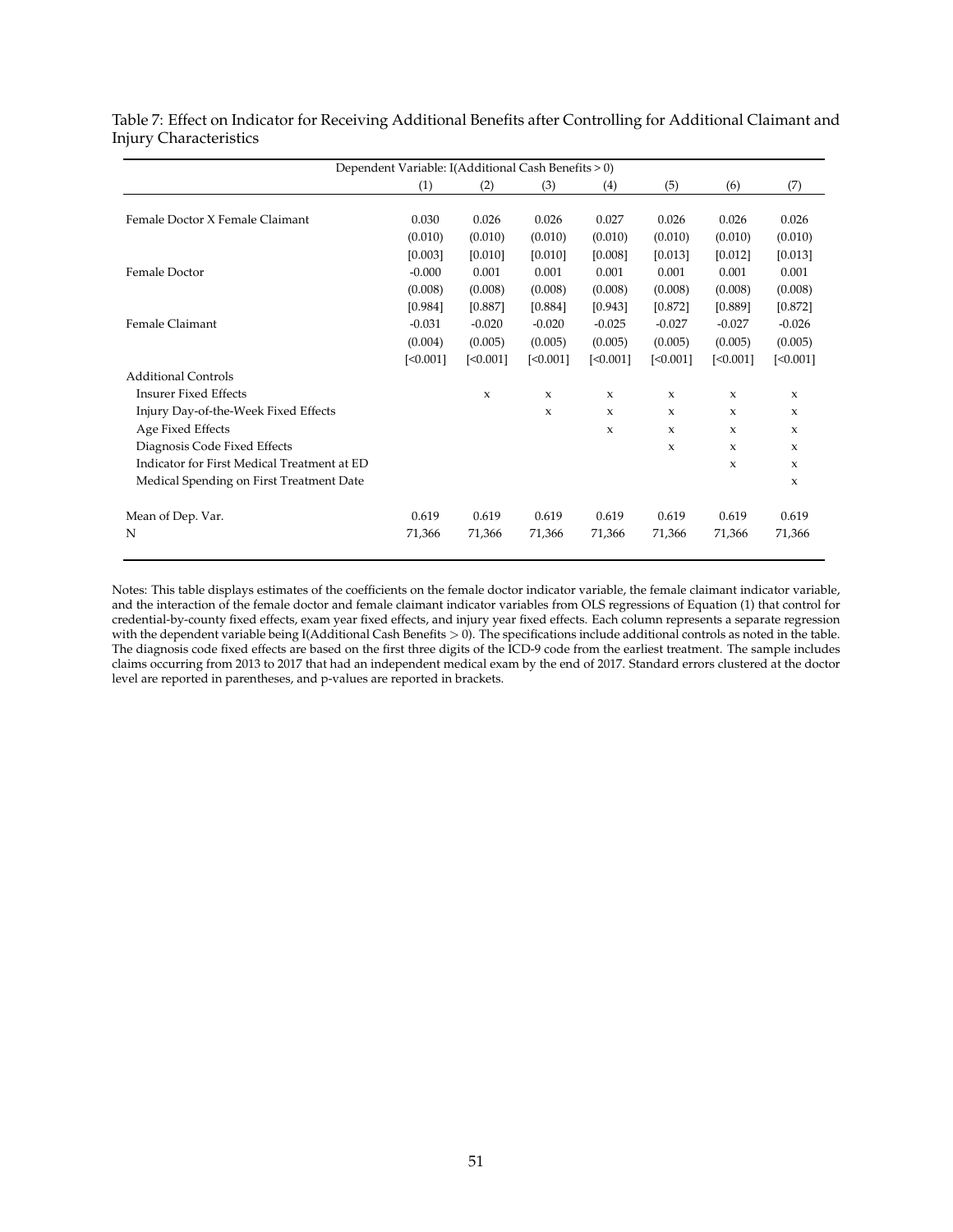|                                             | Dependent Variable: Additional Cash Benefits |             |              |              |              |              |              |
|---------------------------------------------|----------------------------------------------|-------------|--------------|--------------|--------------|--------------|--------------|
|                                             | (1)                                          | (2)         | (3)          | (4)          | (5)          | (6)          | (7)          |
|                                             |                                              |             |              |              |              |              |              |
| Female Doctor X Female Claimant             | 0.085                                        | 0.077       | 0.077        | 0.079        | 0.076        | 0.077        | 0.076        |
|                                             | (0.030)                                      | (0.031)     | (0.031)      | (0.031)      | (0.031)      | (0.030)      | (0.030)      |
|                                             | [0.005]                                      | [0.013]     | [0.013]      | [0.010]      | [0.012]      | [0.012]      | [0.013]      |
| Female Doctor                               | 0.031                                        | 0.032       | 0.032        | 0.030        | 0.030        | 0.029        | 0.030        |
|                                             | (0.026)                                      | (0.026)     | (0.026)      | (0.026)      | (0.026)      | (0.026)      | (0.026)      |
|                                             | [0.221]                                      | [0.210]     | [0.211]      | [0.239]      | [0.243]      | [0.253]      | [0.246]      |
| Female Claimant                             | $-0.139$                                     | $-0.087$    | $-0.087$     | $-0.103$     | $-0.105$     | $-0.104$     | $-0.104$     |
|                                             | (0.013)                                      | (0.014)     | (0.014)      | (0.014)      | (0.014)      | (0.014)      | (0.014)      |
|                                             | [<0.001]                                     | [<0.001]    | [<0.001]     | [<0.001]     | [<0.001]     | [<0.001]     | [<0.001]     |
| <b>Additional Controls</b>                  |                                              |             |              |              |              |              |              |
| <b>Insurer Fixed Effects</b>                |                                              | $\mathbf x$ | $\mathbf{x}$ | $\mathbf x$  | $\mathbf{x}$ | $\mathbf{x}$ | $\mathbf{x}$ |
| Injury Day-of-the-Week Fixed Effects        |                                              |             | X            | X            | $\mathbf{x}$ | $\mathbf{x}$ | $\mathbf x$  |
| Age Fixed Effects                           |                                              |             |              | $\mathbf{x}$ | $\mathbf{x}$ | $\mathbf{x}$ | $\mathbf x$  |
| Diagnosis Code Fixed Effects                |                                              |             |              |              | $\mathbf{x}$ | $\mathbf{x}$ | $\mathbf x$  |
| Indicator for First Medical Treatment at ED |                                              |             |              |              |              | $\mathbf{x}$ | $\mathbf x$  |
| Medical Spending on First Treatment Date    |                                              |             |              |              |              |              | $\mathbf x$  |
| Mean of Dep. Var.                           | 6,284                                        | 6,284       | 6,284        | 6,284        | 6,284        | 6,284        | 6,284        |
| N                                           | 71,366                                       | 71,366      | 71,366       | 71,366       | 71,366       | 71,366       | 71,366       |

<span id="page-53-0"></span>Table 8: Effect on Amount of Additional Benefits after Controlling for Additional Claimant and Injury Characteristics

Notes: This table displays estimates of the coefficients on the female doctor indicator variable, the female claimant indicator variable, and the interaction of the female doctor and female claimant indicator variables from Poisson regressions of Equation [\(1\)](#page-17-0) that control for credential-by-county fixed effects, exam year fixed effects, and injury year fixed effects. Each column represents a separate regression with the dependent variable being the amount of additional normalized benefits received after the exam. The specifications include additional controls as noted in the table. The diagnosis code fixed effects are based on the first three digits of the ICD-9 code from the earliest treatment. The sample includes claims occurring from 2013 to 2017 that had an independent medical exam by the end of 2017. Standard errors clustered at the doctor level are reported in parentheses, and p-values are reported in brackets.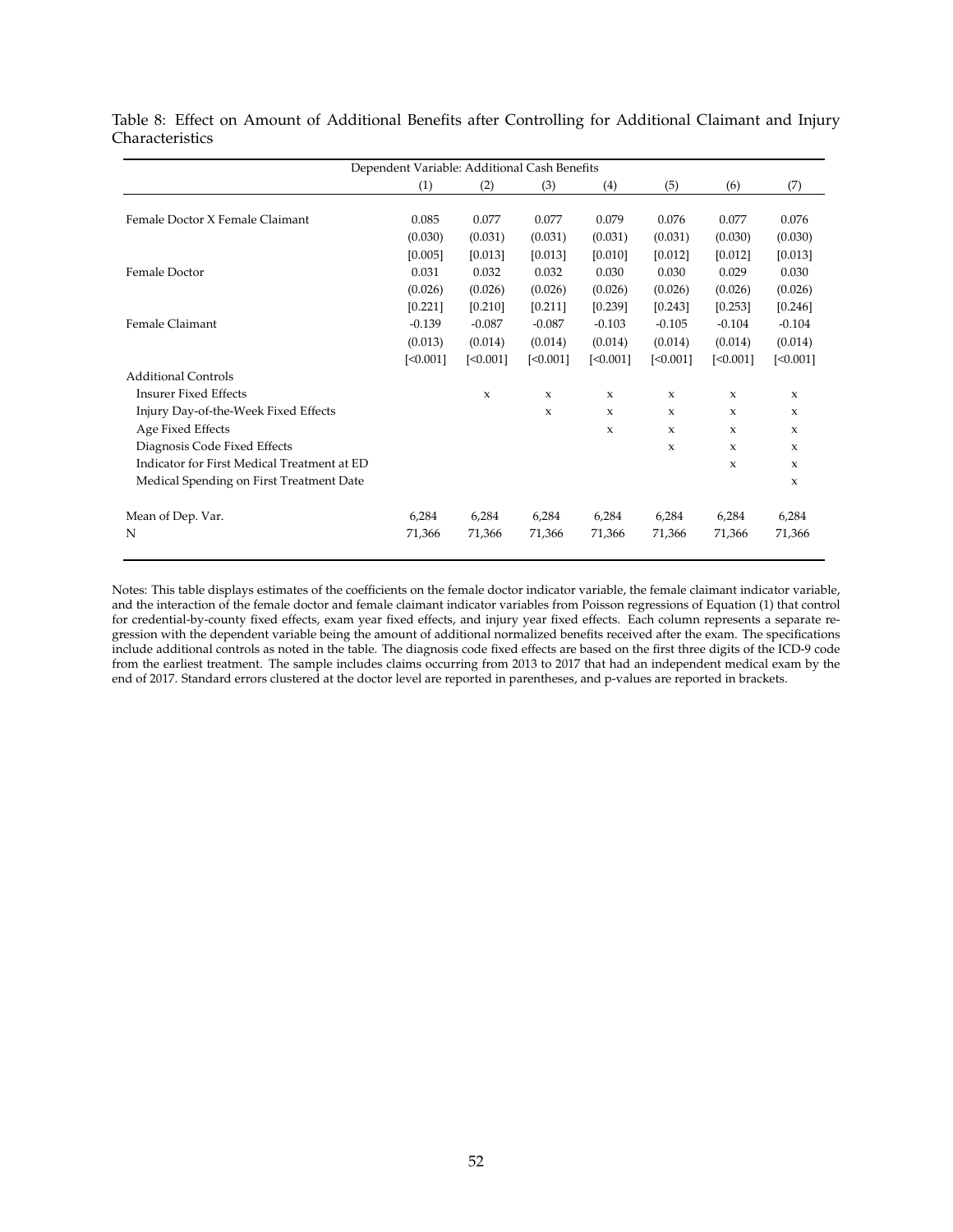<span id="page-54-0"></span>

|                                             |           | Dependent Variable: I(Cash Benefits > 0) |              |              |              |              |
|---------------------------------------------|-----------|------------------------------------------|--------------|--------------|--------------|--------------|
|                                             | (1)       | (2)                                      | (3)          | (4)          | (5)          | (6)          |
|                                             |           |                                          |              |              |              |              |
| Female Claimant                             | $-0.055$  | $-0.036$                                 | $-0.033$     | $-0.040$     | $-0.040$     | $-0.039$     |
|                                             | (0.001)   | (0.001)                                  | (0.001)      | (0.001)      | (0.001)      | (0.001)      |
|                                             | [<0.001]  | [<0.001]                                 | [<0.001]     | [<0.001]     | [<0.001]     | [<0.001]     |
| Controls                                    |           |                                          |              |              |              |              |
| <b>Insurer Fixed Effects</b>                |           | X                                        | x            | $\mathbf{x}$ | $\mathbf{x}$ | $\mathbf{x}$ |
| Injury Month-Year Fixed Effects             |           |                                          | $\mathbf{x}$ | $\mathbf{x}$ | $\mathbf{x}$ | $\mathbf{x}$ |
| Injury Day-of-the-Week Fixed Effects        |           |                                          | X            | $\mathbf{x}$ | $\mathbf{x}$ | $\mathbf{x}$ |
| Claimant County Fixed Effects               |           |                                          | $\mathbf{x}$ | $\mathbf{x}$ | $\mathbf{x}$ | $\mathbf{x}$ |
| Age Fixed Effects                           |           |                                          |              | $\mathbf{x}$ | $\mathbf{x}$ | $\mathbf{x}$ |
| Diagnosis Code Fixed Effects                |           |                                          |              |              | X            | $\mathbf x$  |
| Indicator for First Medical Treatment at ED |           |                                          |              |              |              | $\mathbf{x}$ |
| Mean of Dep. Var.                           | 0.215     | 0.215                                    | 0.215        | 0.215        | 0.215        | 0.215        |
| Mean of Dep. Var. for Males                 | 0.236     | 0.236                                    | 0.236        | 0.236        | 0.236        | 0.236        |
| N                                           | 1,076,759 | 1,076,759                                | 1,076,759    | 1,076,759    | 1,076,759    | 1,076,759    |

#### Table 9: Broader Evidence: Gender Differences in Cash Benefit Receipt

Notes: This table displays coefficients on a female claimant indicator variable from separate OLS regressions of Equation [\(4\)](#page-25-1). The specifications include controls as noted in the table. The diagnosis code fixed effects are based on the first three digits of the ICD-9 code from the earliest treatment. The sample contains 1,076,759 claims occurring from 2013 to 2017. Standard errors are reported in parentheses, and p-values are reported in brackets.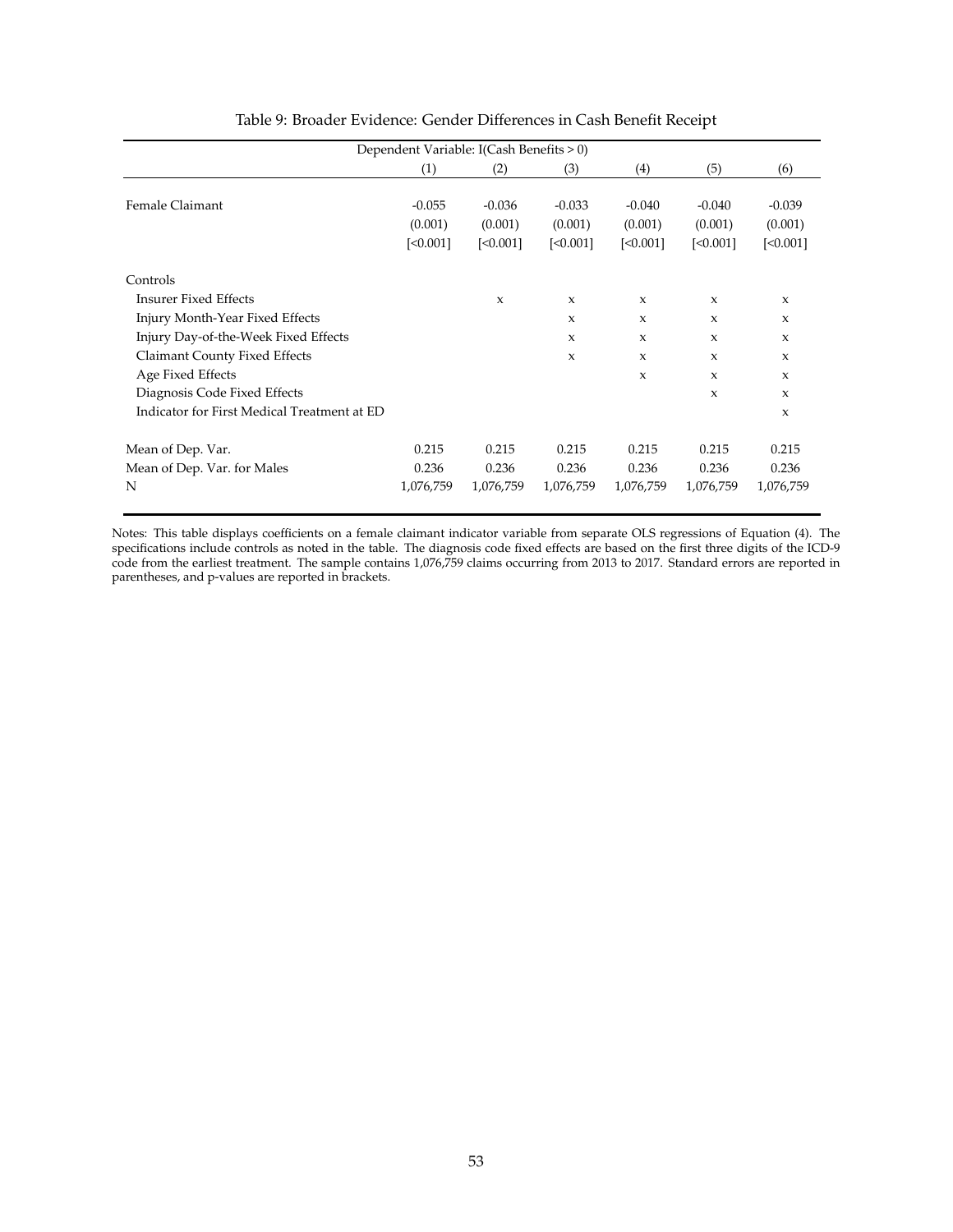<span id="page-55-0"></span>

| Dependent Variable: I(Chosen "Treating Doctor" is Female) |          |          |          |          |              |                     |              |
|-----------------------------------------------------------|----------|----------|----------|----------|--------------|---------------------|--------------|
|                                                           | (1)      | (2)      | (3)      | (4)      | (5)          | (6)                 | (7)          |
|                                                           |          |          |          |          |              |                     |              |
| Female Claimant                                           | 0.023    | 0.018    | 0.017    | 0.016    | 0.016        | 0.017               | 0.016        |
|                                                           | (0.001)  | (0.001)  | (0.001)  | (0.001)  | (0.001)      | (0.001)             | (0.002)      |
|                                                           | [<0.001] | [<0.001] | [<0.001] | [<0.001] | [<0.001]     | [<0.001]            | [<0.001]     |
| Controls                                                  |          |          |          |          |              |                     |              |
| Patient Medical Market (HSA) Fixed Effects                |          | X        | X        | X        | X            | X                   | X            |
| <b>Insurer Fixed Effects</b>                              |          |          | X        | X        | $\mathbf{x}$ | X                   | $\mathbf{x}$ |
| Injury Month-Year Fixed Effects                           |          |          |          | X        | X            | X                   | X            |
| Diagnosis Code Fixed Effects                              |          |          |          |          | X            | X                   | X            |
| Age Fixed Effects                                         |          |          |          |          |              | $\boldsymbol{\chi}$ | X            |
| Patient Medical Market (HSA) X Injury Month-Year          |          |          |          |          |              |                     |              |
| X Diagnosis Code Fixed Effects                            |          |          |          |          |              |                     | $\mathsf X$  |
| Mean of Dep. Var.                                         | 0.284    | 0.284    | 0.284    | 0.284    | 0.284        | 0.284               | 0.284        |
| Mean of Dep. Var. for Males                               | 0.276    | 0.276    | 0.276    | 0.276    | 0.276        | 0.276               | 0.276        |
| N                                                         | 518,536  | 518,536  | 518,536  | 518,536  | 518,536      | 518,536             | 518,536      |

|  | Table 10: Broader Evidence: Gender Homophily in Choice of Providers |  |  |  |  |  |
|--|---------------------------------------------------------------------|--|--|--|--|--|
|  |                                                                     |  |  |  |  |  |

Notes: This table displays coefficients on a female claimant indicator variable from separate OLS regressions of Equation [\(5\)](#page-26-1). The sample contains the 518,536 claims occurring from 2013 to 2017 for which we are able to identify the claimants' treating doctor and the gender of the treating doctor. The specifications include controls as noted in the table. The diagnosis code fixed effects are based on the first three digits of the ICD-9 code from the earliest treatment. Standard errors are reported in parentheses, and p-values are reported in brackets.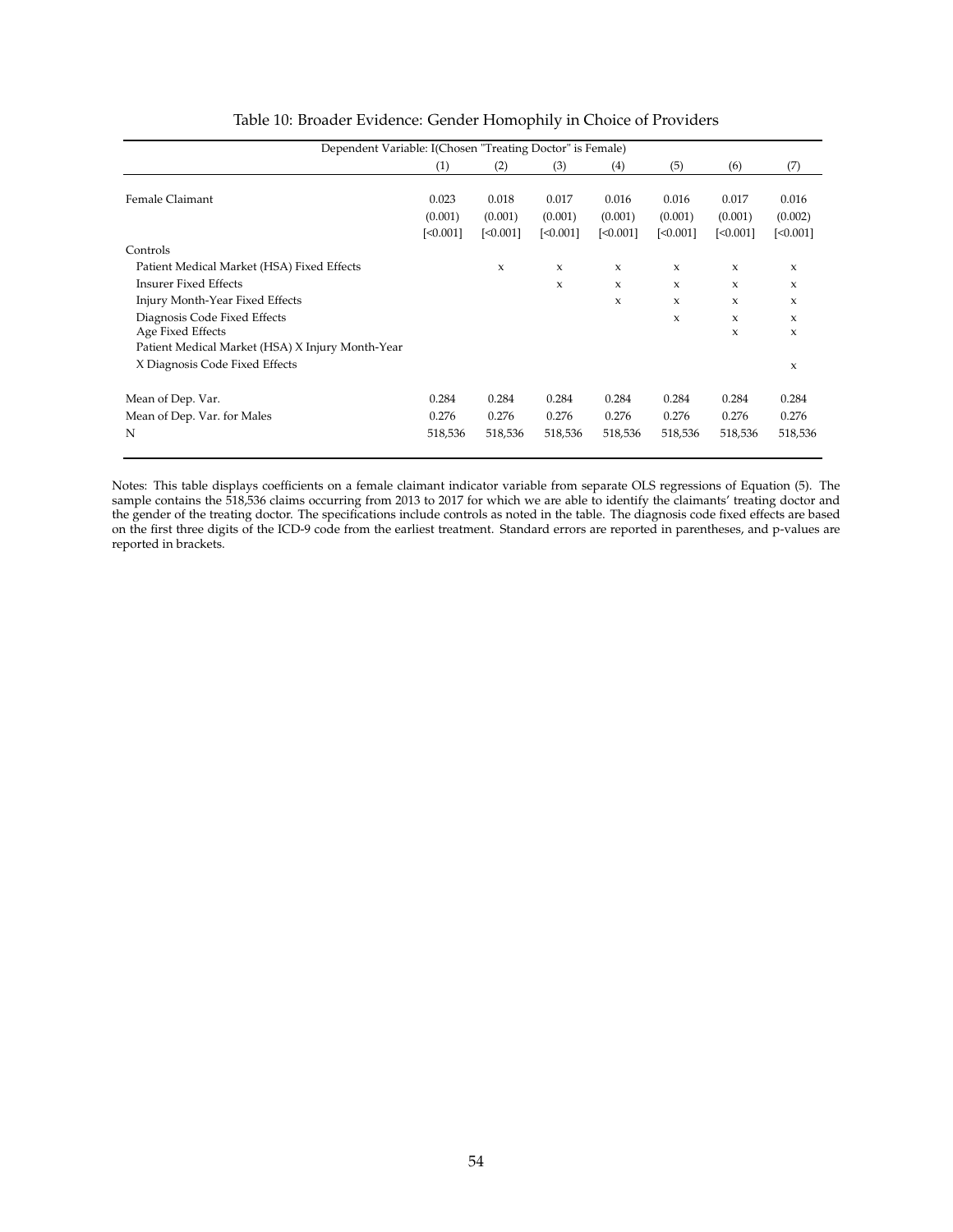|                                                                                                    |        |       |            |         |          | Regression - Female Coefficient |         |
|----------------------------------------------------------------------------------------------------|--------|-------|------------|---------|----------|---------------------------------|---------|
|                                                                                                    | Female | Male  | Difference | p-value | Est      | Std Error                       | p-value |
|                                                                                                    | (1)    | (2)   | (3)        | (4)     | (5)      | (6)                             | (7)     |
| Thinking about your experiences with health care visits in the past, have you ever felt that a     |        |       |            |         |          |                                 |         |
| doctor did any of the following? - Share answered yes                                              |        |       |            |         |          |                                 |         |
| Talked down to you or didn't treat you with dignity or respect                                     | 0.393  | 0.340 | 0.052      | 0.035   | 0.087    | (0.026)                         | 0.001   |
| Didn't understand or relate to your experiences and concerns                                       | 0.450  | 0.356 | 0.094      | < 0.001 | 0.104    | (0.027)                         | < 0.001 |
| Didn't believe you were telling the truth about your symptoms or concerns                          | 0.317  | 0.286 | 0.031      | 0.193   | 0.045    | (0.025)                         | 0.068   |
| Refused to order a test or treatment you thought you needed                                        | 0.223  | 0.232 | $-0.009$   | 0.666   | 0.022    | (0.022)                         | 0.310   |
| Made you feel uncomfortable discussing your concerns                                               | 0.292  | 0.250 | 0.042      | 0.069   | 0.059    | (0.024)                         | 0.014   |
| Assumed something about you without asking                                                         | 0.357  | 0.328 | 0.029      | 0.236   | 0.050    | (0.026)                         | 0.054   |
| Refused to prescribe pain medication you thought you needed                                        | 0.175  | 0.249 | $-0.074$   | < 0.001 | $-0.055$ | (0.021)                         | 0.008   |
| Share answered yes to any of the above                                                             | 0.596  | 0.538 | 0.058      | 0.023   | 0.103    | (0.026)                         | < 0.001 |
| Thinking about your experiences getting health care for yourself, which doctor---male or female--- |        |       |            |         |          |                                 |         |
| would be more likely to [Answer options: male doctor, female doctor, male and female doctors are   |        |       |            |         |          |                                 |         |
| equally likely]                                                                                    |        |       |            |         |          |                                 |         |
| Share selected doctor of own-gender                                                                |        |       |            |         |          |                                 |         |
| treat you with dignity and respect?                                                                | 0.343  | 0.193 | 0.150      | < 0.001 | 0.178    | (0.024)                         | < 0.001 |
| understand or relate to your experiences and concerns?                                             | 0.517  | 0.295 | 0.222      | < 0.001 | 0.232    | (0.027)                         | < 0.001 |
| believe you are telling the truth about your symptoms or concerns?                                 | 0.304  | 0.175 | 0.129      | < 0.001 | 0.159    | (0.023)                         | < 0.001 |
| provide needed testing and treatments?                                                             | 0.249  | 0.176 | 0.073      | 0.001   | 0.103    | (0.022)                         | < 0.001 |
| make you feel comfortable with discussing your concerns?                                           | 0.416  | 0.240 | 0.176      | < 0.001 | 0.179    | (0.026)                         | < 0.001 |
| ask appropriate questions instead of making assumptions?                                           | 0.326  | 0.177 | 0.148      | < 0.001 | 0.177    | (0.023)                         | < 0.001 |
| be the most qualified?                                                                             | 0.161  | 0.160 | 0.001      | 0.969   | 0.016    | (0.020)                         | 0.406   |
| be available near you?                                                                             | 0.154  | 0.184 | $-0.030$   | 0.124   | $-0.007$ | (0.020)                         | 0.733   |
| Share did not select doctor of opposite gender                                                     |        |       |            |         |          |                                 |         |
| treat you with dignity and respect?                                                                | 0.931  | 0.820 | 0.111      | < 0.001 | 0.108    | (0.018)                         | < 0.001 |
| understand or relate to your experiences and concerns?                                             | 0.932  | 0.826 | 0.105      | < 0.001 | 0.088    | (0.018)                         | < 0.001 |
| believe you are telling the truth about your symptoms or concerns?                                 | 0.928  | 0.816 | 0.112      | < 0.001 | 0.114    | (0.018)                         | < 0.001 |
| provide needed testing and treatments?                                                             | 0.932  | 0.853 | 0.079      | < 0.001 | 0.079    | (0.017)                         | < 0.001 |
| make you feel comfortable with discussing your concerns?                                           | 0.932  | 0.837 | 0.095      | < 0.001 | 0.090    | (0.017)                         | < 0.001 |
| ask appropriate questions instead of making assumptions?                                           | 0.933  | 0.813 | 0.120      | < 0.001 | 0.120    | (0.018)                         | < 0.001 |
| be the most qualified?                                                                             | 0.958  | 0.890 | 0.068      | < 0.001 | 0.053    | (0.014)                         | < 0.001 |
| be available near you?                                                                             | 0.914  | 0.898 | 0.016      | 0.298   | 0.011    | (0.016)                         | 0.501   |
|                                                                                                    |        |       |            |         |          |                                 |         |

<span id="page-56-0"></span>Notes: This table summarizes responses from several questions from the survey described in Section [7.](#page-27-1) The table above reports the raw means for each of the indicated variables, along with the difference by respondent gender and the associated p-value testing whether the difference is zero. The table also includes the estimated coefficient on female (and associatedstandard error and p-value) from a regression of the indicated response on a female indicator and all the respondent characteristics reported in Appendix Table [A3](#page-61-1) (as in Equation [6\)](#page-28-0). The survey was conducted by Qualtrics and included 1,519 adults ages 30 to 64. Eligibility was restricted to individuals who reported working at some point in the last 12 months and individuals who self-identified as either male (755 respondents) or female (764 respondents).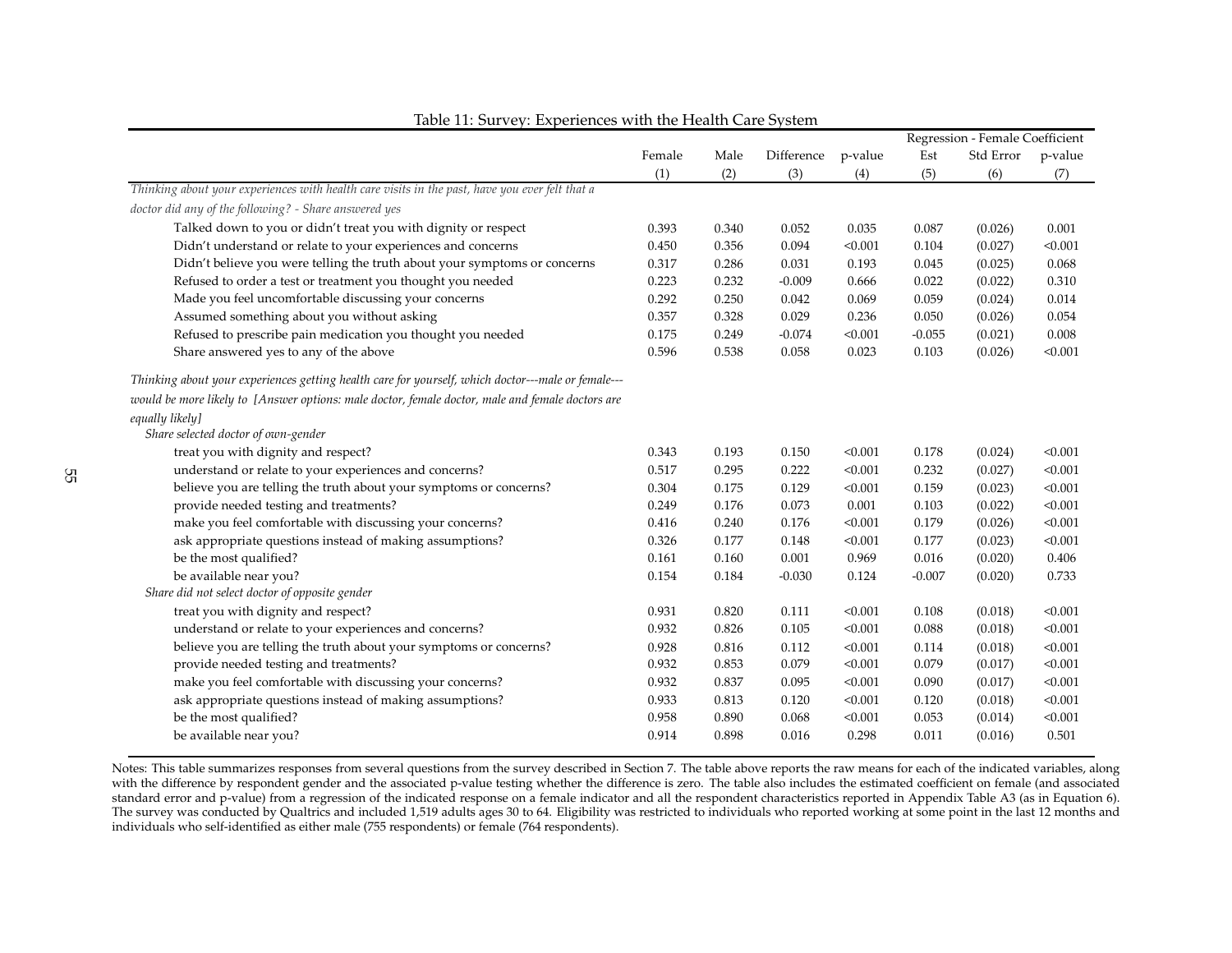<span id="page-57-0"></span>

|                                                                                       |        |       |                    |         | Regression - Female Coefficient |           |         |
|---------------------------------------------------------------------------------------|--------|-------|--------------------|---------|---------------------------------|-----------|---------|
|                                                                                       | Female | Male  | Difference p-value |         | Est                             | Std Error | p-value |
|                                                                                       | (1)    | (2)   | (3)                | (4)     | (5)                             | (6)       | (7)     |
| Have you ever received care from a - Share answered yes                               |        |       |                    |         |                                 |           |         |
| Male doctor?                                                                          | 0.901  | 0.968 | $-0.068$           | < 0.001 | $-0.062$                        | 0.013     | < 0.001 |
| Female doctor?                                                                        | 0.941  | 0.767 | 0.174              | < 0.001 | 0.162                           | 0.019     | < 0.001 |
| Given the choice, would you prefer to see a doctor who is male or female, or does it  |        |       |                    |         |                                 |           |         |
| not make much difference to you? - Share select each option below                     |        |       |                    |         |                                 |           |         |
| Prefer to see a doctor who is female                                                  | 0.463  | 0.136 | 0.327              | < 0.001 | 0.315                           | 0.024     | < 0.001 |
| Prefer to see a doctor who is male                                                    | 0.058  | 0.290 | $-0.232$           | < 0.001 | $-0.207$                        | 0.020     | < 0.001 |
| Doesn't make much difference                                                          | 0.479  | 0.574 | $-0.094$           | < 0.001 | $-0.108$                        | 0.028     | < 0.001 |
| Choices based on initial hypothetical choice question: doctor gender and out-of-      |        |       |                    |         |                                 |           |         |
| pocket cost - Share select own-gender doctor                                          |        |       |                    |         |                                 |           |         |
| Own Gender \$30 vs. Opp Gender \$5                                                    | 0.254  | 0.240 | 0.014              | 0.748   | 0.029                           | 0.048     | 0.544   |
| Own Gender \$10 vs. Opp Gender \$5                                                    | 0.485  | 0.293 | 0.192              | < 0.001 | 0.200                           | 0.054     | < 0.001 |
| Own Gender \$5 vs. Opp Gender \$10                                                    | 0.929  | 0.833 | 0.095              | 0.005   | 0.067                           | 0.036     | 0.064   |
| Own Gender \$5 vs. Opp Gender \$30                                                    | 0.988  | 0.854 | 0.134              | < 0.001 | 0.129                           | 0.031     | < 0.001 |
| Choices based on full set of hypothetical choice questions: doctor gender and out-of- |        |       |                    |         |                                 |           |         |
| pocket cost - Share select own-gender doctor                                          |        |       |                    |         |                                 |           |         |
| Own Gender \$30 vs. Opp Gender \$5                                                    | 0.229  | 0.147 | 0.082              | < 0.001 | 0.091                           | 0.021     | < 0.001 |
| Own Gender \$10 vs. Opp Gender \$5                                                    | 0.427  | 0.273 | 0.154              | < 0.001 | 0.159                           | 0.026     | < 0.001 |
| Own Gender \$5 vs. Opp Gender \$10                                                    | 0.929  | 0.828 | 0.102              | < 0.001 | 0.088                           | 0.018     | < 0.001 |
| Own Gender \$5 vs. Opp Gender \$30                                                    | 0.970  | 0.910 | 0.060              | < 0.001 | 0.050                           | 0.014     | < 0.001 |
| Please indicate how important each of the following characteristics is if you were    |        |       |                    |         |                                 |           |         |
| choosing a doctor - Share indicating at least moderately important                    |        |       |                    |         |                                 |           |         |
| Out-of-pocket cost for a visit                                                        | 0.829  | 0.824 | 0.005              | 0.809   | 0.005                           | 0.022     | 0.807   |
| Doctor reviews (e.g., on websites like Healthgrades or Google or from                 |        |       |                    |         |                                 |           |         |
| friends or family)                                                                    | 0.847  | 0.807 | 0.040              | 0.038   | 0.048                           | 0.022     | 0.027   |
| Travel time to get to doctor's office                                                 | 0.831  | 0.834 | $-0.003$           | 0.864   | 0.002                           | 0.021     | 0.914   |
| Wait time at the doctor's office                                                      | 0.863  | 0.848 | 0.015              | 0.410   | 0.018                           | 0.020     | 0.361   |
| Doctor's sex                                                                          | 0.414  | 0.336 | 0.077              | 0.002   | 0.112                           | 0.026     | < 0.001 |
| Doctor's age                                                                          | 0.349  | 0.370 | $-0.020$           | 0.416   | 0.021                           | 0.026     | 0.415   |

#### Table 12: Survey: Preferences over Providers and Homophily

Notes: This table summarizes responses from several questions from the survey described in Section [7.](#page-27-0) The table above reports the raw means for each of the indicated variables, along with the difference by respondent gender and the associated p-value testing whether the difference is zero. The table also includes the estimated coefficient on female (and associated standard error and p-value) from a regression of the indicated response on a female indicator and all the respondent characteristics reported in Appendix Table [A3](#page-61-0) (as in Equation [6\)](#page-28-1). The survey was conducted by Qualtrics and included 1,519 adults ages 30 to 64. Eligibility was restricted to individuals who reported working at some point in the last 12 months and individuals who self-identified as either male (755 respondents) or female (764 respondents).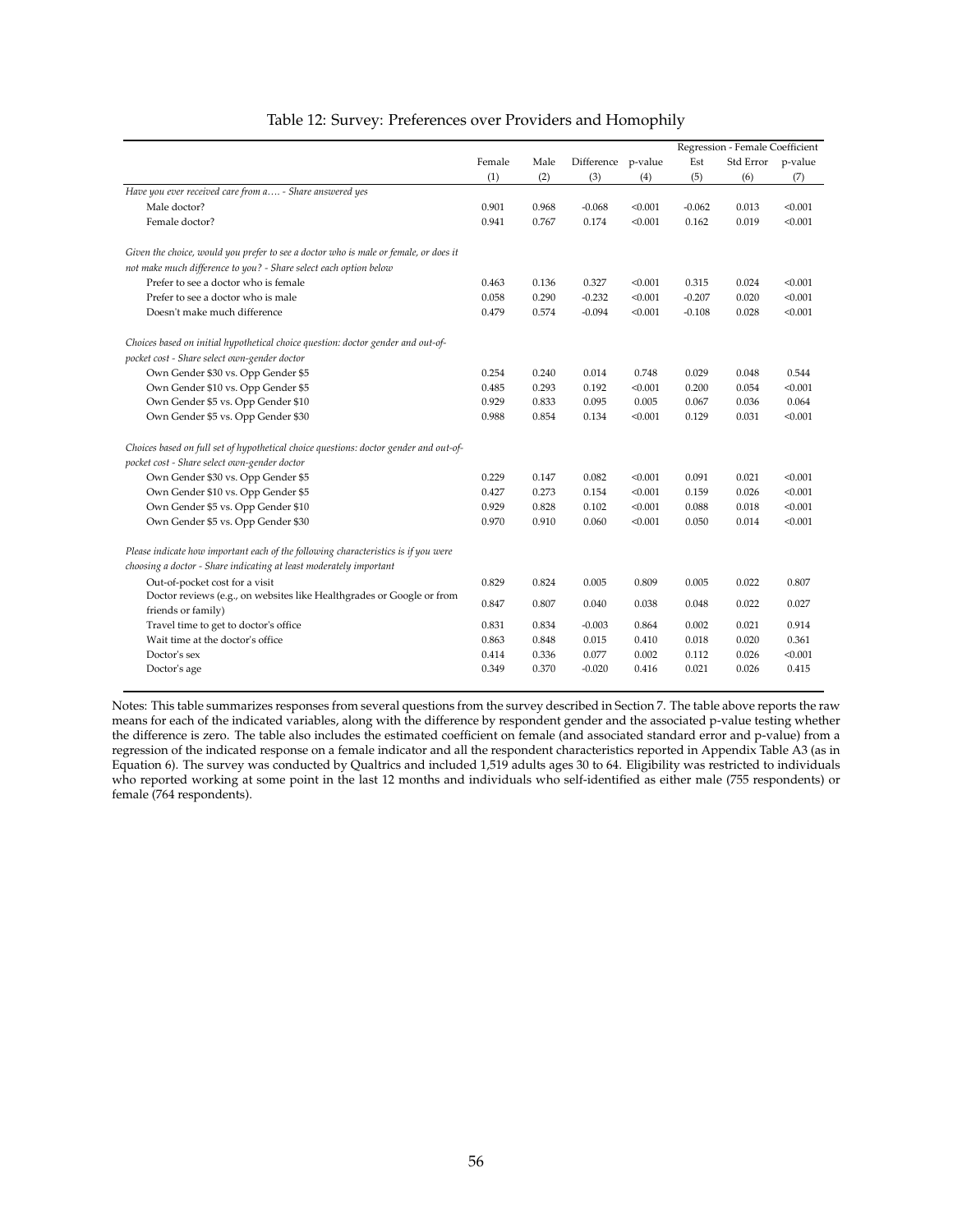# **APPENDIX**

# <span id="page-58-0"></span>**A More Detail on Policy Counterfactuals**

The goal of this analysis is to understand how gender gaps conditional on observables are impacted by: (i) the share of treating doctors who are female  $(r)$  and  $(ii)$  the degree of gender homophily in patient-provider matches  $(Z)$ . In other words, we would like to express the gender gap (conditional on observables) as a function of the overall share of treating doctors who are female and the degree of homophily in the market:  $Gap(r, Z)$ . We derive this function in two steps. First, following directly from the definitions in the text, we can express the share of female claimants seeing female doctors  $(r_f)$  as a function of the share of female treating doctors overall  $(r)$  and the degree of relative gender homophily  $(Z)$ :

$$
r_f = \frac{r}{\frac{1-s}{Z} + s}.\tag{1}
$$

Second, we can use our estimate of the gender-match effect  $(X)$  and the definitions to infer the values of  $Gap_m$  and  $Gap_f$ :

$$
Gap_m \equiv \frac{Gap^0}{r_f^0(X-1)+1} \tag{2}
$$

$$
Gap_f \equiv \frac{XGap^0}{r_f^0(X-1)+1},\tag{3}
$$

where  $Gap^0$  and  $r_f^0$ , respectively, represent the observed values of the gender gap and the share of female patients selecting female treating doctors in the status quo.

Putting these together, we obtain:

$$
Gap(r, Z) = Gap_m \times (1 - \frac{r}{\frac{1-s}{Z} + s}) + Gap_f \times (\frac{r}{\frac{1-s}{Z} + s}),\tag{4}
$$

where  $Gap_f \equiv \frac{XGap^0}{r^0(X-1)}$  $\frac{XGap^0}{r_f^0(X-1)+1}$  and  $Gap_m \equiv \frac{Gap^0}{r_f^0(X-1)}$  $rac{Gap}{r_f^0(X-1)+1}$ .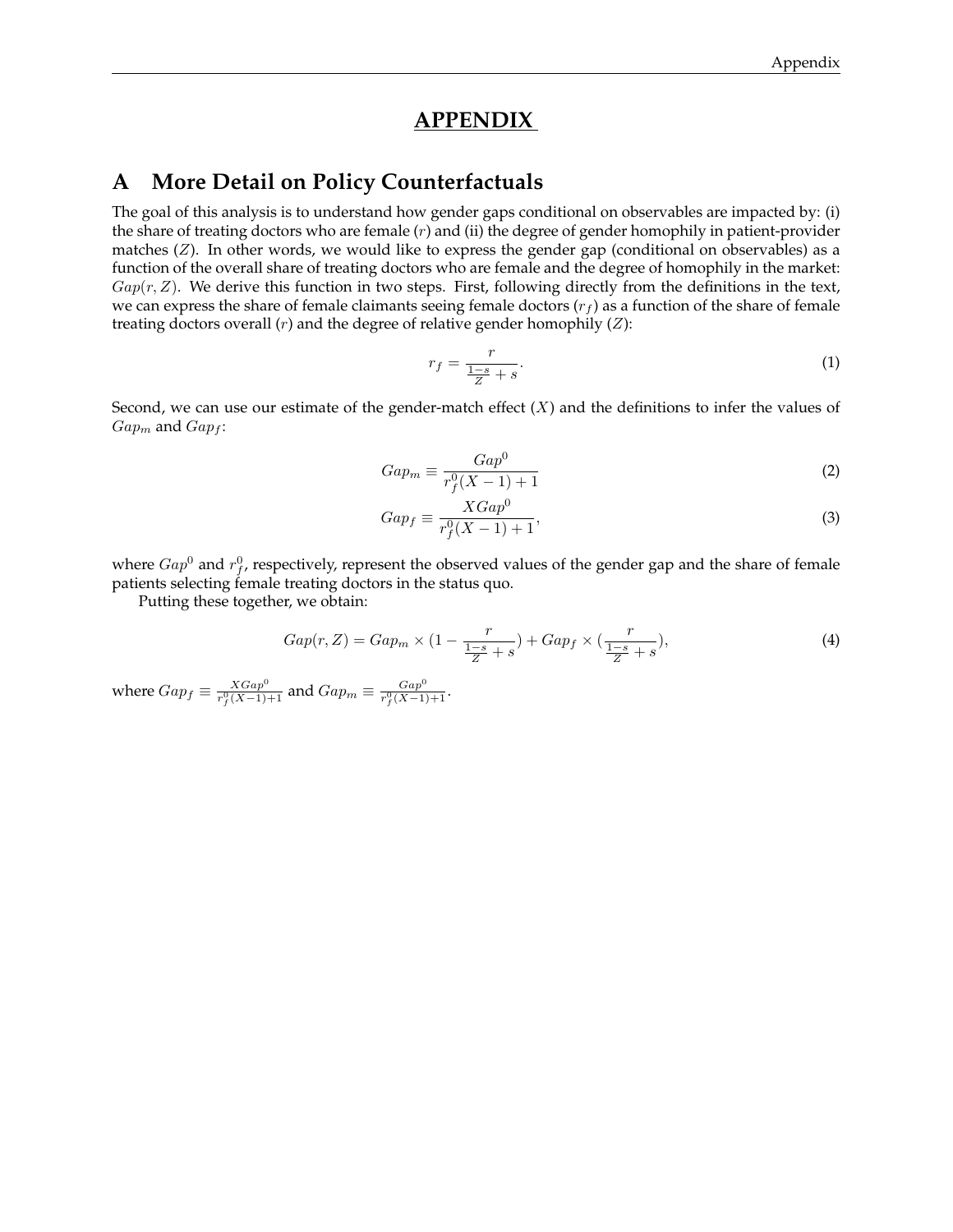| Dependent Variable: I(Additional Cash Benefits > 0)                         |           |            |            |
|-----------------------------------------------------------------------------|-----------|------------|------------|
|                                                                             | (1)       | (2)        | (3)        |
|                                                                             |           |            |            |
| Female Doctor X Female Claimant                                             | 0.030     | 0.031      | 0.031      |
|                                                                             | (0.010)   | (0.010)    | (0.010)    |
|                                                                             | [0.003]   | [0.002]    | [0.002]    |
| Female Doctor                                                               | $-0.0002$ | $-0.00002$ | $-0.00001$ |
|                                                                             | (0.0080)  | (0.00801)  | (0.00802)  |
|                                                                             | [0.984]   | [0.998]    | [0.999]    |
| Female Claimant                                                             | $-0.031$  | $-0.035$   | $-0.043$   |
|                                                                             | (0.004)   | (0.007)    | (0.014)    |
|                                                                             | [<0.001]  | [<0.001]   | [0.002]    |
| Doctor's Number of Exams in Previous Year                                   |           | 0.00005    | 0.0001     |
|                                                                             |           | (0.00011)  | (0.0001)   |
|                                                                             |           | [0.640]    | [0.594]    |
| Doctor's Number of Exams in Previous Year X Female Claimant                 |           | 0.0001     | 0.0001     |
|                                                                             |           | (0.0001)   | (0.0001)   |
|                                                                             |           | [0.458]    | [0.551]    |
| Doctor's Share of Exams in Previous Year for Females                        |           |            | $-0.012$   |
|                                                                             |           |            | (0.022)    |
|                                                                             |           |            | [0.588]    |
| Doctor's Share of Exams in Previous Year for Females X Female Claimant      |           |            | 0.027      |
|                                                                             |           |            | (0.032)    |
|                                                                             |           |            | [0.403]    |
| Indicator for Doctor Performing No Exams in Previous Year                   |           |            | 0.021      |
|                                                                             |           |            | (0.020)    |
|                                                                             |           |            | [0.297]    |
| Indicator for Doctor Performing No Exams in Previous Year X Female Claimant |           |            | $-0.050$   |
|                                                                             |           |            | (0.036)    |
|                                                                             |           |            | [0.169]    |
| Mean of Dep. Var.                                                           | 0.619     | 0.619      | 0.619      |
| N                                                                           | 71,366    | 71,366     | 71,366     |
|                                                                             |           |            |            |

<span id="page-59-0"></span>Table A1: Effect on Indicator for Receiving Additional Benefits after Controlling for Doctor Experience

Notes: This table displays estimates of the coefficients on the female doctor indicator variable, the female claimant indicator variable, and the interaction of the female doctor and female claimant indicator variables from OLS regressions of Equation [\(1\)](#page-17-0) that control for credential-by-county fixed effects, exam year fixed effects, and injury year fixed effects. Each column represents a separate regression with the dependent variable being I(Additional Cash Benefits > 0). The specifications include additional controls as noted in the table. For 987 exams, doctors had not performed an exam in the previous year. We set doctors' share of exams for females in the previous year to zero for these exams and include an indicator variable for the doctor not having performed an exam in the previous year in addition to the control for the share of exams for females. The sample includes claims occurring from 2013 to 2017 that had an independent medical exam by the end of 2017. Standard errors clustered at the doctor level are reported in parentheses, and p-values are reported in brackets.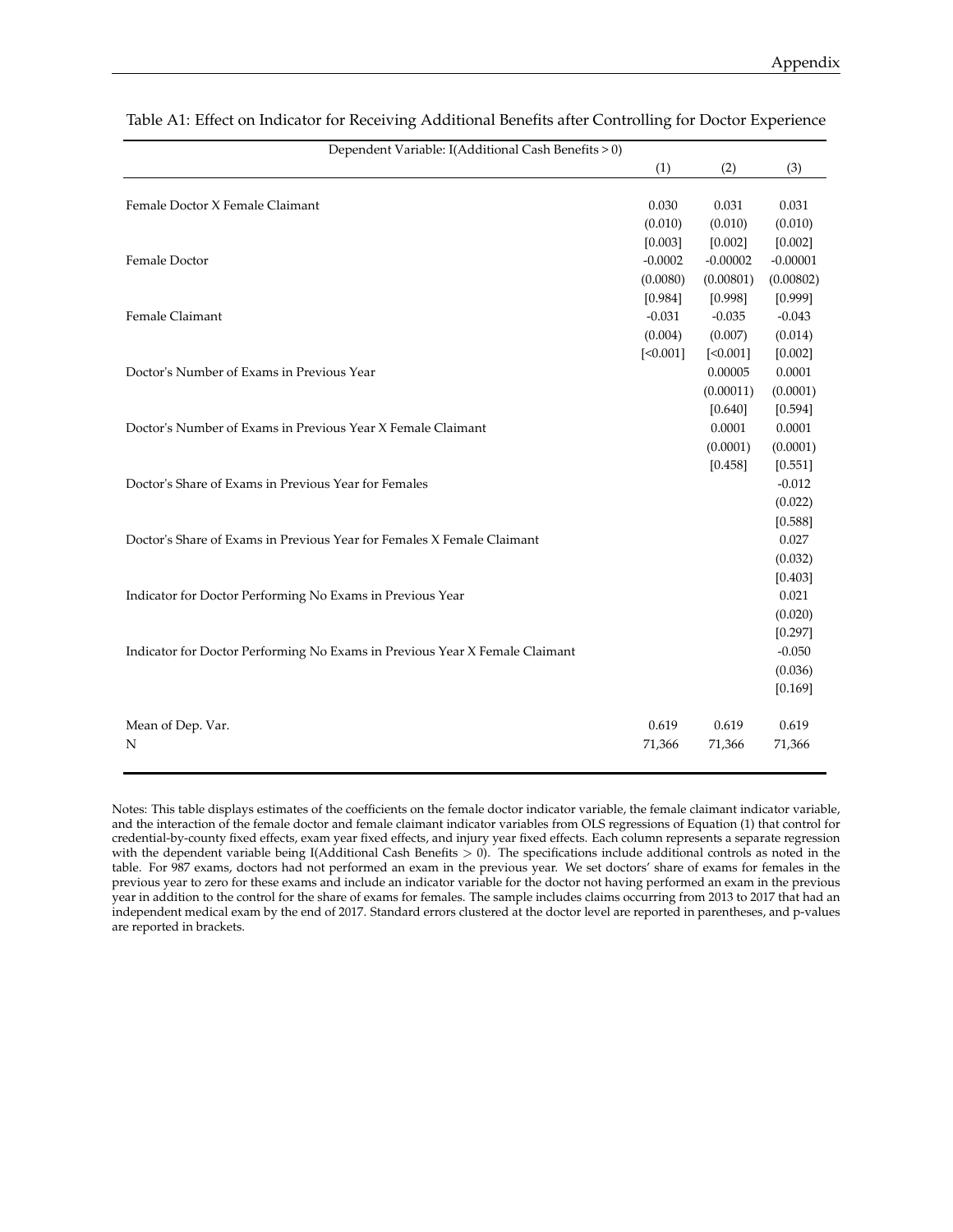<span id="page-60-0"></span>

| Dependent Variable: I(Additional Cash Benefits > 0)    |              |              |              |              |              |              |              |  |
|--------------------------------------------------------|--------------|--------------|--------------|--------------|--------------|--------------|--------------|--|
|                                                        | (1)          | (2)          | (3)          | (4)          | (5)          | (6)          | (7)          |  |
|                                                        |              |              |              |              |              |              |              |  |
| Female Doctor X Female Claimant                        | 0.030        | 0.032        | 0.039        | 0.029        | 0.029        | 0.034        | 0.028        |  |
|                                                        | (0.010)      | (0.010)      | (0.014)      | (0.010)      | (0.010)      | (0.011)      | (0.010)      |  |
|                                                        | [0.003]      | [0.002]      | [0.006]      | [0.005]      | [0.005]      | [0.002]      | [0.008]      |  |
| Female Doctor                                          | $-0.000$     | $-0.001$     |              | 0.000        | $-0.000$     | $-0.001$     | 0.000        |  |
|                                                        | (0.008)      | (0.008)      |              | (0.008)      | (0.008)      | (0.008)      | (0.008)      |  |
|                                                        | [0.984]      | [0.929]      |              | [0.955]      | [0.987]      | [0.885]      | [0.986]      |  |
| Female Claimant                                        | $-0.031$     | $-0.031$     | $-0.019$     |              |              | $-0.035$     | $-0.021$     |  |
|                                                        | (0.004)      | (0.005)      | (0.006)      |              |              | (0.005)      | (0.005)      |  |
|                                                        | [<0.001]     | [<0.001]     | [0.002]      |              |              | [<0.001]     | [<0.001]     |  |
| <b>Additional Controls</b>                             |              |              |              |              |              |              |              |  |
| County by Credential Fixed Effects                     | $\mathbf{x}$ |              |              | $\mathbf{x}$ | $\mathbf{x}$ |              | $\mathbf{x}$ |  |
| Exam Year Fixed Effects                                | $\mathbf{x}$ |              |              |              |              | $\mathbf{x}$ |              |  |
| County by Credential by Exam Year Fixed Effects        |              | $\mathbf{x}$ |              |              |              |              |              |  |
| County by Provider by Exam Year Fixed Effects          |              |              | $\mathbf{x}$ |              |              |              |              |  |
| Gender by County and Gender by Exam Year Fixed Effects |              |              |              | $\mathbf x$  |              |              |              |  |
| Gender by County by Exam Year Fixed Effects            |              |              |              |              | $\mathbf{x}$ |              |              |  |
| County by Diagnosis Fixed Effects                      |              |              |              |              |              | $\mathsf x$  |              |  |
| Insurer by Exam Year Fixed Effects                     |              |              |              |              |              |              | $\mathbf{x}$ |  |
| Mean of Dep. Var.                                      | 0.619        | 0.619        | 0.619        | 0.619        | 0.619        | 0.619        | 0.619        |  |
| N                                                      | 71,366       | 71,366       | 71,366       | 71,366       | 71,366       | 71,366       | 71,366       |  |

#### Table A2: Robustness to Varying Fixed Effects

Notes: This table displays estimates of the coefficients on the female doctor indicator variable, the female claimant indicator variable, and the interaction of the female doctor and female claimant indicator variables. Each column represents a separate regression with the dependent variable being I(Additional Cash Benefits > 0). In addition to the controls indicated in the table, each specification also controls for claimants' injury year. The sample includes claims occurring from 2013 to 2017 that had an independent medical exam by the end of 2017. Standard errors clustered at the doctor level are reported in parentheses, and p-values are reported in brackets.